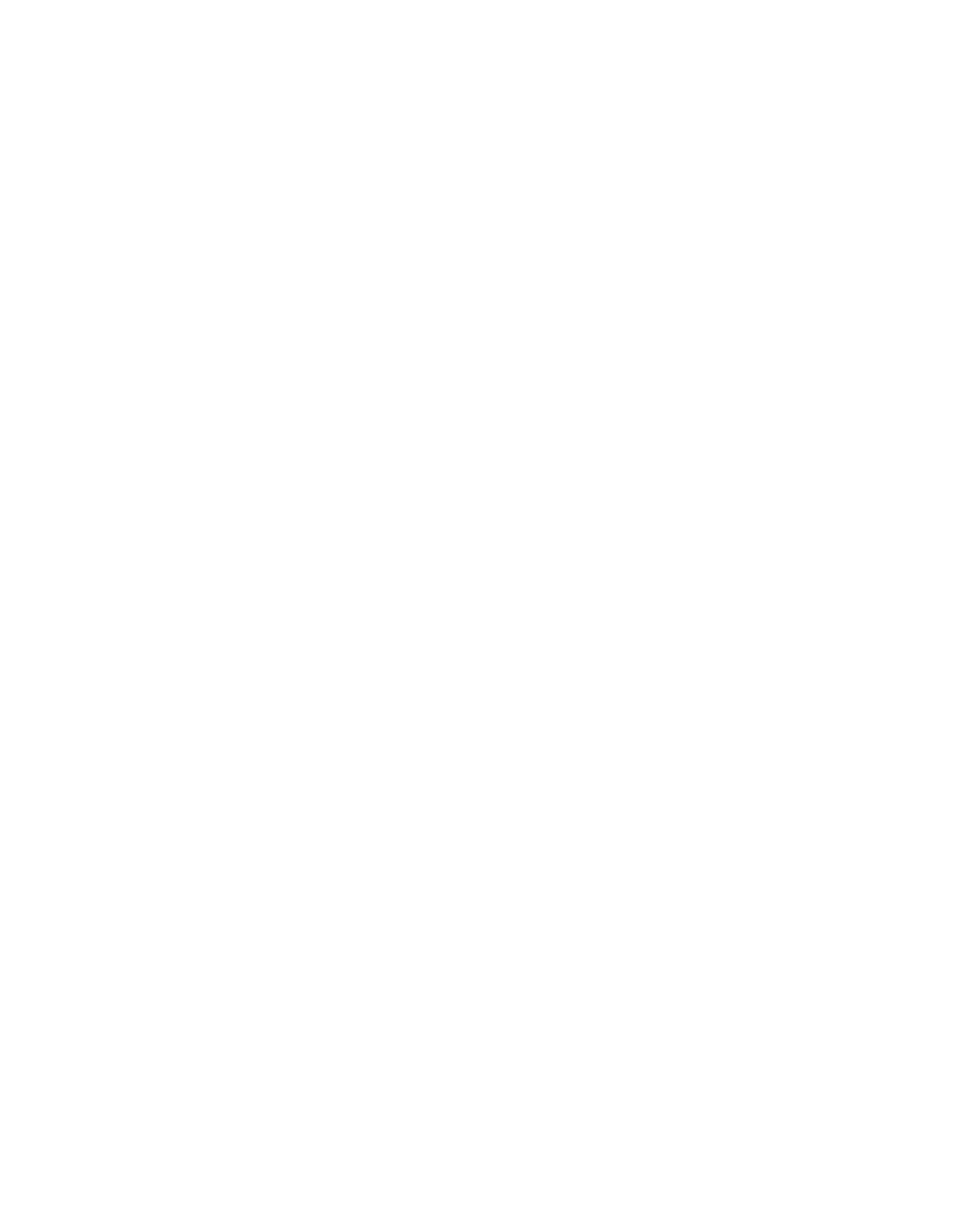Geoffrey Jones Joseph C. Wilson Professor of Business Administration Harvard Business School gjones@hbs.edu

R. Daniel Wadhwani Assistant Professor of Management and Fletcher Jones Professor of Entrepreneurship University of the Pacific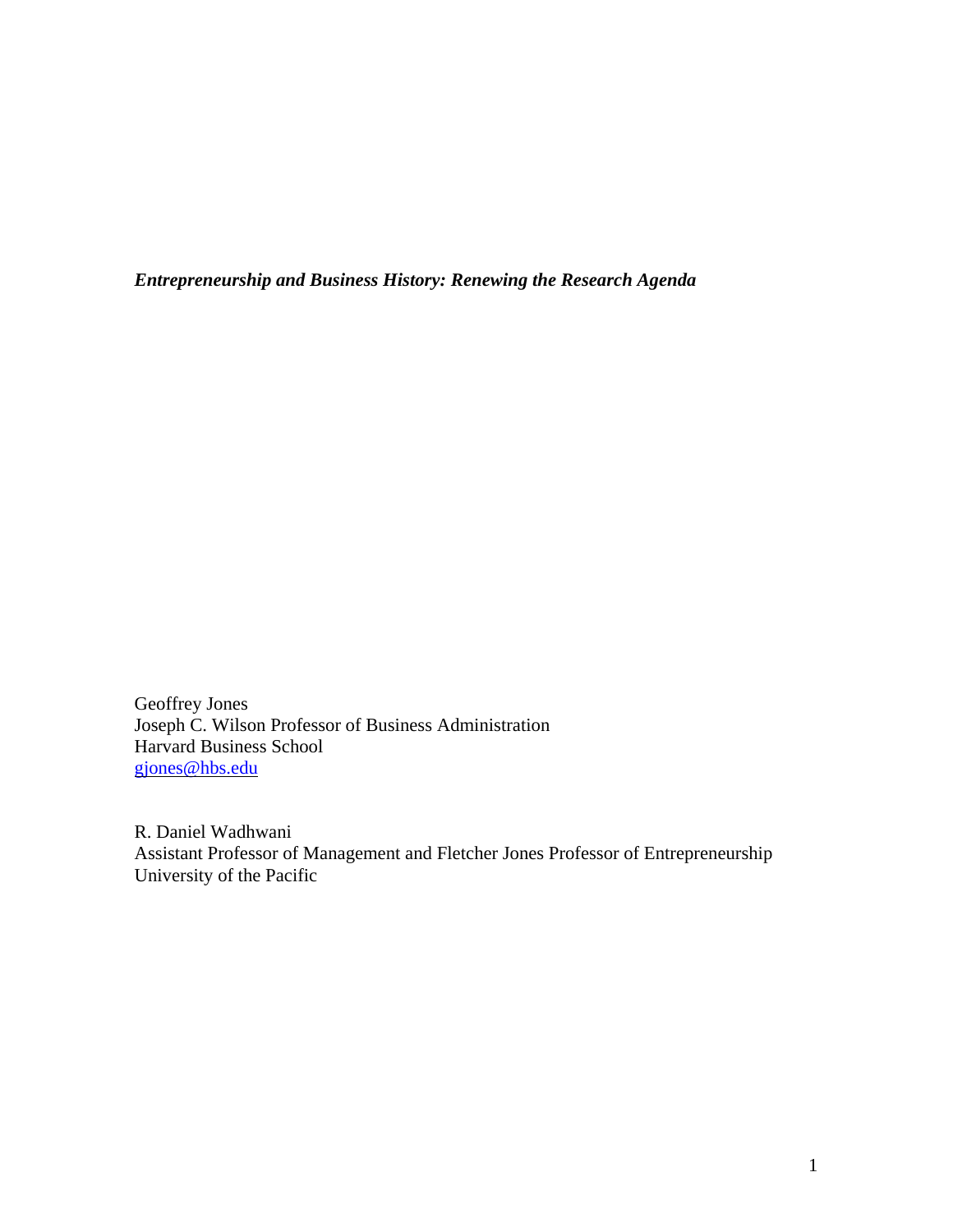During the 1940s and 1950s business historians pioneered the study of entrepreneurship. The interdisciplinary Center for Research on Entrepreneurial History, based at Harvard Business School which included Joseph Schumpeter and Alfred Chandler, and its journal *Explorations in Entrepreneurial History* were key institutional drivers of the research agenda. However the study of entrepreneurship ran into formidable methodological roadblocks, and attention shifted to the corporation, leaving the study of entrepreneurship fragmented and marginal. Nevertheless business historians have made significant contributions to the study of entrepreneurship through their diverse coverage of countries, regions and industries, and – in contrast to much management research over the past two decades - through exploring how the economic, social, organizational, and institutional context matters to evaluating entrepreneurship.

This working paper suggests that there are now exciting opportunities for renewing the research agenda on entrepreneurship, building on the strong roots already in place, and benefiting from engaging with advances made in the study of entrepreneurial behavior and cognition. There are opportunities for advancing understanding on the historical role of culture and values on entrepreneurial behavior, using more careful methodologies than in the past, and seeking to specify more exactly how important culture is relative to other variables. There are also major opportunities to complement research on the role of institutions in economic growth by exploring the precise relationship between institutions and entrepreneurs.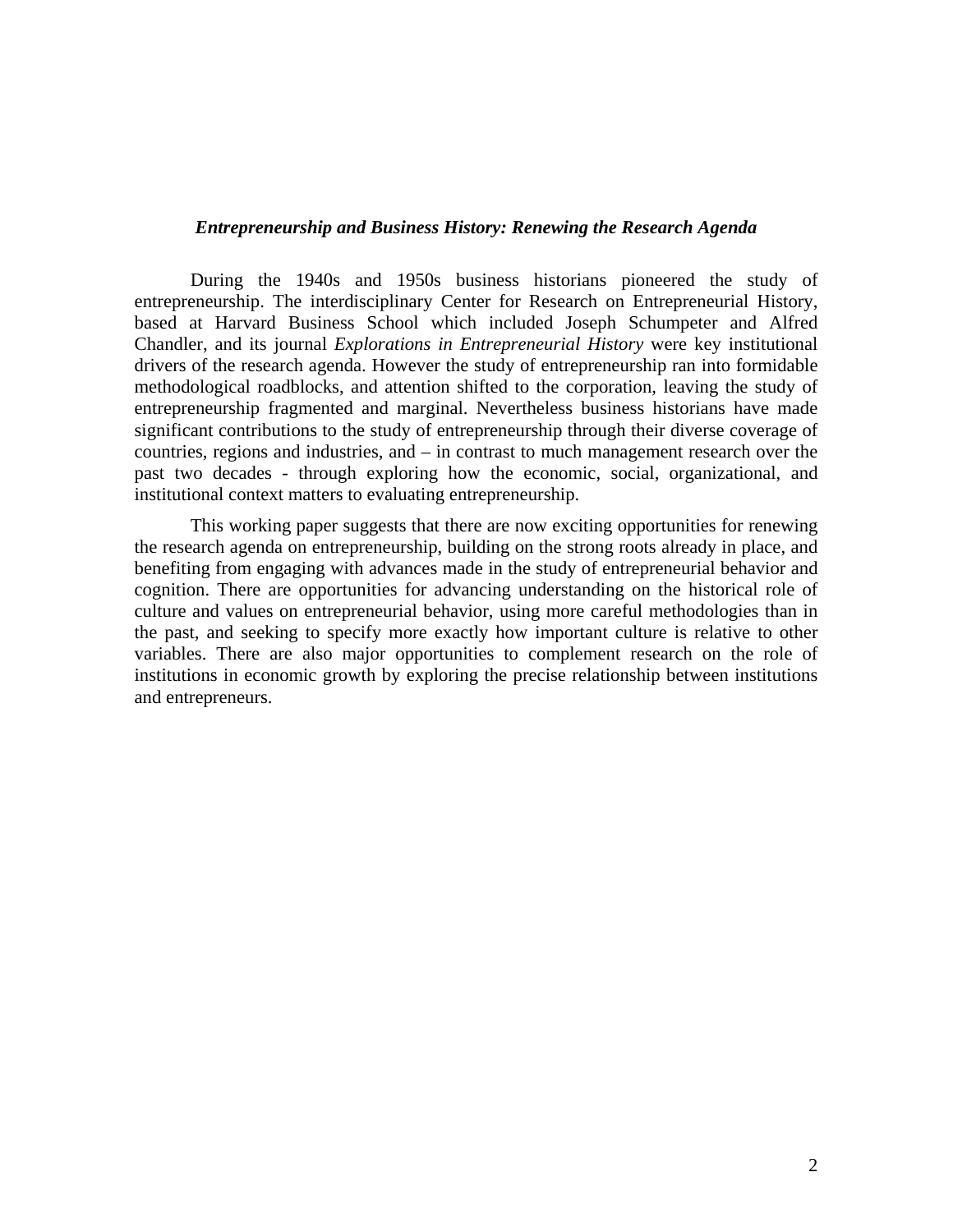Geoffrey Jones and R. Daniel Wadhwani

#### **1. Entrepreneurship and Business History**

 Since the 1980s, entrepreneurship has emerged as a topic of growing interest among management scholars and social scientists. The subject has grown in legitimacy, particularly in business schools (Cooper 2005). This scholarly interest has been spurred by a set of recent developments in the United States: the vitality of start-up firms in high technology industries, the expansion of venture capital financing, and the successes of regional clusters, notably Silicon Valley. Motivated by the goal of understanding these developments, management scholars and social scientists interested in entrepreneurship have tended to focus their attention on studying new business formation, which provides a homogeneous and easily delimited basis for quantitative empirical work (Thornton 1999; Aldrich 1999, 2005; Gartner and Carter 2005). These studies commonly use large datasets of founders or firms and employ rigorous social science methodologies, but give little analytical attention to the temporal or geographical context for entrepreneurial behavior.

In contrast, historical research on entrepreneurship started much earlier, and traces its roots to different motivations and theoretical concerns. The historical study of entrepreneurship has been particularly concerned with understanding the process of structural change and development within economies. Business historians have focused on understanding the underlying character and causes of the historical transformation of businesses, industries and economies. This historical research has typically employed a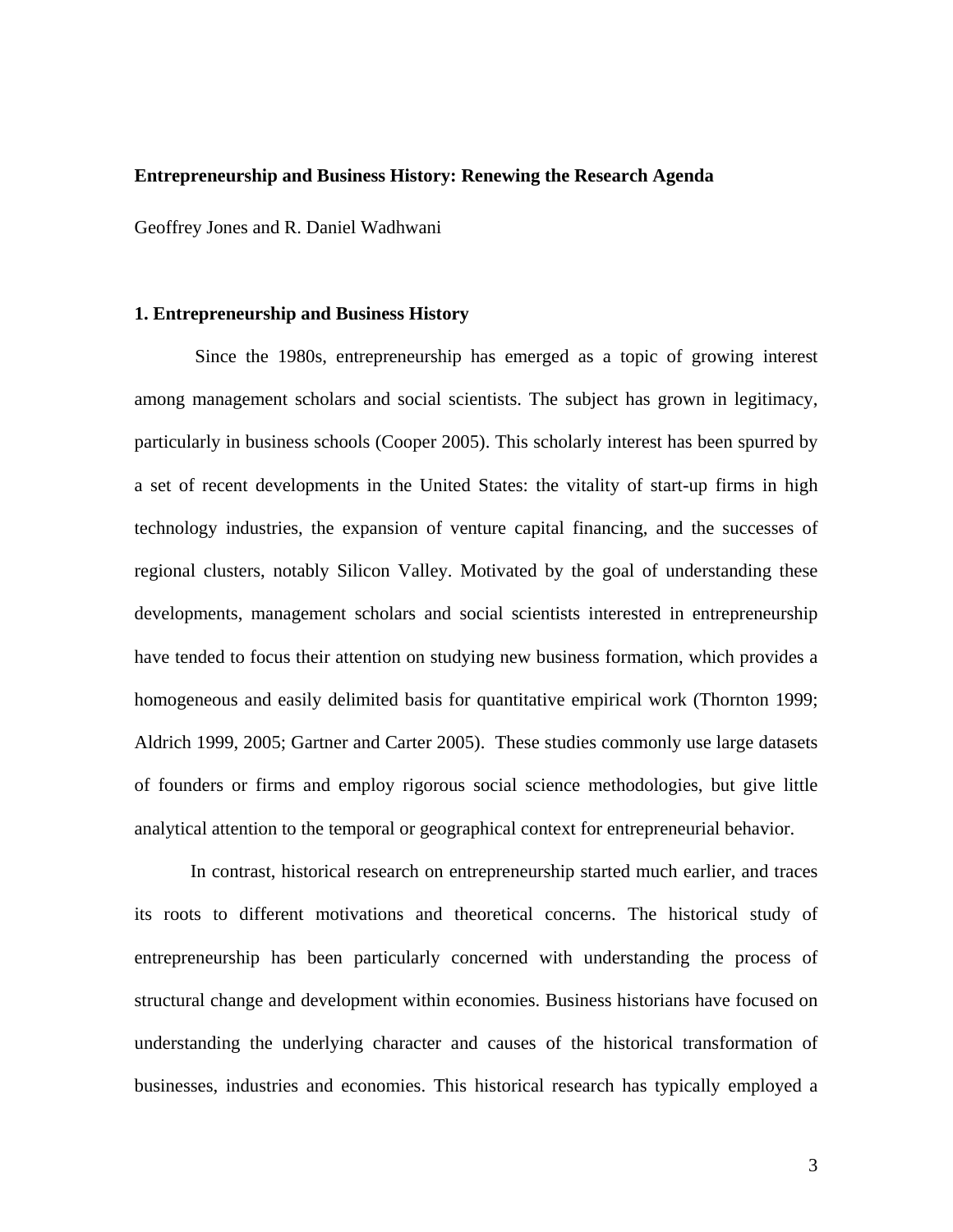Schumpeterian definition of entrepreneurship. Unlike the recent management scholarship, it has not focused primarily on new firm formation, but rather on the varying forms that innovative activity has taken and on the role of innovative entrepreneurship in driving changes in the historical context of business, industry, and the economy.

This working paper begins by providing a brief introduction to the origins and evolution of historical research on entrepreneurship. It then turns to explore a series of different streams of business history research that deal with issues of entrepreneurship and historical change. These sections highlight the ways in which historical context shaped the structure of entrepreneurial activity and how new economic opportunities were pursued, and reveal the wide variation in organizational form and entrepreneurial behavior that historians have found. The working paper concludes by discussing the main contributions of business history to the study of entrepreneurship, and proposes a renewed research agenda.

This paper does not seek to offer a comprehensive survey of all areas of business history which consider entrepreneurship. However it should be emphasized that the extensive literatures on gender (Kowlek-Folland 1998; Goldin 1990), industrial districts (Sabel and Zeitlin 1997), family business (Colli 2003), and globalization (Jones 2005a), among others, have much to say about entrepreneurship.

### **2. Origins and Motivation**

 The concept of entrepreneurship played a formative role in the emergence of business history as a distinct academic field. Since the middle of the nineteenth century, economic historians had critiqued the static theories of classical and neoclassical economic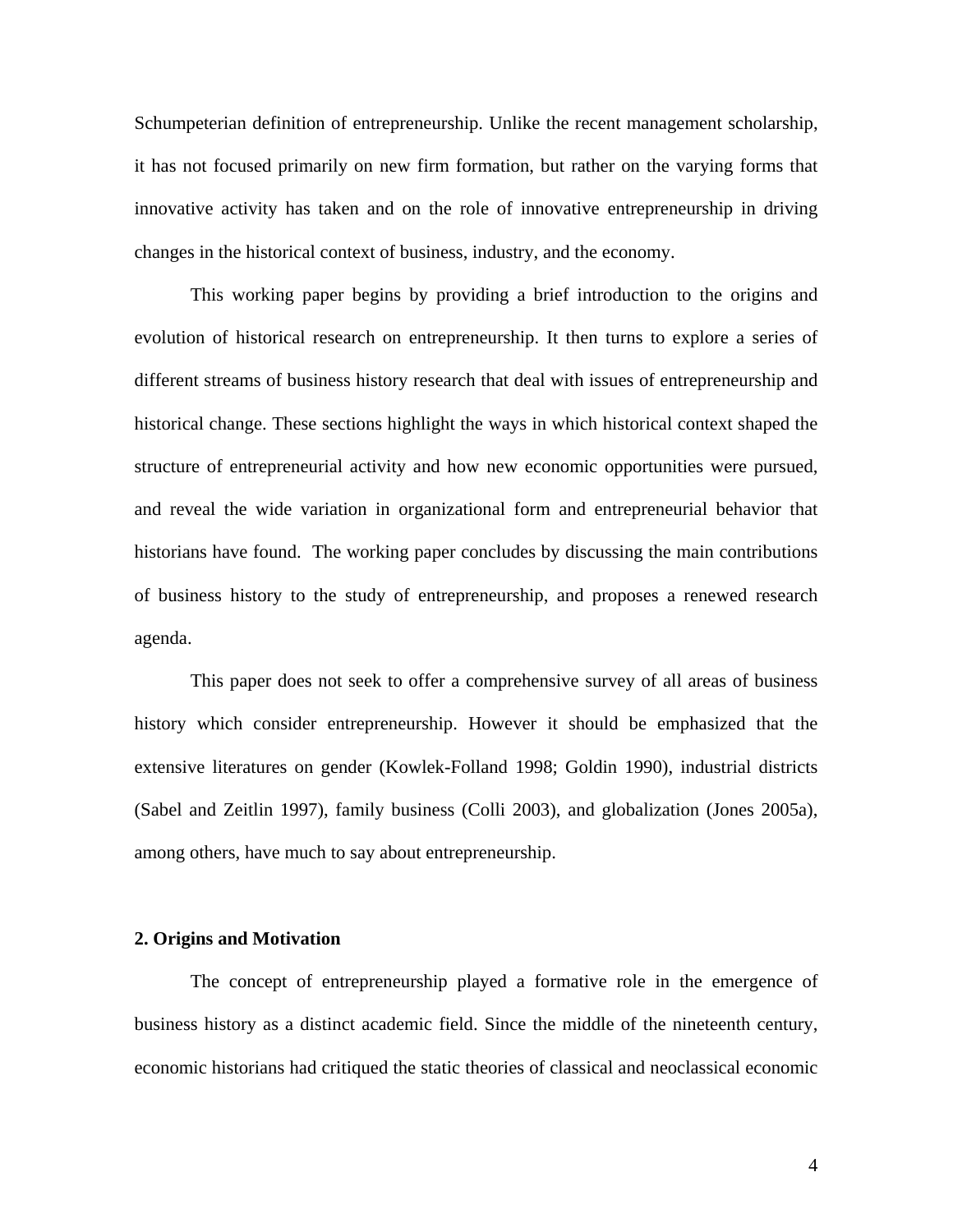thought by documenting the ways in which the structure of economies had changed over historical time. This early historicism emphasized the ways in which the institutions of capitalism and industrialism evolved (Hodgson 2001).

By the early twentieth century, however, a number of historians and historical sociologists had moved beyond the institutional perspective to emphasize the mentality and agency of entrepreneurs in the process of economic change. German historical sociologists explored the role of religion and social relations in the development of modern capitalist attitudes toward economic gain and economic opportunity (Weber 1904, English translation 1930; Simmel 1908, English translation 1950; Sombart 1911). By the middle decades of the century economic and business historians were very engaged in researching the careers of influential eighteenth-century entrepreneurs as a way of understanding the causes of the Industrial Revolution (Ashton 1939; Wilson 1955; McKendrik 1959, 1964). These studies focused attention on the creative agency and subjectivity of individuals in the process of economic change.

This growing attention to entrepreneurs as agents of historical change was bolstered by the theoretical work of Joseph Schumpeter. The Austrian economist's ideas helped establish entrepreneurship as a substantive area of historical research and deepened the significance of the business historians' endeavors by linking entrepreneurship to a theory of economic change. Schumpeter argued that the essence of entrepreneurial activity lay in the creation of "new combinations" that disrupted the competitive equilibrium of existing markets, products, processes and organizations (Schumpeter 1947). The creation of such new combinations, he elaborated, was a constant source of change within markets, industries, and national economies. It underlay the "creative destruction" that replaced old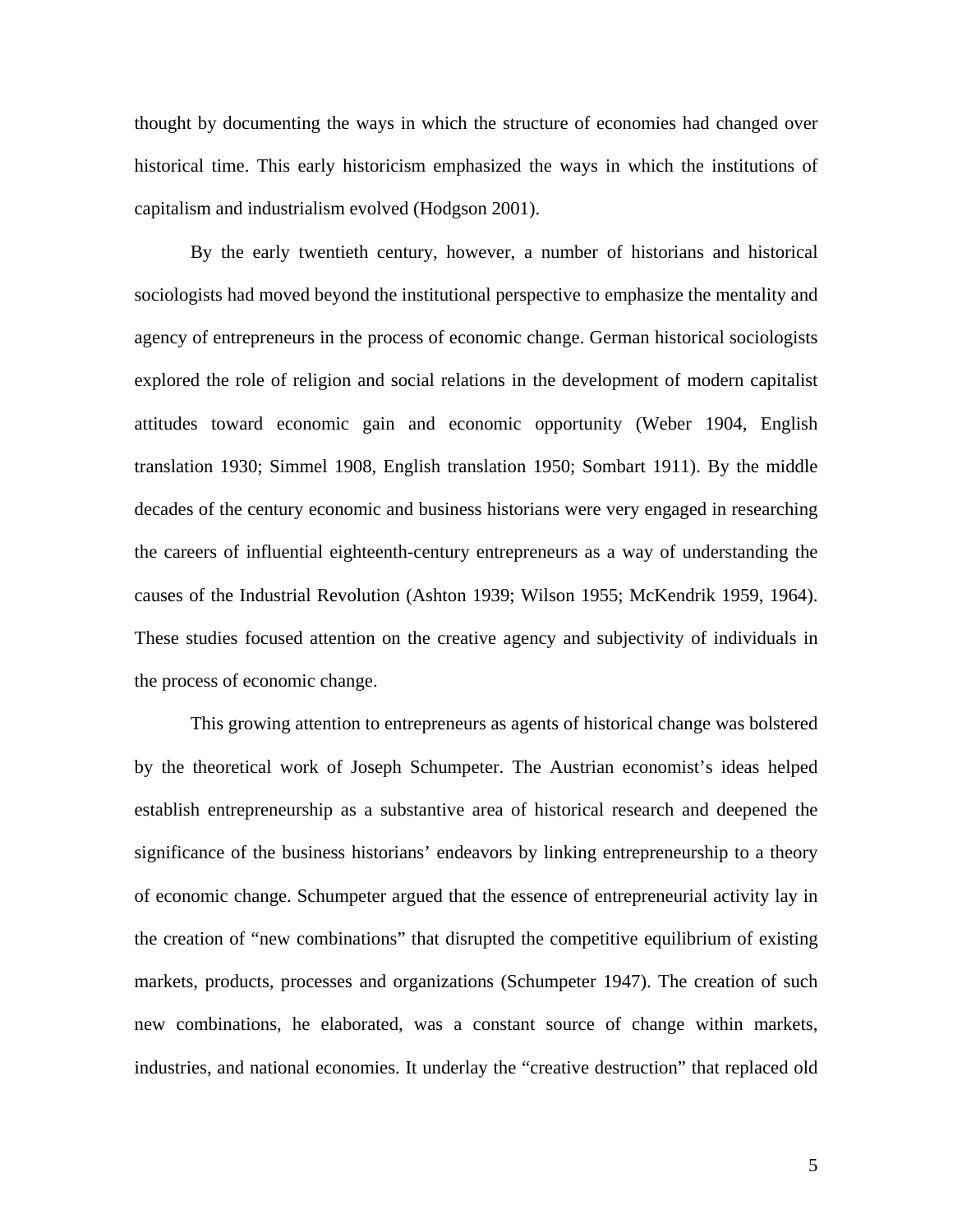forms of economic transaction with new forms in capitalist economies *(*Schumpeter 1942). In the decade leading up to his death in 1950, Schumpeter repeatedly stressed that the empirical study of entrepreneurship was an inherently historical endeavor because the phenomenon was best understood in retrospect as a critical element in the process of industrial and economic change. Social scientific investigation of entrepreneurship needed to focus not only on entrepreneurs and their firms but also on temporal changes in the industries, markets, societies, economies, and political systems in which they operated, an eclectic approach that history could provide (McCraw 2006).

By the 1940s a number of historians, inspired in large part by the Schumpeterian concept of entrepreneurship as an agent of change in the economy, began to push empirical business history beyond the earlier biographical studies of entrepreneurs to higher levels of conceptualization. The group was led in the United States by the economic historian Arthur Cole. In 1948, he organized the Center for Research on Entrepreneurial History, based at Harvard. Affiliates of the Center included economists and sociologists as well as historians and Cole encouraged a wide range of approaches to "entrepreneurial history," including socio-cultural studies of entrepreneurial origins, neoclassical economic approaches, and work that focused on the evolution of industries and organizations. While research in entrepreneurial history took an eclectic set of directions, the Center and its journal, *Explorations in Entrepreneurial History*, provided the institutional mechanisms for bringing this wide-ranging empiricism together in ways that informed common concepts and theories of entrepreneurship (Sass 1978). Cole (1959, 1968) also published several articles and books that attempted to synthesize the empirical research and use it to address theories of entrepreneurship (Hughes 1983).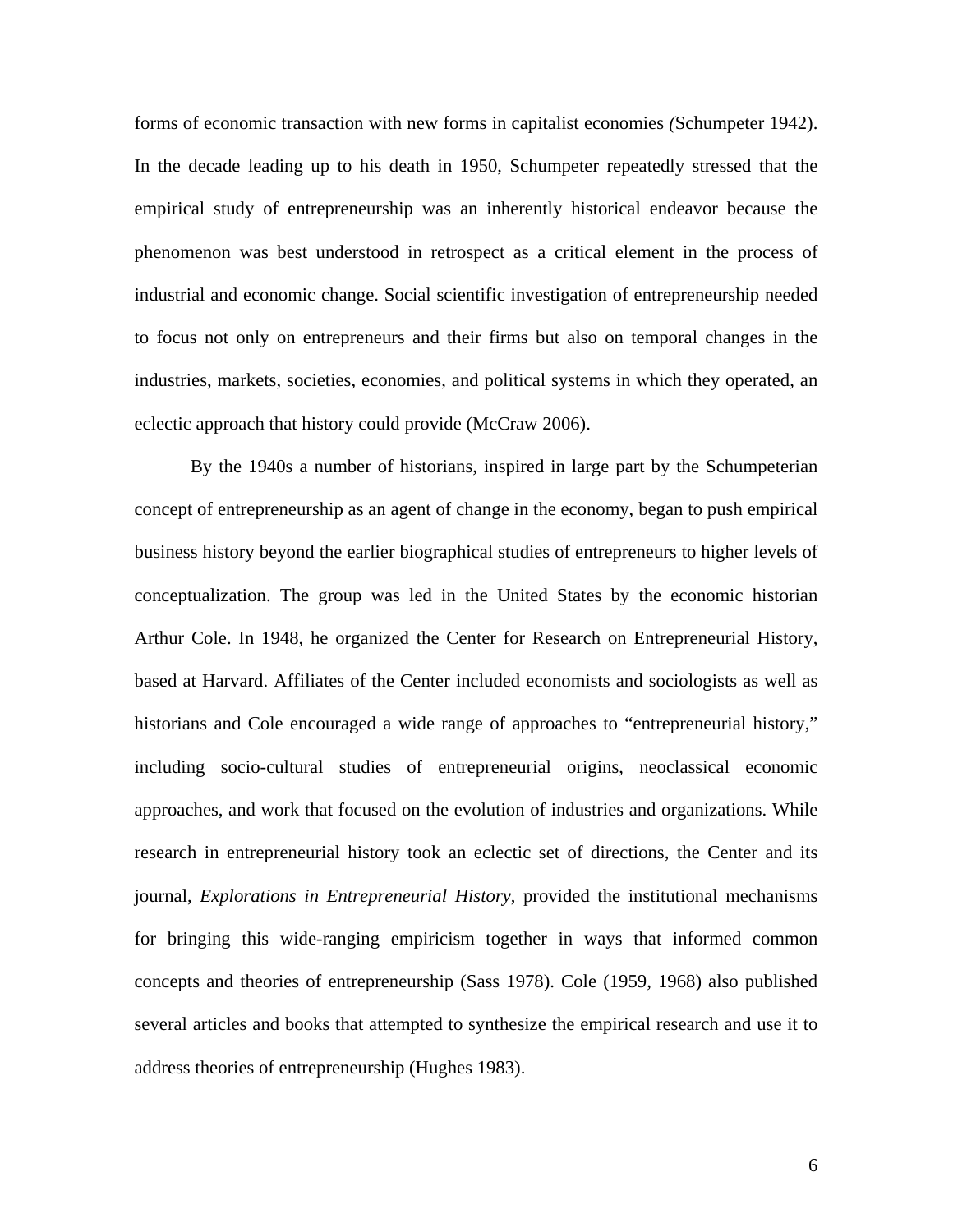By the 1960s, however, a distinctive shift among American business and economic historians led them away from "entrepreneurial history" and its eclecticism. In part, this was due to declining financial and institutional support for the Center, which closed its doors in 1958. Moreover, younger business historians were increasingly drawn to the more focused organizational and managerial studies that Chandler (1962) had pioneered. Chandler was ambivalent about the autonomous role of entrepreneurs in shaping the trajectory of business development. By 1970 a clear shift had taken place in American business history research toward building an "organizational synthesis" of the emergence of the modern, multi-divisional corporation (Galambos 1970). At the same time, American economic historians increasingly adopted orthodox neoclassical economic theory and quantitative methods in their research, rejecting the eclecticism of "entrepreneurial history" and adopting neoclassicism's traditional skepticism of entrepreneurship as a concept. Emblematic of this change, the defunct *Explorations in Entrepreneurial History* was revived as *Explorations in Economic History*, a publication devoted to the new quantitative, neoclassical studies (Livesay 1995).

The Chandlerian shift of the research agenda towards the corporation did not entirely displace entrepreneurial history research, but it became marginal to the main research agenda of business history. Entrepreneurship and innovation continued to be explored, but entrepreneurship rarely occupied center stage in such studies. There was little traction behind using historical research to seek broader theoretical conceptualizations of entrepreneurship. Hence entrepreneurship research in business history today is rarely considered a single coherent field, but rather is dealt with as part of many different subtopics.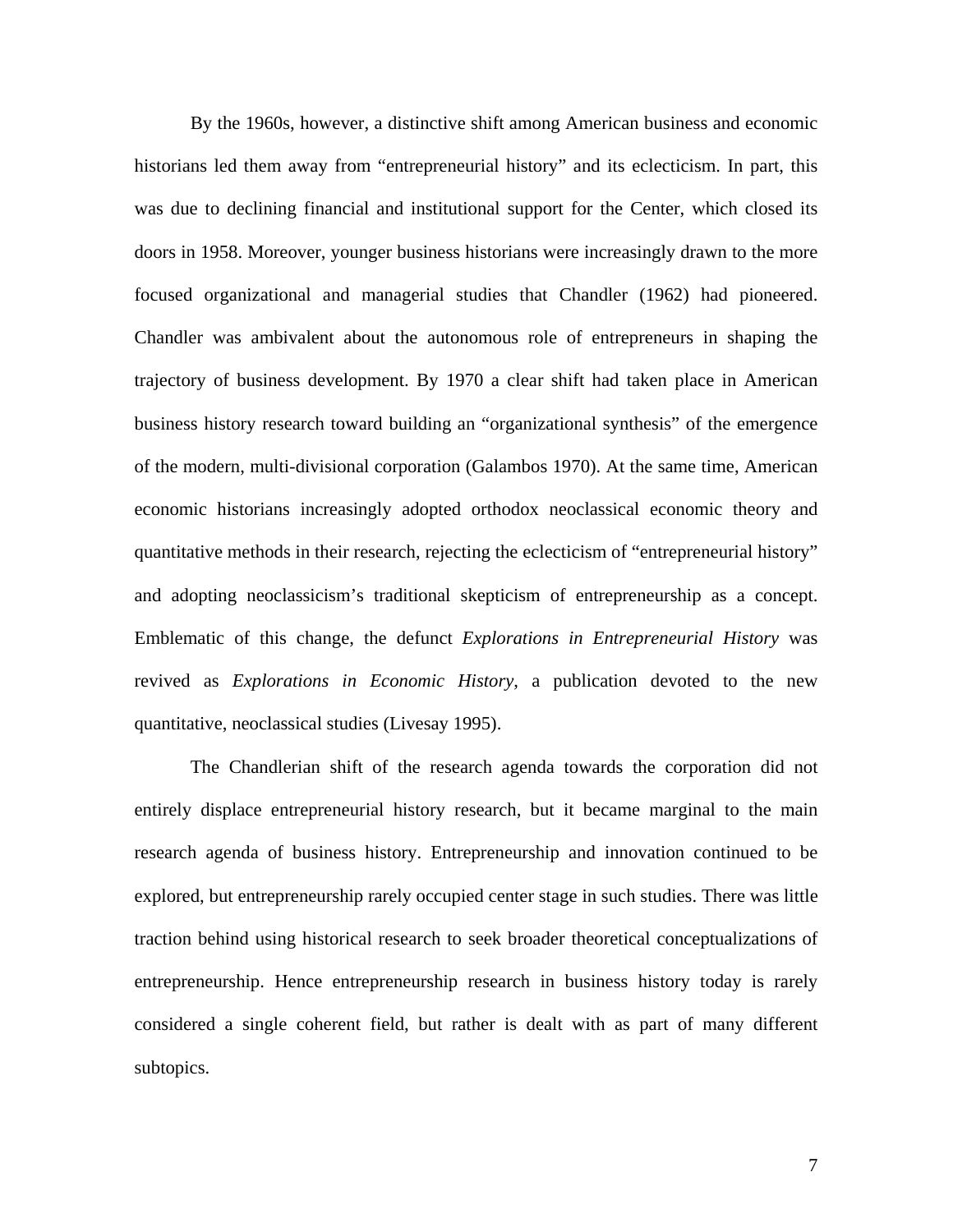Meanwhile the older tradition of writing historical biographies of leading entrepreneurs has continued. Although most such biographies are hagiographical, this genre continues also to contribute well-researched and deeply contextualized studies of major entrepreneurial figures such as Dudley Docker (Davenport-Hines 1984), Sir William Mackinnon (Munro 2003), Werner von Siemens (Feldenkirchen 1994), Kiichiro Toyoda (Wada and Yui 2002), Marcus Wallenberg (Olsson 2001), and August Thyssen (Fear 2005). These studies offer compelling insights into how entrepreneurial opportunities were identified and exploited. For example, the biography of Robert Noyce, co-founder of Fairchild Semiconductor and Intel, explores in depth the networks of information and financing which permitted the growth of the Silicon Valley technology cluster (Berlin 2005). From a methodological perspective, the primary drawback with such studies arises from deriving meaningful generalizations about entrepreneurship from individual cases. The growing research on entrepreneurial cognition in the management literature may provide an opportunity to revisit the research in these biographies from that perspective, to the benefit of both literatures (Mitchell et al. 2002; Tripsas and Gavetti 2000).

## **3. Culture and Values**

As the historical scholarship on entrepreneurship emerged in 1940s and 1950s, much of the early work in the field attempted to frame the research around a particular historical question: why, over the previous three centuries, had some countries grown extraordinarily rich and productive while others remained relatively poor? Schumpeter had theorized that entrepreneurial innovation was the source of productivity growth in capitalist societies. By the 1950s, historians were actively engaged in studying variations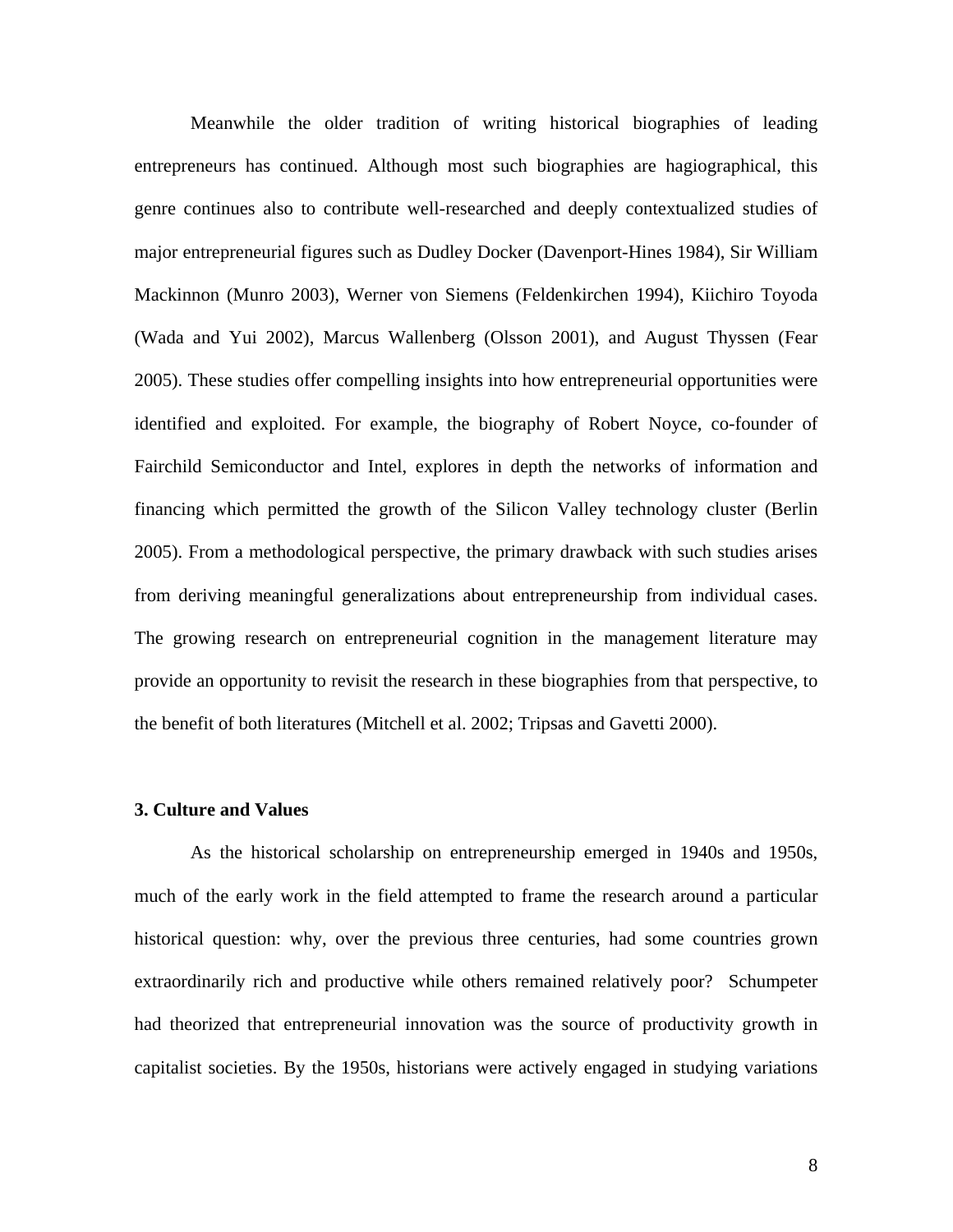in the character and supply of entrepreneurship in the historical record of various countries and attempting to link their findings to the long-run economic performance of nations.

These national studies of entrepreneurial character were pioneered in the United States by Cochran, Jenks, and few other historians associated with Cole's Research Center. Jenks and Cochran adapted the "structural functionalism" of Parsonian sociology in order to push historical research on entrepreneurship beyond the heroic Schumpeterian entrepreneur of individual case studies and to embed the study of entrepreneurs within particular historical and social contexts. "The theory of innovations is neither a 'great man' nor a 'better mousetrap' theory of history," Jenks explained in a landmark study of the railroad entrepreneurs in nineteenth-century America. "The innovator is a person whose traits are in some part a function of his socio-cultural environment. His innovation is a new combination of factors and elements already accessible" (Jenks 1944, 1949; Cochran 1950, 1960). The approach led to multiple "national studies" of how social roles and sanctions had conditioned the emergence of entrepreneurship in particular countries.

The approach was extended, most notably by Landes, by linking the socio-cultural examination of entrepreneurship to the long-term economic performance of particular countries. Landes (1953) made the case that culture was a consistent determinant of the supply of entrepreneurship and hence of long-term economic growth. In a classic study, he argued that France's allegedly poor economic performance in the nineteenth century could be attributed to the conservativeness and timidity of French entrepreneurs, who saw business as an integral part of family status rather than as an end in itself (Landes 1949). In a series of studies over half a century, Landes has continued to make the case for the importance of national cultural factors, values, and social attitudes in explaining the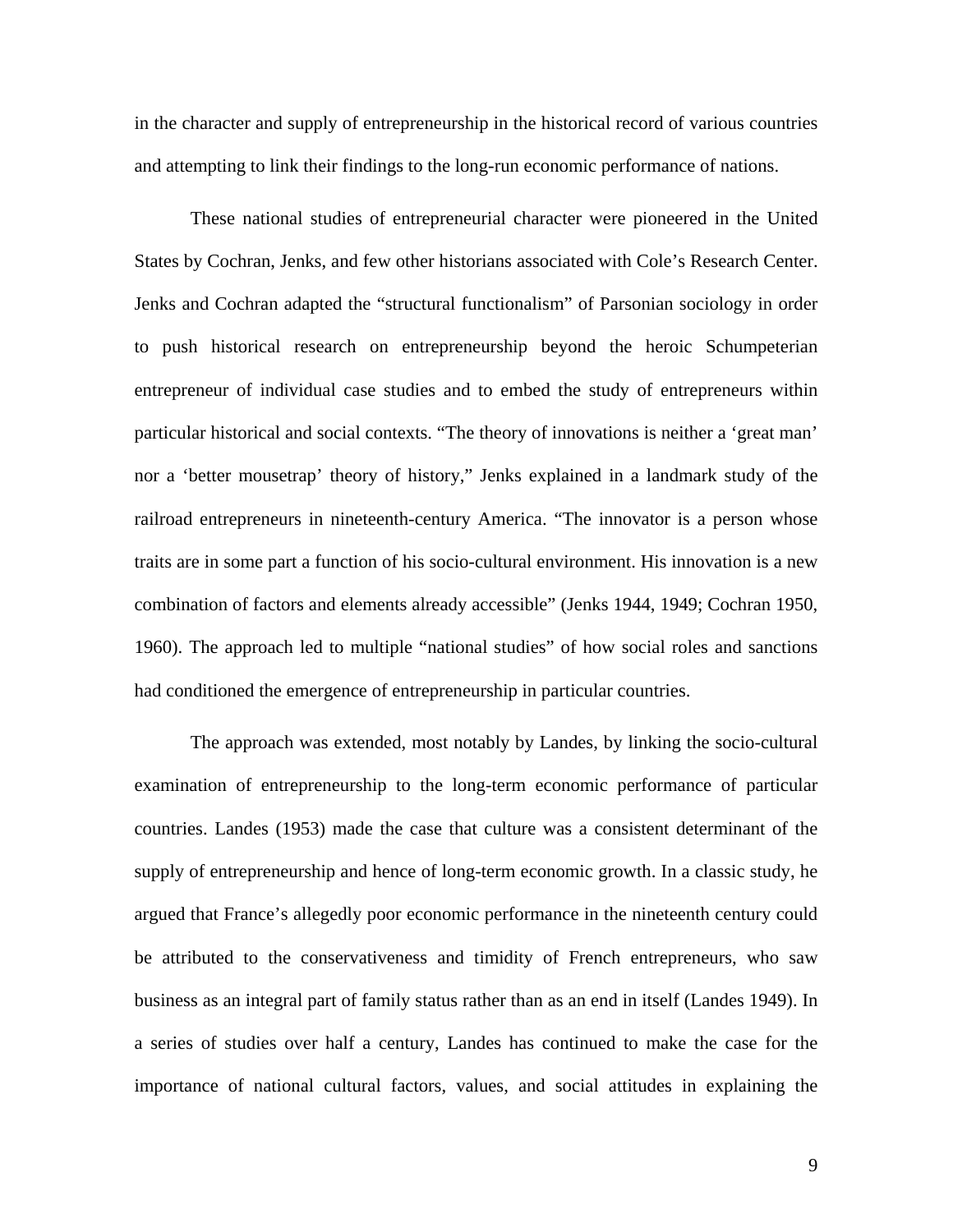development of entrepreneurial activity, and in turn the economic performance of nations (1969, 1999, 2003).

Similar arguments about the role of national culture in determining the supply of entrepreneurship and long-run growth were used to try to explain a remarkably diverse set of historical conditions and outcomes. Sawyer (1954) pointed to the persistence of Puritan values and the frontier spirit in American society to suggest the relatively high level of encouragement for entrepreneurship in the United States. There was a lengthy debate concerning whether the remarkable modernization of Meiji Japan in the late nineteenth century could be ascribed to "community-centered" entrepreneurs who put the interests of national development before all else (Ranis 1955; Hirschmeier 1964). Cultural factors, particularly the "gentrification" and complacency of British entrepreneurs in the Victorian Era, became a favorite subject for those interested in explaining the perceived relative economic decline in that era and later (Wiener 1981; Hannah 1984).

The national culture approach has been widely critiqued. Subsequent research suggested that the "community-centered" Meiji entrepreneurs were rather similar to entrepreneurs elsewhere (Yamamura 1968, 1978). In several cases, the underlying premise of research agenda has proven questionable. Landes launched French economic historians on a four decade long search for the causes of France's slow economic growth and the failure of French entrepreneurship before it was established that the initial premise of failure was at least partly misleading, and based on the preconceived expectation that big business was equated with entrepreneurial success. Recent business history research has shown that French industry was more technologically advanced than had been imagined (Smith 2006).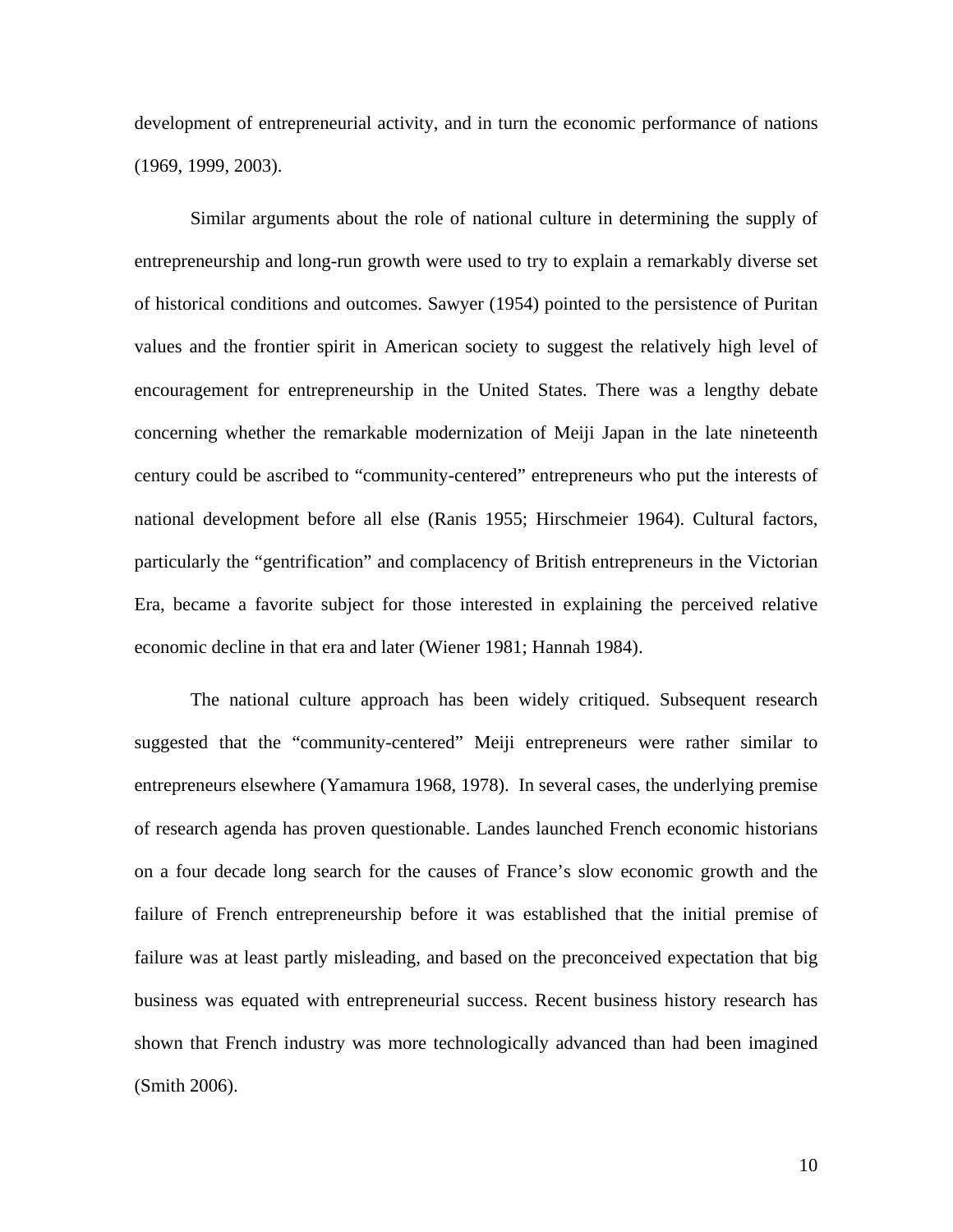Similarly, the premise of a Britain blighted by anti-entrepreneurial culture, at least until rescued by the Thatcher government of the 1980s, has been widely critiqued. On the one hand, while British firms lagged behind American and German firms in the massproduction industries of the Second Industrial Revolution, McCloskey and Sandberg (1971) provided the celebrated riposte that the technological choices of Victorian entrepreneurs were rational responses to resource endowments and exogenous technological possibilities from the perspective of neo-classical theory. On the other hand, the arguments that there was a significant "anti-industrial" spirit in Britain, and that the British situation differed from that in the United States or Germany, have been challenged on several grounds (Bergoff and Möller 1994; Coleman and Macleod 1986; Collins and Robbins 1990; Thompson 2001).

The overall argument that national culture and norms can determine a national supply of entrepreneurial activity was strongly criticized by Gerschenkron (1962b, 1966). He noted that the notion of "national culture" envisioned in such studies was essentially static and rigidly functionalist, making it difficult for it to truly account for the dynamic nature of entrepreneurial activity. If such studies conceptualized entrepreneurs purely as products of their national cultural environment, they were inherently limited in their ability to understand how these entrepreneurs could act as agents of change in that environment. Gerschenkron also pointed out that there were many examples of historical settings in which entrepreneurial activity had flourished outside or even against prevailing national social norms. The socio-cultural perspective, he insisted, had missed Schumpeter's basic premise that entrepreneurs often acted as agents of change rather than as captives of their environment. As Nicholas (2004) has discussed in the case of alleged British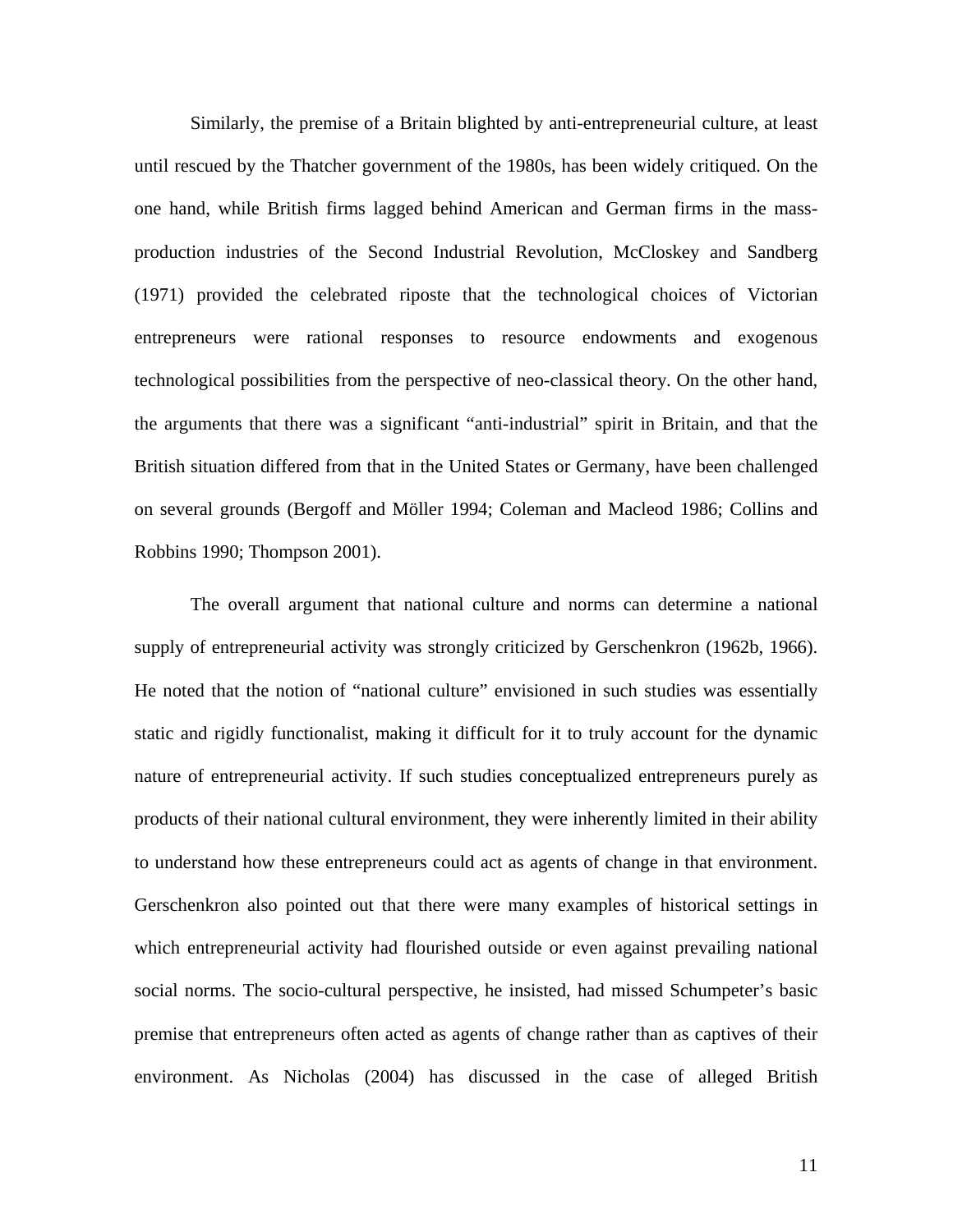entrepreneurial failure, the function of entrepreneurs is to upset status quos by unlocking predetermined paths of development.

Nevertheless, the persistent patterns of wealth and poverty in the world has in recent years led to a renewed interest in identifying variations in entrepreneurial performance caused by culture. The economist Mark Casson has suggested that countries vary in their entrepreneurial cultures. In particular, Casson (1991, 1995) points to variations in trust levels within cultures, which in turn affects the level of transactions costs on which overall economic performance depends. The impact of national culture on entrepreneurship has recently been tested historically by Godley (2001) in a comparative study of eastern European Jews who emigrated to London and New York in the late nineteenth century. Godley argues that the Jewish immigrants to New York were much more likely to move into entrepreneurial occupations than those in London, despite coming from similar backgrounds. He suggests that in both countries the Jews assimilated some host country values. The novel methodology of using Jewish immigrants as the control group seems to provide robust evidence that American and British cultures varied in how they valued entrepreneurship. Godley suggests that entrepreneurs in Britain faced additional costs arising from conservative craft values among the working class, which erected hurdles not faced elsewhere to introducing new technologies and working practices.

The role of religious values in the supply of entrepreneurship has attracted research since Weber (1904, trs 1930) famously argued that that certain types of Protestantism favored rational pursuit of economic gain and gave worldly activities a positive spiritual and moral meaning. The link between religion and entrepreneurship has continued to be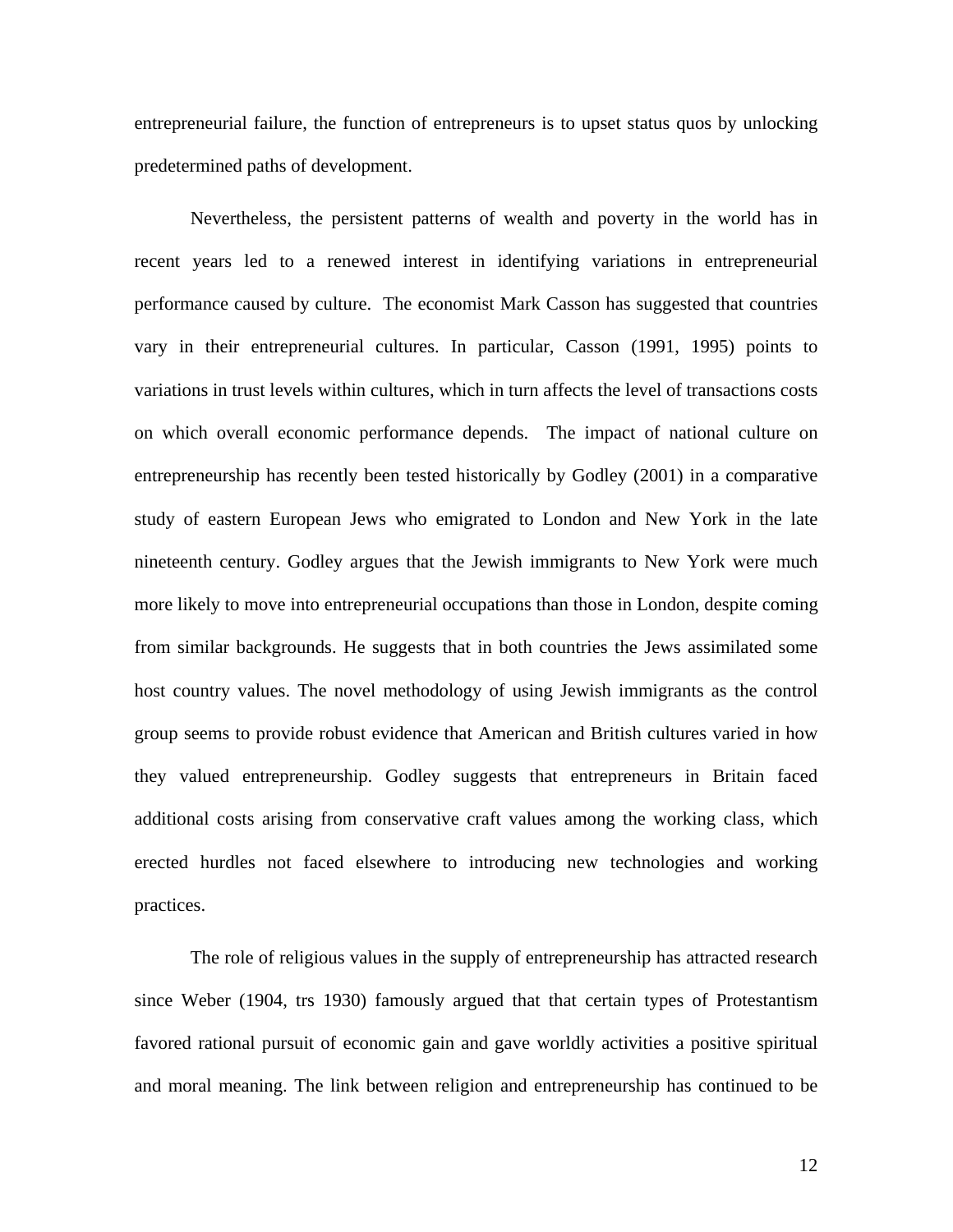debated ever since. R. H. Tawney (1926) rejected a link between Protestantism and economic growth in sixteenth century England. Many other scholars have since questioned a meaningful connection between Protestantism and modern capitalism. However this was not prevented Landes (1998) from re-asserting the case that Protestantism which explains "the triumph of the West."

 The specific correlation between Protestant sects and entrepreneurship during the initial and later stages of modern economic growth in Britain has attracted much research (Jeremy 1988, 1998). There has been a long tradition of research on the apparent overrepresentation of Protestant Dissenters among the successful entrepreneurs of that era (Hagen 1962). Although there is evidence that this overrepresentation may have been exaggerated (Howe 1984), it would seem that this group did provide many first generation entrepreneurs, although this was probably explained by social constraints on alternative career paths rather than their religious values (Bergoff 1995). There were also powerful advantages from belonging to networked groups. The large number of successful Quaker entrepreneurs seems to be explained by access to mutual systems of support which provided access to information and capital (Kirby 1993). Minority status alone was certainly insufficient to stimulate entrepreneurship. Foreman-Peck and Boccaletti (2002) identified a disproportionate lack of minority Roman Catholics among entrepreneurs in nineteenth century Scotland.

Protestantism is not alone in its alleged influence on entrepreneurship. Morris, for instance, helped popularize the notion that the Indian subcontinent suffered from a perpetual "Hindu rate of growth" – reflecting Indians' "other worldly" concerns stemming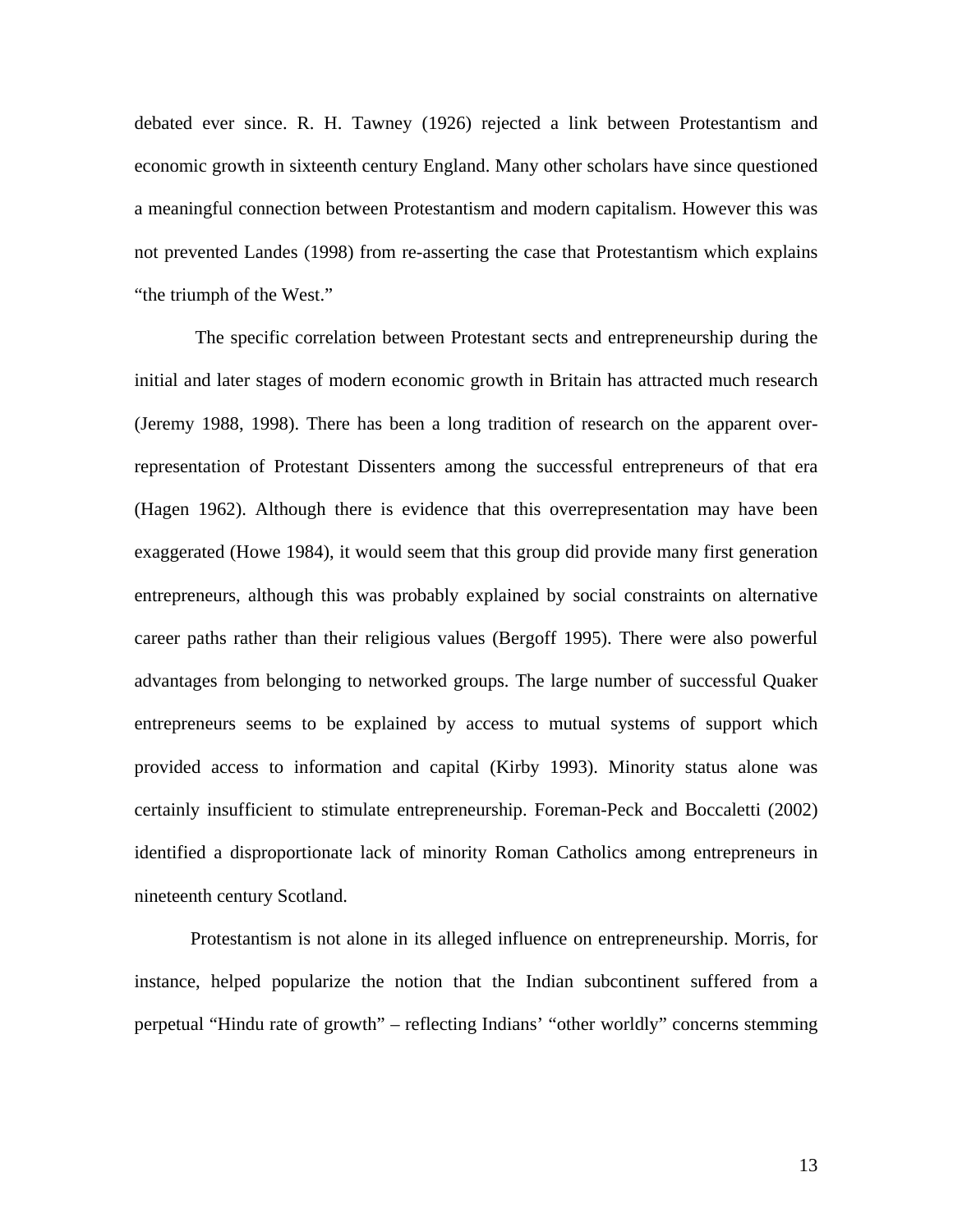from mystical religious values that ostensibly made them less interested in material gain (Morris 1967).

The Weberian "values" approach to understanding the influence of religion and culture on entrepreneurial activity has clearly suffered from casual empiricism, unclear causal relationships, and excessively broad generalizations about the influence of formal values on the behavior of subjects. However the literature has the merit that it addresses an issue that is critical for understanding the entrepreneurial process – the subjectivity of the entrepreneur.

In recent decades, historians have increasingly sought to ground the study of how culture and nationality affect entrepreneurship by examining how specific social structures and relationships shape the influence of entrepreneurial culture. They have examined how social group affiliation – whether ethnicity, race, gender, family or class – mediates entrepreneurial culture by constraining or providing specialized access to entrepreneurial opportunities and resources. Walker, for instance, has documented the influence of race relations in the United States in shaping the particular ways in which entrepreneurship came to be expressed among African Americans. She shows how slavery and institutionalized racism severely limited entrepreneurial opportunities for blacks, but also how they fostered certain types of entrepreneurial responses among African Americans designed to undermine the legitimacy of these institutions (Walker 1986). Others have emphasized the ways in which certain social group affiliations and relationships have been important sources of entrepreneurial information and resources. Studies of Jewish immigrant entrepreneurs in the United States by historical sociologists (Morawska 1996; Tennenbaum 1993), for instance, substantiate this finding, which has now become a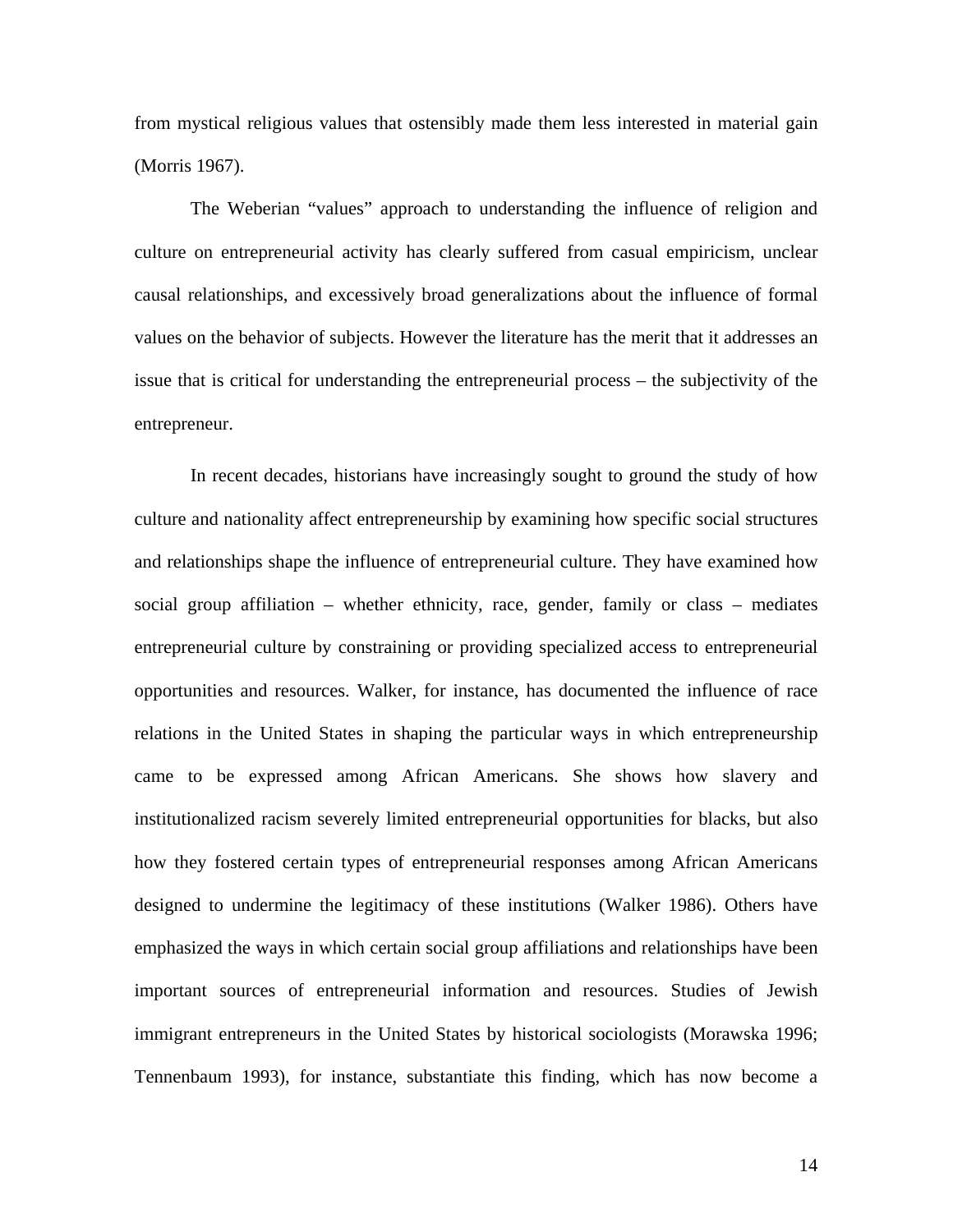common conclusion in many "ethnic entrepreneurship" studies in the social sciences (Aldrich and Waldinger 1990).

Historians have also found ethnic group affiliation and identity to be critical for understanding certain forms for international entrepreneurship. Research on the history of international business has identified the role of diaspora networks in enhancing trust levels and creating conduits for information and resources among its members, in turn reducing barriers to trade over long distances. Diasporic links facilitated the flow of information and credit and helped guarantee the enforcement of contracts among members. A large portion of new international market development over the last two centuries has been created by networks of entrepreneurs within such diasporas, including Jews, Greeks, Indians, Arabs, Chinese and others (McCabe, Harlaftis and Minoglou 2005; Dobbin 1996).

In recent years, historians have used biographical and firm-level data to examine the influence of religion, nationality, and social group affiliation on entrepreneurship. In the United States, historians have used a range of sources, most notably the Dun and Bradstreet records, to examine patterns of entrepreneurship and access to resources by race, ethnicity, and gender (Kenzer 1989; Olegario 1999). In Great Britain, Nicholas (1999, 2000) used the multi-volume *Dictionary of Business Biography* (Jeremy 1984-6), which provides biographical data on a large number of businessmen active in England and Wales after 1860, to test the drivers of entrepreneurial success and failure. Using lifetime rates of wealth accumulation as a proxy for entrepreneurial success, he found that religion (along with region and industry) could not explain performance differences, but other social indicators (such as inheriting a family firm or attending a "public" school) negatively affected accumulation. Likewise, Foreman-Peck (2006) has outlined a series of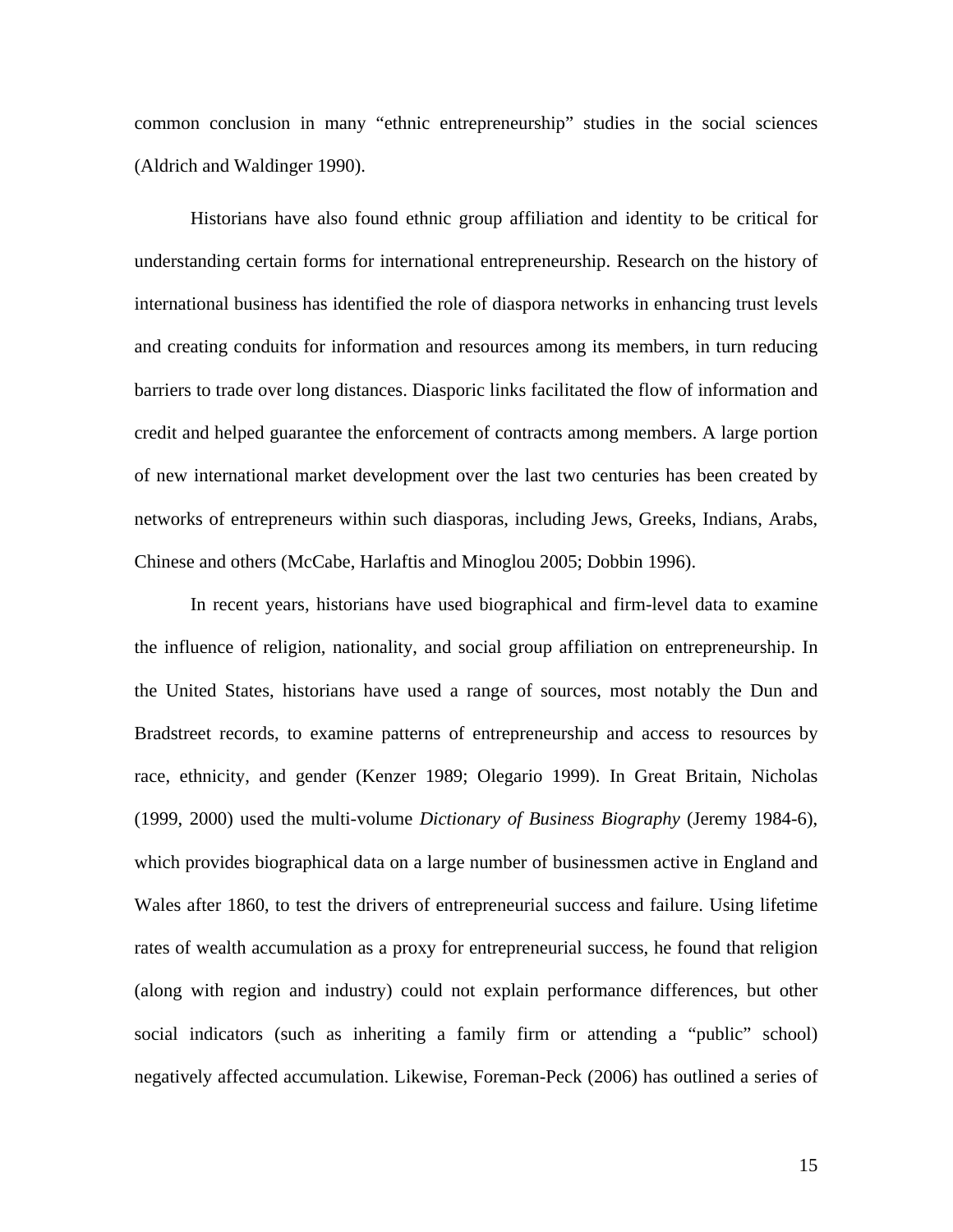quantitative methods for teasing apart the relative importance of various cultural influences on propensity to become an entrepreneur and on an entrepreneur's social mobility.

Although recent quantitative studies might be criticized for certain methodological limitations, including the incompleteness of their data and the indicators they use to measure entrepreneurship (such as new firm creation or wealth accumulation), they represent an advance in research on the validity of cultural explanations that have traditionally lacked careful empiricism and tended toward broad generalizations about national values. Consequently, they provide one avenue for business historians to deepen their insights on the contribution of entrepreneurship to explaining patterns of wealth and poverty.

#### **4. The Political Economy of Entrepreneurship**

The importance of political-legal institutions in explaining patterns of economic growth has re-emerged as a topic of interest among business historians. Where research by economists has done much to substantiate the assertion that inherited institutions matter for long-term economic growth, historical research has sought to identify the mechanisms and processes that help explain at a more nuanced level how and why institutions have mattered, particularly to entrepreneurial processes.

The economic historian Douglass North played a pivotal role in the emergence of the "new institutionalism." North's work emphasized the role of property rights, patent laws, and power-sharing political arrangements in the West to account for the development of a political framework that stimulated and supported the development of entrepreneurial activity (North 1990; North and Davis 1971; North and Weingast 1989). North and others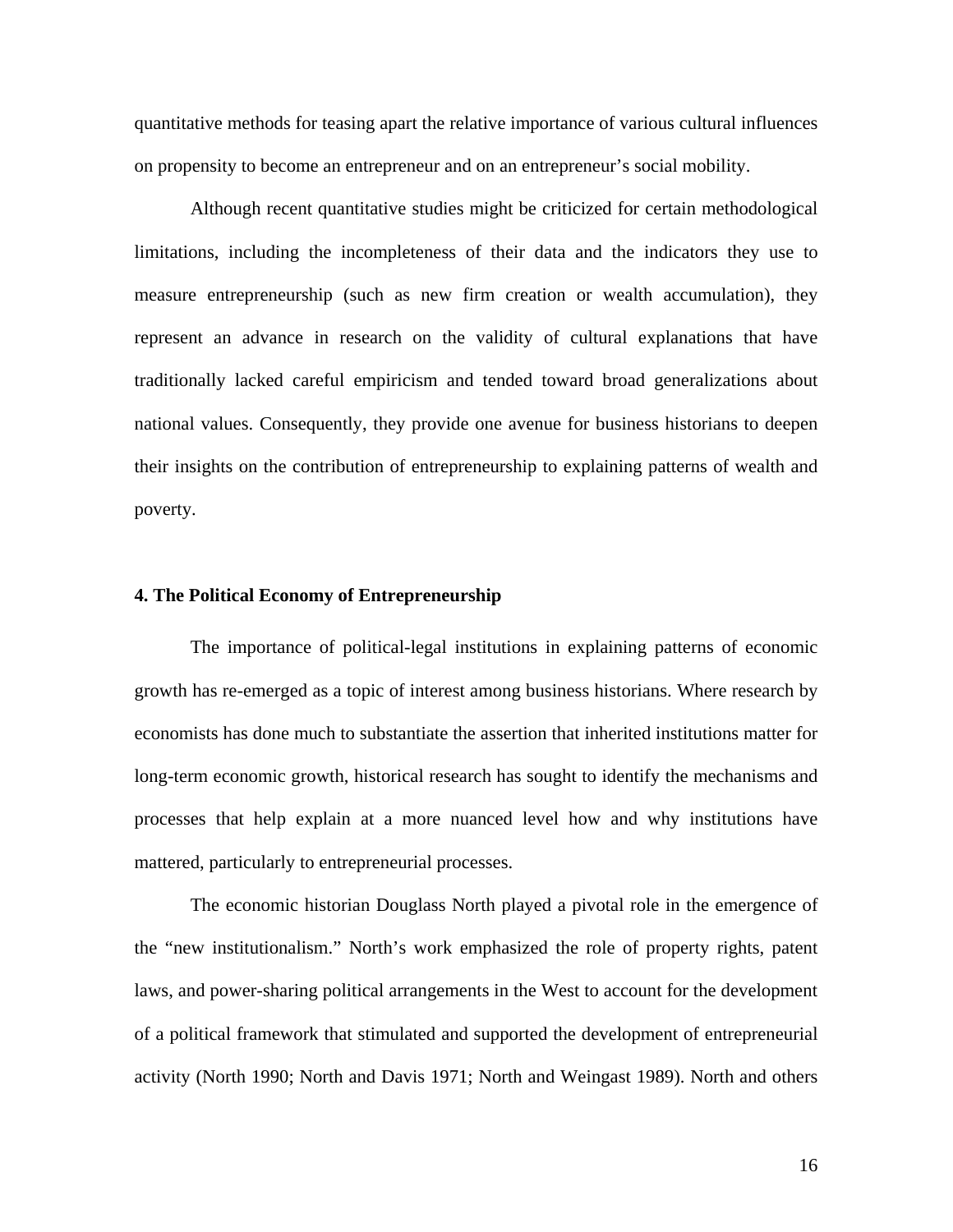helped once again place inherited institutions at the center of economic reasoning by arguing that institutions create the incentive structure for private enterprise.

The new institutionalism in economics posits that societies that provide incentives and opportunities for investment will be richer than those that fail to do so. By reducing transactions costs and facilitating potential gains from exchange, institutions can fuel productivity and growth. A particularly influential approach comes from the law and finance literature associated with LaPorta, et al (1997). Broadly this camp argues that the legal tradition a country inherited or adopted in the distant past has a long-term effect on financial development and in turn on long-term growth. Countries that had a common law legal system had on average better investor protections than most civil law countries, and that French civil law countries were worse than German or Scandinavian civil law traditions. They suggest this had a major effect on financial development, which it in turn can be assumed to have impacted entrepreneurial activity. There has been much criticism from historians of this hypothesis.

Baumol (1988, 1990) has provided a causal explanation for how institutions affect entrepreneurship and, through that, long-term growth. He argues that inherited institutions matter because they create incentives that allocate entrepreneurship between productive activities such as innovation and unproductive activities such as rent seeking or organized crime. This allocation is in turn influenced by the relative pay offs offered by a society to such activities.

Recent historical research has explored the precise mechanisms by which institutions affected productivity and long-term growth. Maurer (2002), for instance, explores how the existence of an undemocratic political system and selective enforcement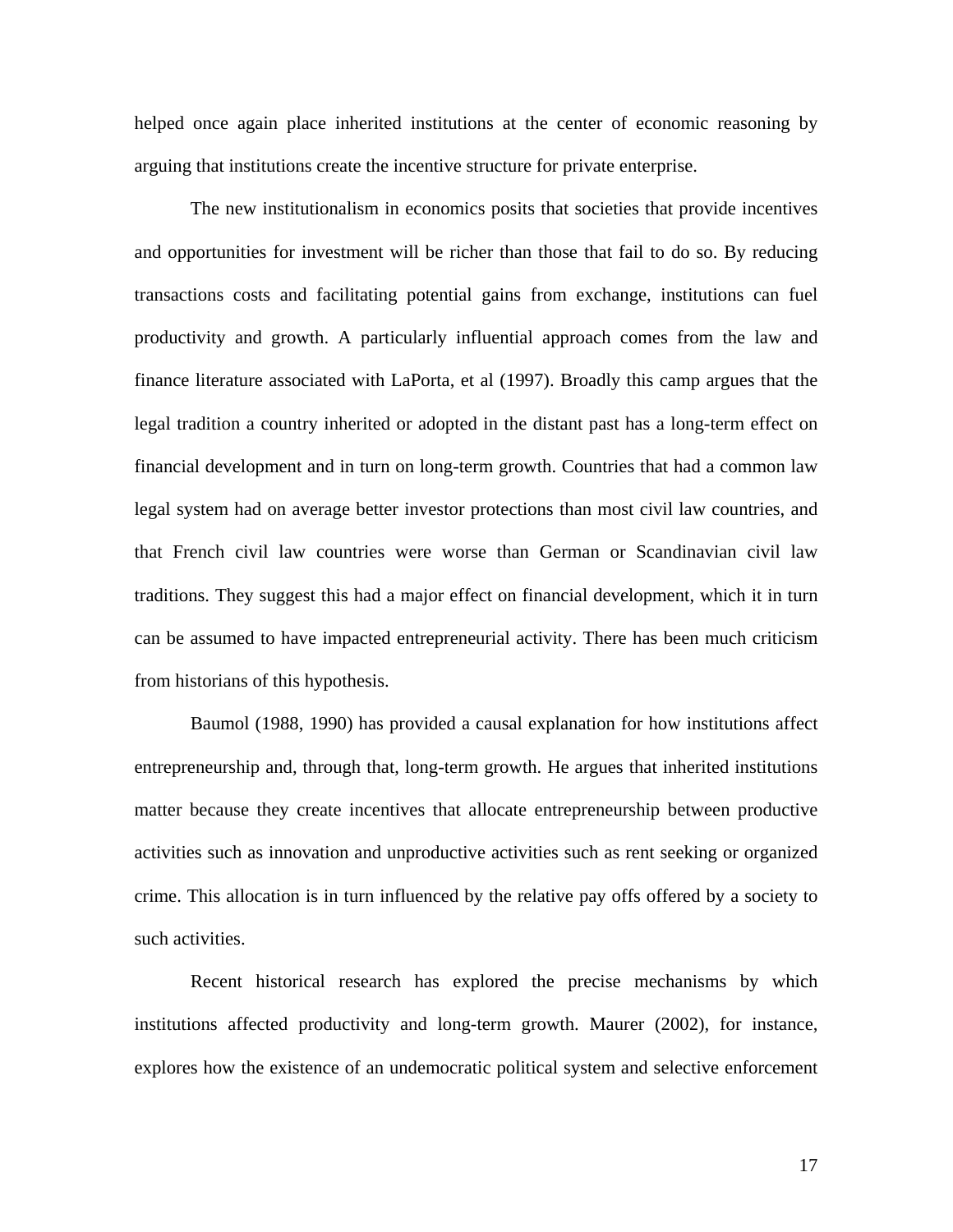of property rights shaped the financial system and constrained entrepreneurial opportunities in late nineteenth century Mexico. Limited in its ability to raise taxes to finance infrastructure projects as well as fend off political opponents, the Mexican government relied on banks to provide it credit, while the banks relied on the government to enforce property rights. A select few bankers were given extensive privileges producing a highly concentrated banking system. Each bank grew fat in its own protected niche. To overcome the problems associated with information asymmetry, banks lent to their own shareholders and other insiders. In the case of the textile industry, banks did not lend to the best firms, but the best-connected firms. Poorly defined property rights prevented those excluded from the insider networks from pledging collateral and finding another financial route for their entrepreneurial endeavors.

Historical studies have also looked more closely at the influence of patent rights and the law of business organizations to examine their influence of entrepreneurial activity. Khan (2005) found that antebellum US courts consistently supported inventors' patent rights based on the premise that the patent system fostered economic growth. She found that the structure of the American patenting system in early industrialization fostered widespread patenting by ordinary people. Access to patent protection (or lack of it) seems to have been important in determining not only technological development, but also the adoption and diffusion of technology. Aspiring late nineteenth century Dutch and Scandinavian entrepreneurs were able to build businesses in more technologically advanced industries precisely because of the lack of patent protection afforded to foreign companies in those countries (Ruigrok and Tulder 1995).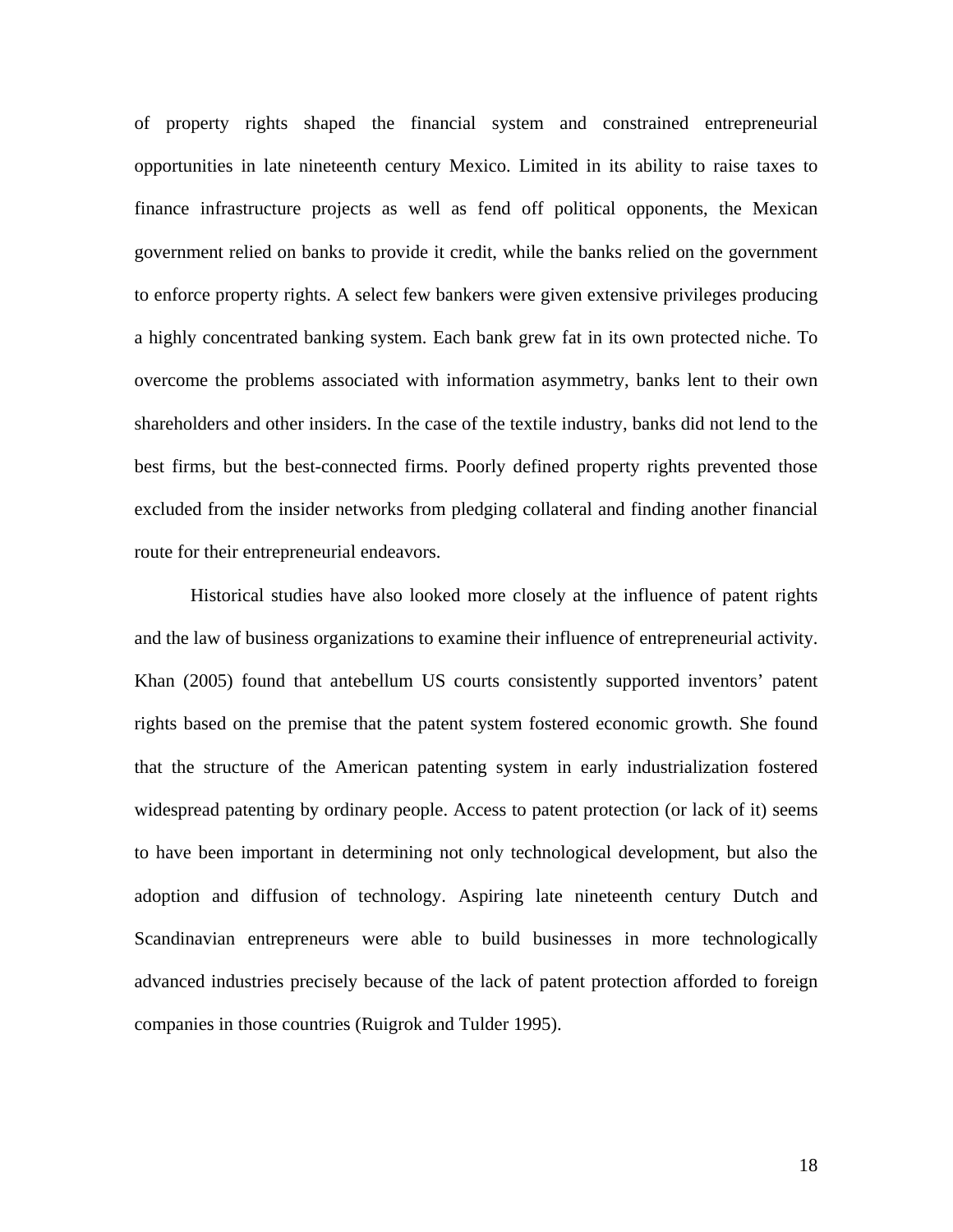Likewise, legal historians have long emphasized the importance of the development of the rights of private corporations for entrepreneurship that involved economies of scale and scope. Hovencamp (1991) suggests that the American law of corporations evolved functionally to meet these economic needs over the nineteenth and early twentieth centuries. Lamoreaux and Rosenthal (2005), however, caution against such broadly functionalist definitions and particularly against sweeping claims of LaPorta et al that civil law countries offered inferior economic rules to common law ones. In comparing nineteenth-century French and American law, they found little difference between the two countries in the legal system's responsiveness to business' organizational needs. In fact, US law offered entrepreneurs fewer options on how to organize their businesses and more limited adaptability.

Historians doing research at the nexus of law and business caution that the new institutionalism too often paints a picture of political development that is overly rigid, functionalist, and highly stylized. In particular, they point out that the historical evidence on economic rule making suggests that the assumption of a division between inherited economic rules and entrepreneurial activity is artificial, especially when applied outside the sphere of the recent Anglo-American political economy (Novak 1996; Freyer forthcoming). In developing countries, political rule making is often part of the entrepreneurial process, not exogenous to it (Kilby 1971). Even in the Anglo-American world, the sharp divide between public rules and private enterprise implied in the new institutionalism is problematic as a framework for modeling political economic development (Novak 2001). In fact, Freyer (forthcoming) and others have argued that such an "instrumental" view of economic lawmaking fundamentally mis-interprets what is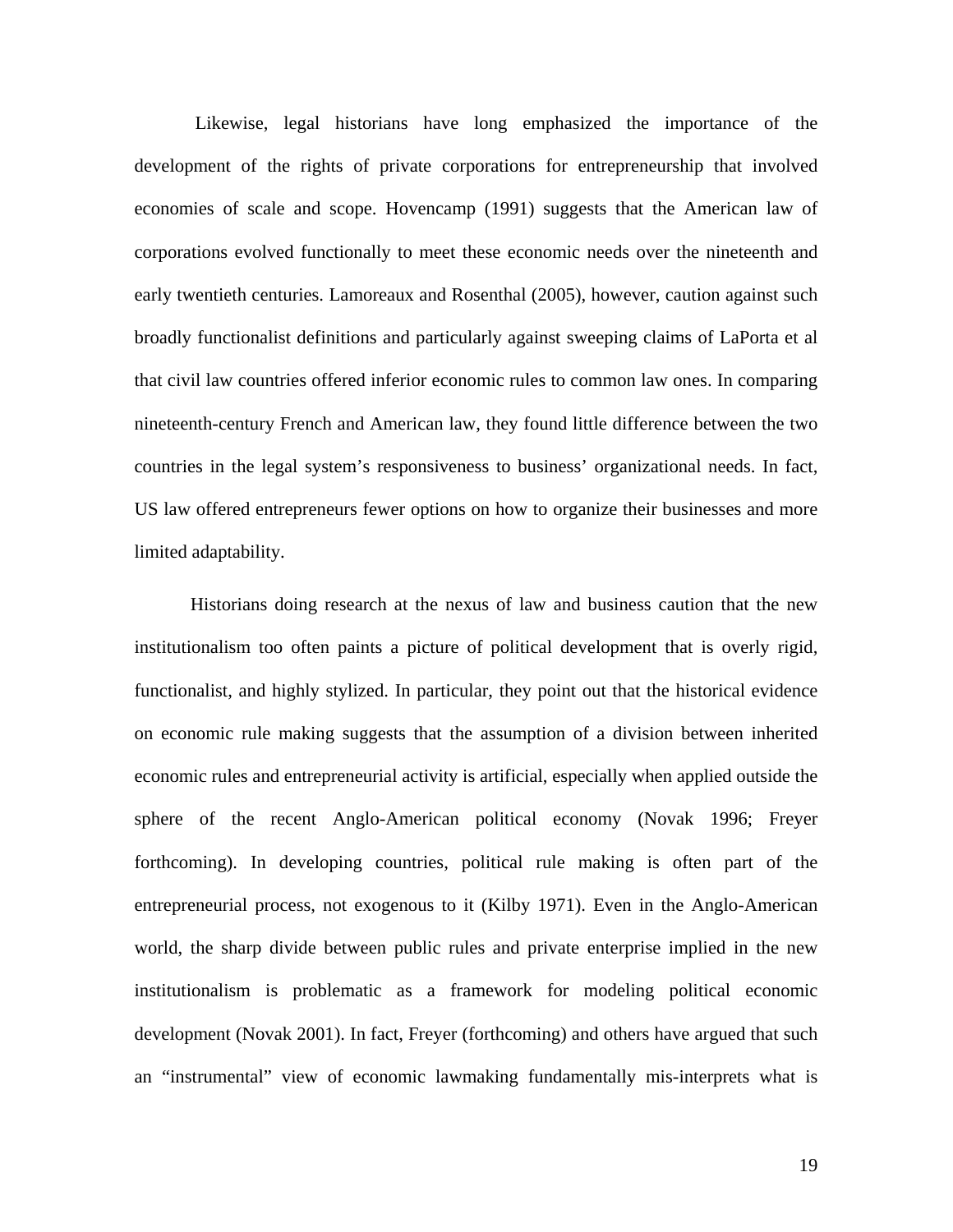actually a "constitutive" process, in which entrepreneurial actors are often re-negotiating or pushing the boundaries of legal rules in the process of innovation and where political actors fundamentally shape the private economy through innovations in the categories and rules they create. Certainly, many historical studies of the state as an entrepreneurial actor and regulator, especially in the United States, indicate that the state's role as rule maker is only one of a broad set of ways in which governments have been influential in shaping entrepreneurship (Hurst 1967; Scheiber 1973; Hughes 1991).

The growing economics literature on the role of colonialism in explaining the slow growth of Latin America, Africa and Asia has direct relevance to the relationship between political institution development and entrepreneurship, although it is not typically framed within that debate. Engerman and Sokoloff (2005) stress the negative impact of colonization in altering the composition of the populations. Soil and climate gave Latin America and the Caribbean a comparative advantage in growing crops that used slaves or natives. The resulting extreme inequality in distribution of wealth, they suggest, gave them institutions which contributed to persistence of substantial inequality. Acemoglu, Johnson and Robinson (2002) distinguish between institutions of "private property" and "extractive institutions." The former provide secure property rights and are embedded in a broad crosssection of society. Extractive institutions concentrate power in the hands of a small elite and create a high risk of expropriation. In prosperous and densely settled areas, Europeans introduced or maintained extractive institutions to force people to work in mines and plantations. In sparsely settled areas, Europeans settled and created institutions of private property. The spread of industrial technology in the nineteenth century, it is suggested, required a broad mass of society to participate, so they won out.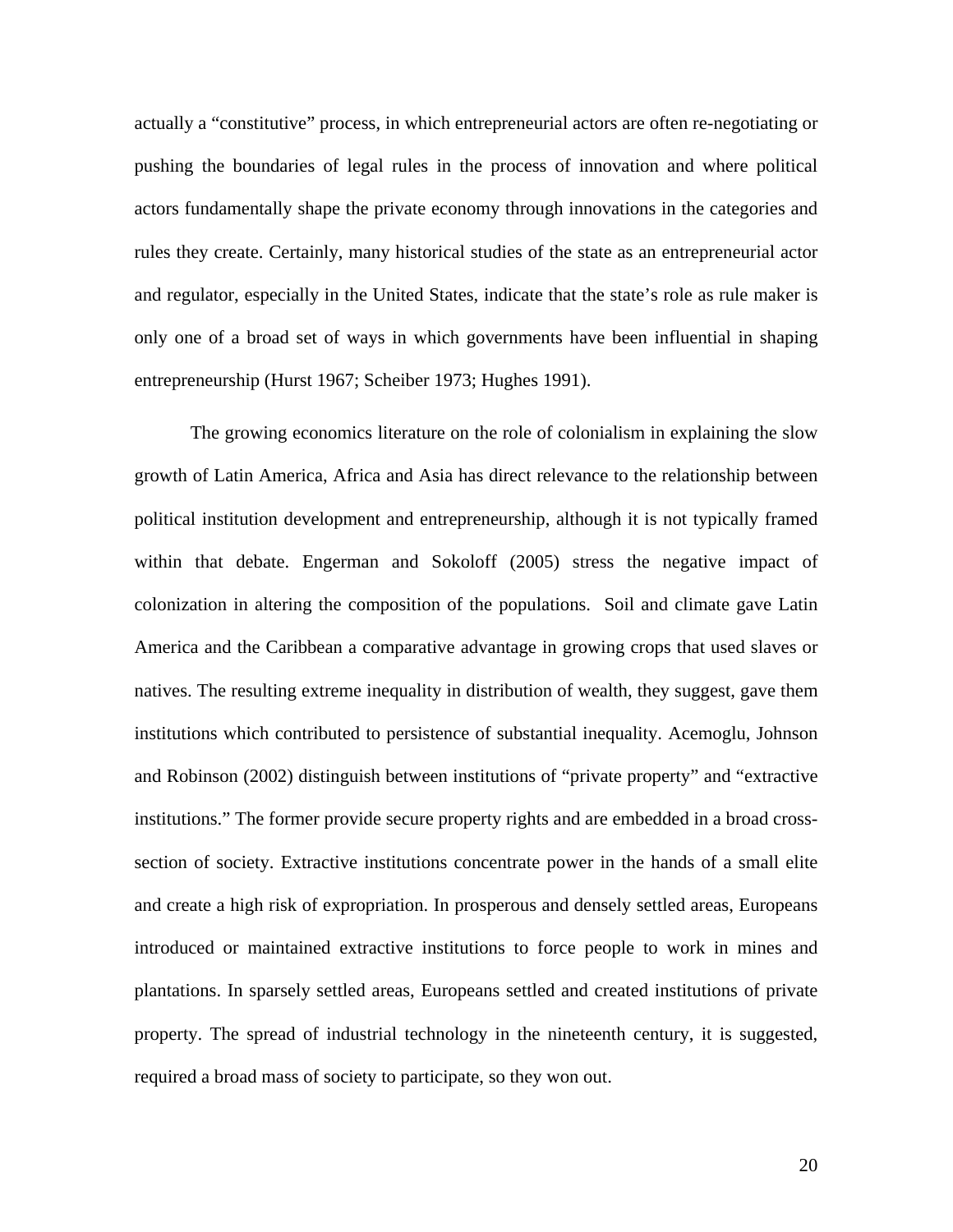With some exceptions (Banerjee, Abhijit and Iyer 2005), the economics literature on colonialism and institutions tends to be ahistorical. Business historians are well-placed to explore the issues in a more nuanced fashion. Colonialism changed greatly over time. The British colonial regime in late nineteenth century India, for example, differed radically from that of its exploitative predecessor a hundred years previously. While traditional Indian handicraft industries were forced to compete with Lancashire textiles because of British free trade policies in the nineteenth century, by the interwar decades British India was protectionist, including against British imports. Moreover the impact of colonialism was multi-faceted. It provided a channel for entrepreneurs in colonies to acquire international knowledge and access international markets, although within a context of institutional racism (Tripathi 2004). This may have been important in affecting entrepreneurial cognition. In crude terms, entrepreneurs who were not white men from the rich Western European and North American countries may have felt less qualified to pursue opportunities, even if they were not.

In general, the thrust of recent research suggests that although colonialism provided opportunities for Western entrepreneurs, colonial governments in Africa and elsewhere were rarely agents of expatriate enterprise or metropolitan industries (Hopkins 1987). Their general impact was to improve the business environment for all entrepreneurs, both because of improved institutions and investment in infrastructure. Goswami (1985) found that the rise of Marwari businessmen in Eastern India began well before Independence and that the political history of late colonialism was only loosely connected to business history on the Subcontinent. Entrepreneurship also flourished among so-called "middlemen" ethnic minorities which forged special links with colonial authorities, such as the Parsees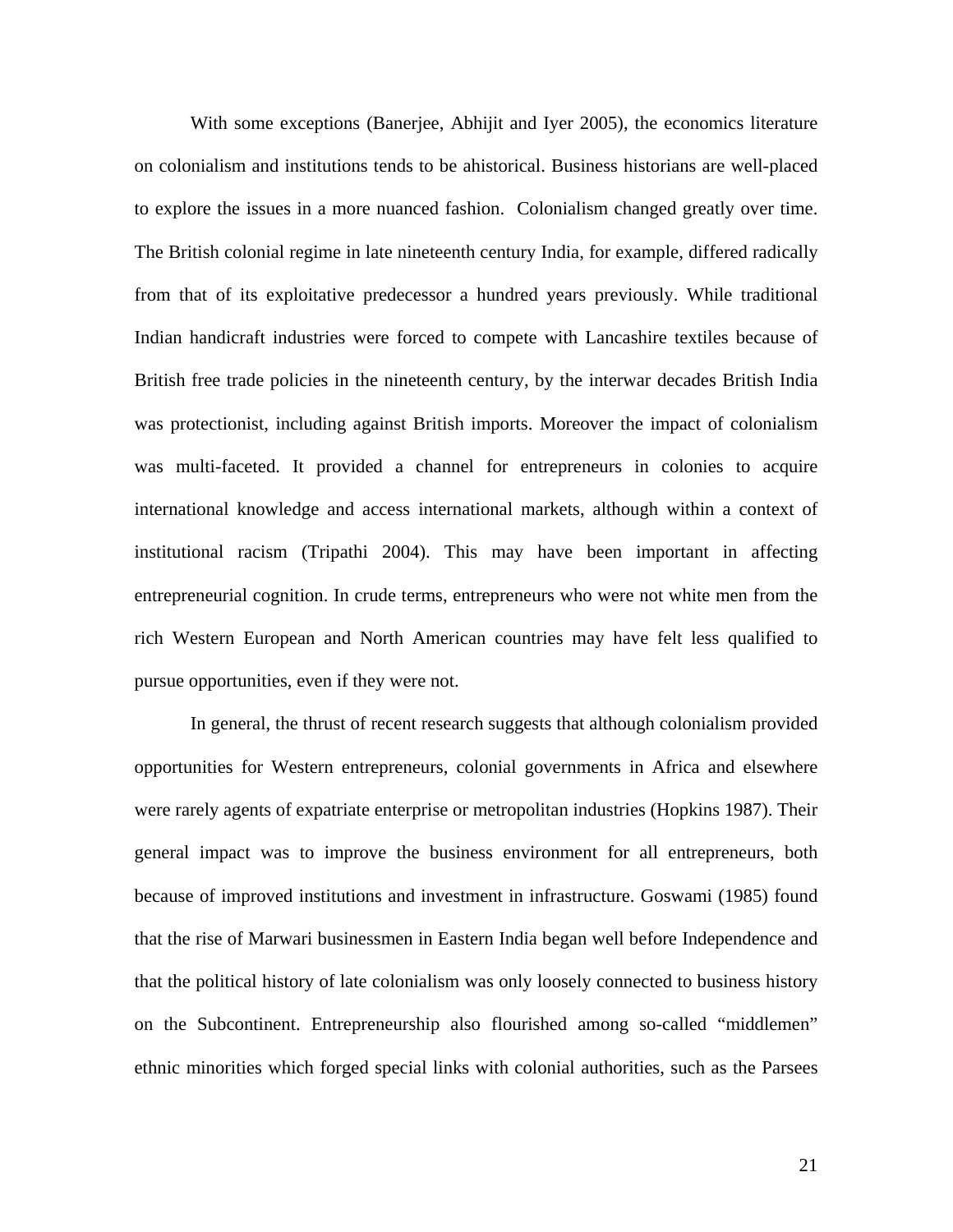in nineteenth century India or the Chinese in Southeast Asia (Dobbin 1996; Jones 2005a). However the importance of such minorities remains contested. As Oonk (2006) has shown in the case of ethnic Asian entrepreneurs in late nineteenth century Zanzibar, membership of such a minority was no guarantor of entrepreneurial success. Moreover while in regions such as the Middle East, historians have focused their attention on non-Muslim and foreign merchants (Tignor 1980), but recent research has identified the importance of "mainstream" Muslim entrepreneurs in late nineteen century Iran, Ottoman Empire and elsewhere (Gilbrar 2003).

Business history research has made a particular contribution in showing how entrepreneurial performance takes place within a wider political economy environment. With perhaps the single exception of Britain in the eighteenth century, governments have contributed to entrepreneurship and firm growth not only by providing (or not providing) institutional rules of the game, but through a wide range of policy measures. The role of the state in catching up economic backwardness has been well-recognized since Gerschenkron (1962a), even if the ways in which governments facilitated entrepreneurial perception and exploitation of opportunities has not been the primary emphasis of this research. Recent work has extended the study of "state entrepreneurship" to the development of firms and industries in Singapore (Brown 2006), Taiwan, Israel, and Ireland (Breznitz 2006). Certainly it is difficult to account for the rapid economic growth of the United States in the nineteenth century without mentioning government policy. US governments purchased or else annexed much of the territory of the present day country, and then largely gave it away to budding entrepreneurs. State governments were active promoters of infrastructure investment. During the late nineteenth century tariff protection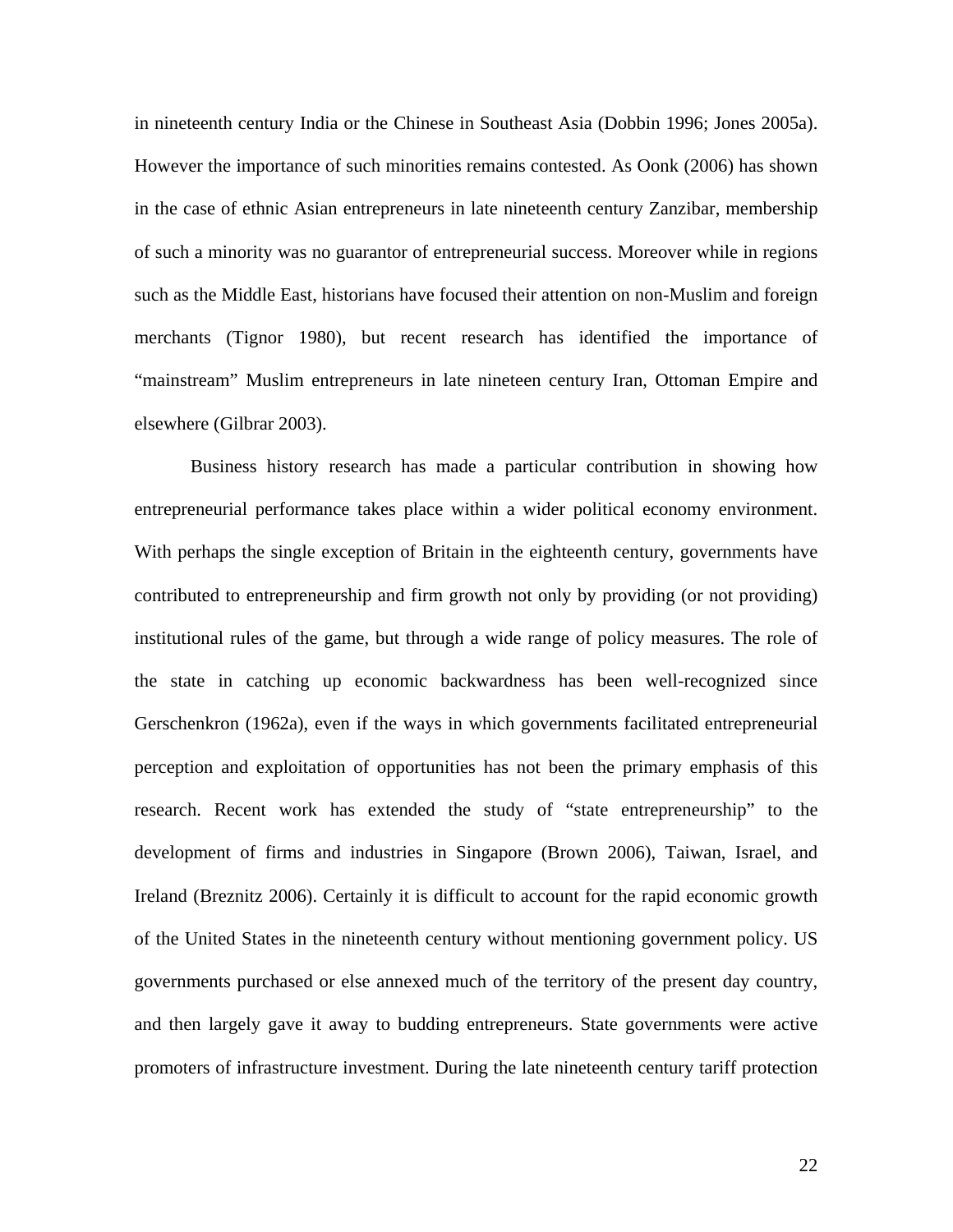widened the market opportunities for US entrepreneurs and firms by shutting out cheaper imports from Europe (Scheiber 1973, 1997).

The impact of the wider political economy on entrepreneurship is evident in many settings. Explanations for why ethnic Chinese business has been disproportionately important in Southeast Asia typically stress cultural influences including the role of family, dialect groups and the Confucian value system. With respect to the latter, it is often argued that social trust, the social obligations that bind family and lineage, is strengthened by the Confucian belief, and that has provided the bedrock of commercial networking (Hefner 1998). Yet business historians have shown that the growth of Chinese entrepreneurship in Southeast Asia has to be placed within a longer political economic context. From the fourteenth century, the region's rulers favored foreign over local merchants because the latter might pose a political threat. Through the seventeenth century local trading communities –whether Malay or Filipino – continued to flourish, but the Chinese role was strengthened by the arrival of Western merchants, for the Chinese positioned themselves as intermediaries. By the late nineteenth century, the Chinese had secured the position of revenue farmers across the region, both in colonial and non colonial areas. This made them indispensable for local governments, while providing a source of funds for their business interests (Brown 2000).

On the whole, political-economic approaches that focus on national institutions, policies, and political boundaries may provide the environmental settings for entrepreneurial activity, but often reveal little about either the extent of state involvement in entrepreneurship or the ways in which new economic opportunities have historically been created and exploited. The historical record suggests that state-entrepreneur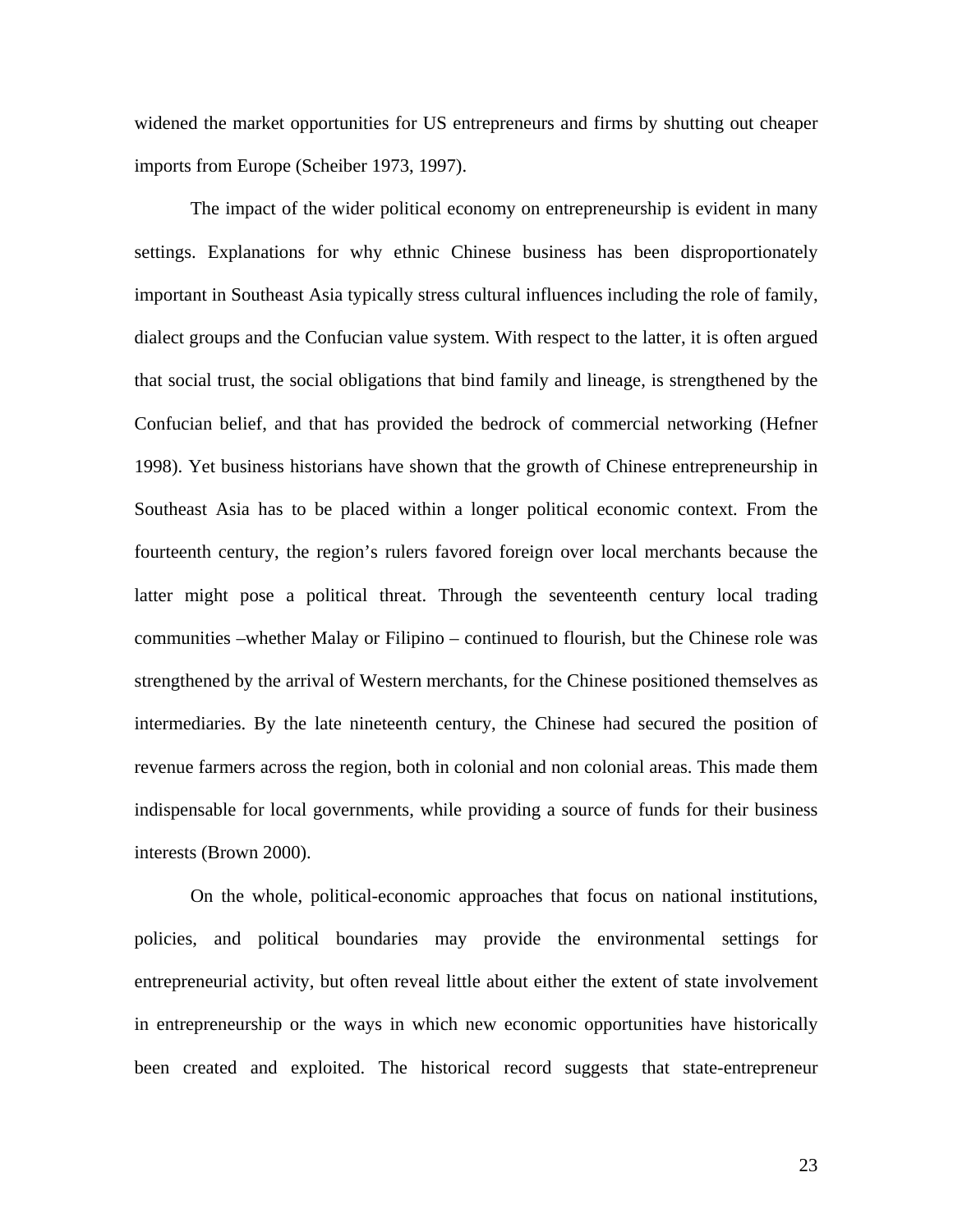interactions have been extensive and taken on a diverse array of forms, rarely limiting itself to arms-length economic rule making. Likewise, entrepreneurial opportunity structures have rarely, if ever, materialized as truly *national* constructs but rather have appeared and been exploited at the level of individuals, firms, industries, and regions.

As a result, a significant conclusion of historical research in recent years is that entrepreneurship is often better studied at a regional level rather than that of the nation state. In nineteenth century Mexico (Cerutti 1996) and Colombia (Davila 2003) there were significant regional differences in entrepreneurship. In colonial India, expatriate Scotsmen developed the modern industries of Calcutta during the second half of the nineteenth century, but the industries on the west coast were developed by Indians of various ethnicities (Tripathi 2004). Although institutions matter for entrepreneurship, they have often not been national ones.

## **5. Corporate Entrepreneurship**

 As discussed earlier, Chandler's compelling framework for understanding the rise of big business displaced the earlier interest in Schumpeterian entrepreneurship as the center stage of the business history research agenda. From another perspective, there was a refocus of the discipline's research agenda on the entrepreneurial function within the firm, reframing the research to address a different historical context: the rise of big business.

An interest in organizational (as opposed to individual) entrepreneurship predated Chandler. It was an integral part of the research that Schumpeter had spurred in the 1940s and 1950s. Though overshadowed by the dominant socio-cultural approach to entrepreneurship, the notion of organizational entrepreneurship was explored in the 1950s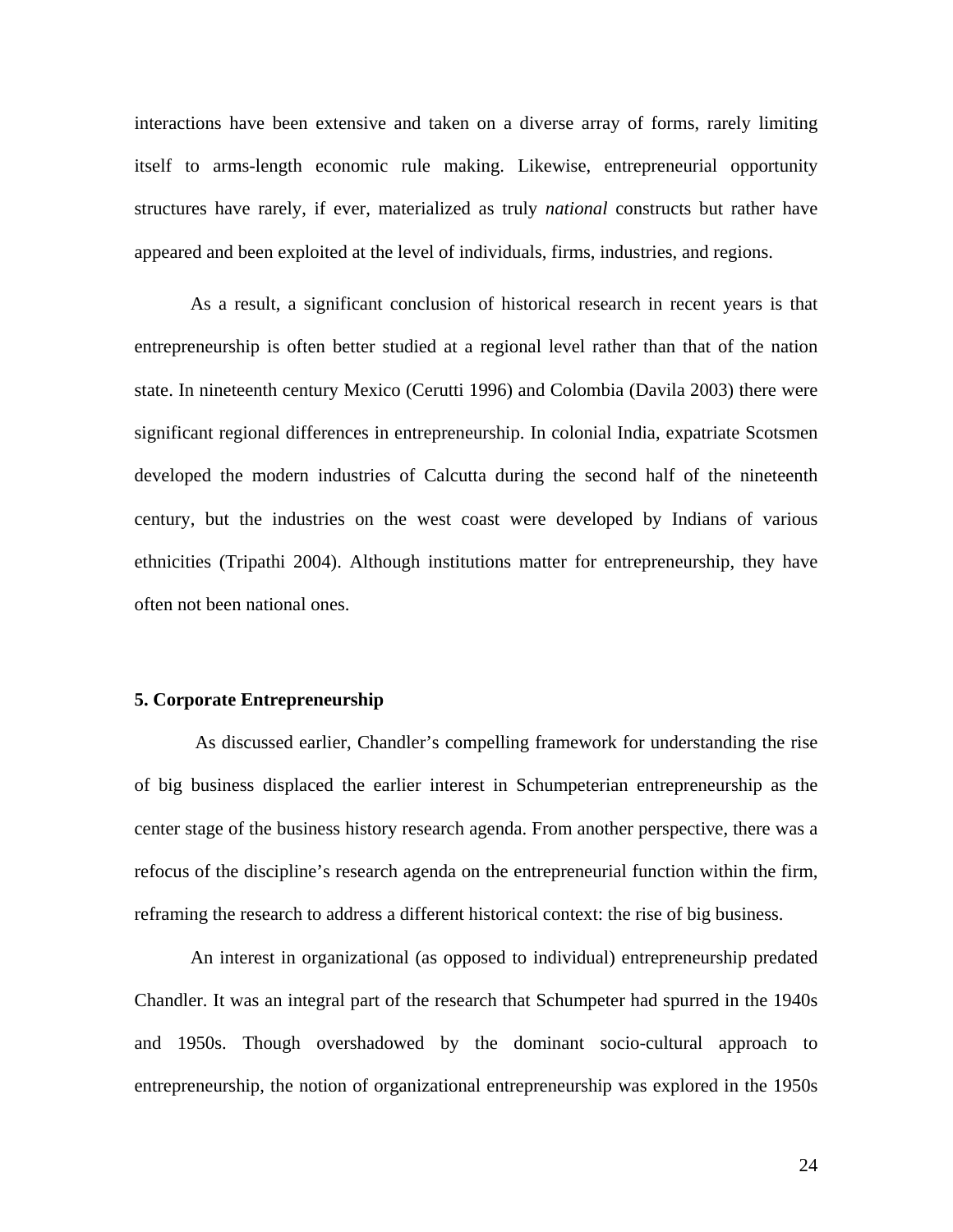in the work of, among others scholars, Arthur Cole and Edith Penrose, who framed ideas about the evolutionary development of firms using an explicitly Schumpeterian approach. Cole, for instance, developed an eclectic model of entrepreneurially driven evolution in business systems that included roles for organizational factors, industry-based linkages, and national cultural norms (Cole 1959).

Chandler focused research on one element of Cole's eclectic framework for entrepreneurial evolution—the innovative firm (Cuff 2002). The modern industrial enterprise, Chandler observed, was "entrepreneurial and innovative in the Schumpeterian sense" (Chandler 1990). Moreover, while emphasizing the importance of large firms, Chandler and other business historians in his tradition never argued that size and managerial control alone were sufficient for making a firm entrepreneurial and innovative. Chandler's studies repeatedly deal with failure as well as success, and provided ample empirical evidence to support the extensive management literature that large established corporations face major challenges in innovation arising from technological and resource lock-ins, and routine and cultural rigidities (Brown and Eisenhart 1995; Teece 1998).

The business history literature on corporate entrepreneurship evolved in parallel and with minimal interaction with a burgeoning managerial literature on the subject (Zahra, Jennings and Kuratko 1999). The lack of interaction was unfortunate, as the historical literature provided valuable longitudinal insights on the significance of routines and culture in encouraging or retarding entrepreneurship and innovation within large firms. Graham and Schulder (2001) provided an historical study of innovation at US-based Corning which demonstrated that managerial hierarchies and economies of scale were less important in promoting technological innovation within firms than certain firm-specific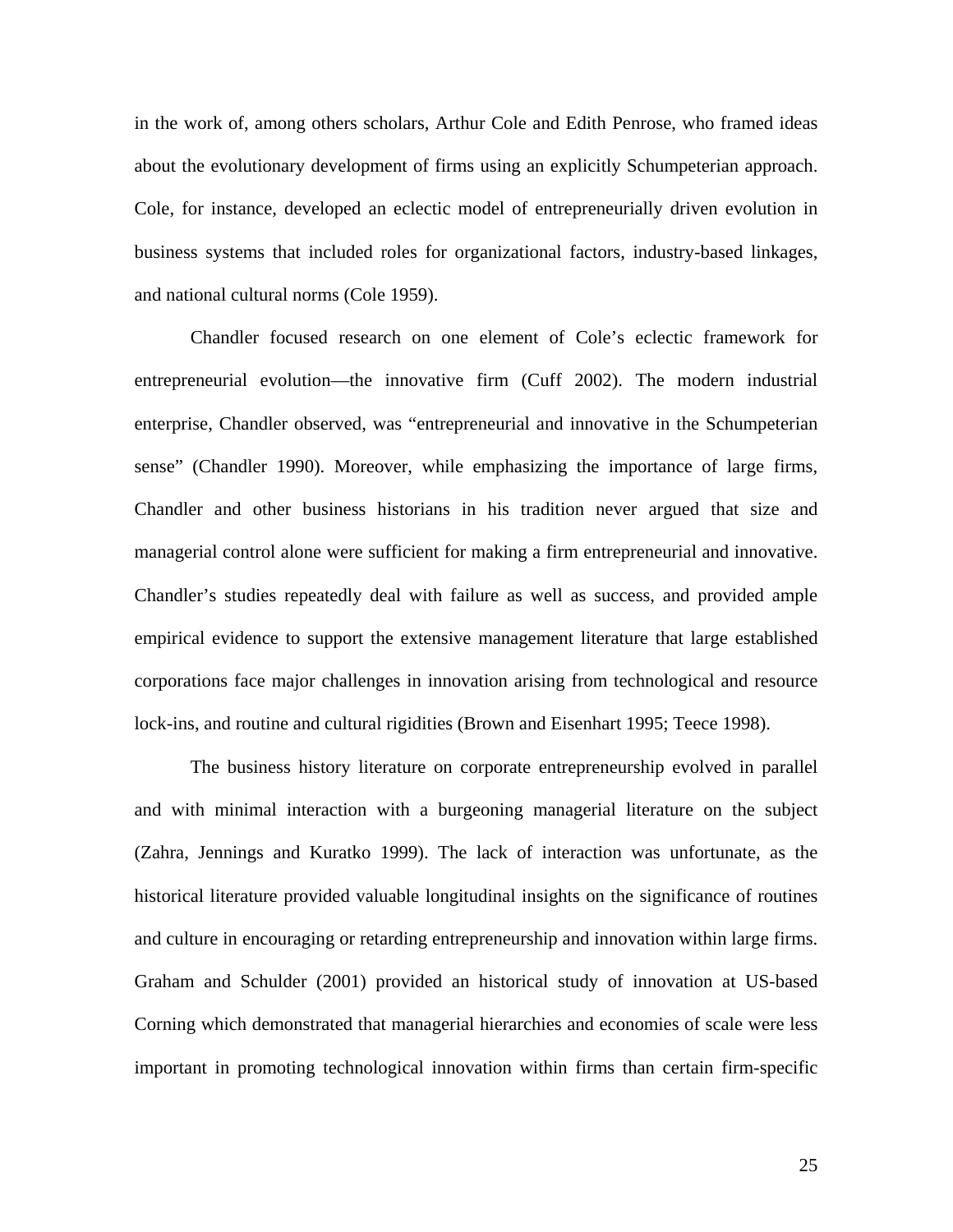cultural characteristics. Corning was a medium-sized, family-owned company which was able to progressively "re-invented" itself from a specialty glass manufacturer in the nineteenth century, to being a leading producer of television tubes after the Second World War to becoming one of the world's largest fiber optics manufacturers.

The creation of internal venture units has provided one means to escape the inertia of existing organizations. In the decades after the Second World War, many large corporations began to respond to the perceived maturity of their traditional markets and their own declining levels of innovation by seeking new organizational means to facilitate new business creation within their own boundaries. It was too daunting to contemplate a transformation of the entire organization, and instead attention turned to trying to make or create more entrepreneurial components within it. During the 1960s Hounshell and Kenly Smith (1988) show in an authoritative study of innovation at the US chemical company Du Pont, this firm utilized both its existing divisions and a Development Department to create new ventures. During the same period internal venture divisions were created within many large US corporations. The key problems faced by such internal venture units often arose from their relationship with the larger organization (Fast 1978). Venture managers were often "orphaned" and not effective in the parent firm's internal politics (Jones and Kraft 2004; Jones 2005b).

Historical research has exercised an important influence on theories of firm-level entrepreneurship and industry evolution. While static neoclassical theories of the firm still predominate, evolutionary theories based on path-dependent firm innovations and capability development have been developed in part based on the now-extensive historical record on Chandlerian firms (Nelson and Winter 1982; Aldrich 1999). Such evolutionary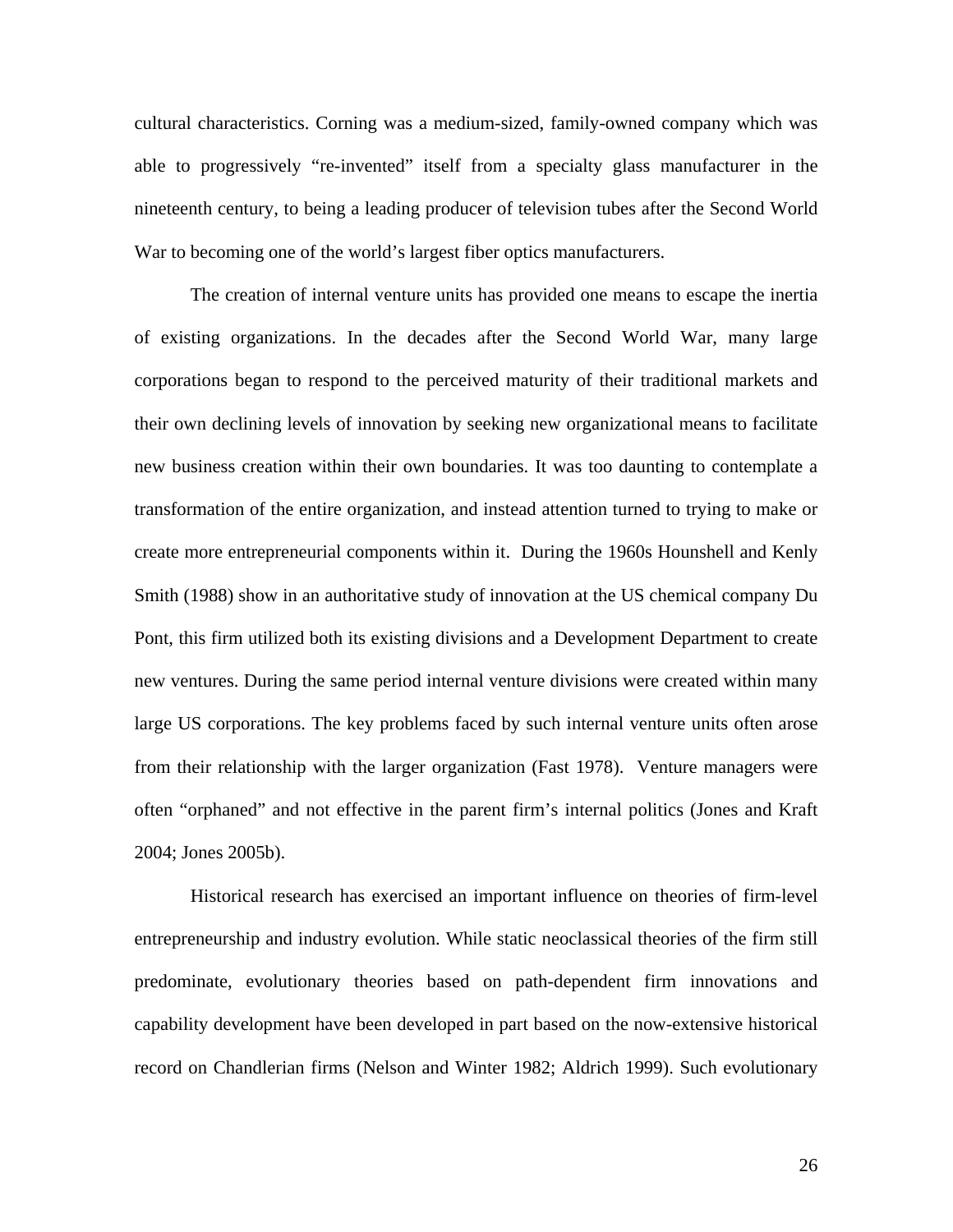approaches to industry change through firm innovation have now become commonly used among management scholars doing longitudinal studies (McKelvey 2000; Murmann 2003). More recently, and extensively, Lazonick (2003) has sought to synthesize the historical scholarship in this area into a theory of the innovative firm that incorporates variation over time. More extensively than the research on the contributions of individual entrepreneurship to the wealth of nations, the focus on firm-level entrepreneurship has made significant contributions to our understanding of innovation within large enterprises and how historical environments affect the entrepreneurial processes of firms.

## **6. Financing Entrepreneurship**

 In the social scientific literature, entrepreneurial finance is practically synonymous with the study of venture capital firms. Venture capital, the reasoning goes, occupies a unique place in the financial system by specializing in relatively risky long-term financing of entrepreneurs with little in the way of assets to collateralize. Most entrepreneurial firms with high growth potential need external financing, but few intermediaries and individuals are in a position to extend such financing given the significant problems inherent in monitoring investments in new firms with no track record and tremendous uncertainties. VCs place themselves in a unique position to make such investments in two ways. First, they specialize in effectively understanding and monitoring such new firms and their managers in ways that reduce the chances of opportunistic behavior by entrepreneurs. And second, they transfer a critical bundle of knowledge, skills, and contacts to entrepreneurial firms that reduce the uncertainties it faces and increases the likelihood of success (Gompers and Lerner 2000, 2005).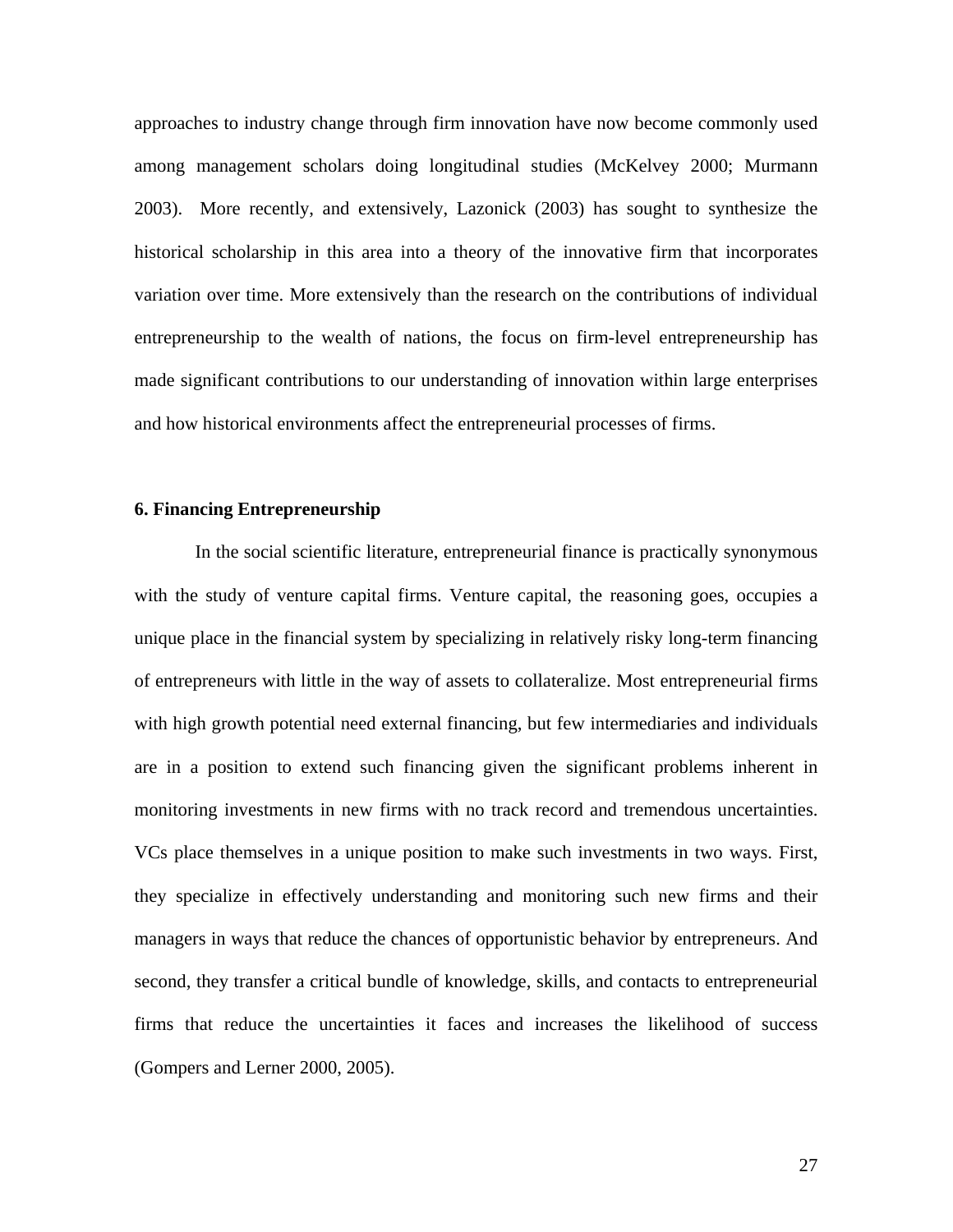Because the venture capital industry is relatively new, few social scientists consider "entrepreneurial finance" an historical topic. Yet the problem that entrepreneurial finance addresses – the challenges of raising long-term risk capital to finance uncertain new businesses – is in fact central to understanding entrepreneurship in a wide range of historical settings. As historical research has highlighted, the problems of entrepreneurial finance have been addressed in a wide range of organizational and institutional ways in different historical contexts, each with implications for the nature of entrepreneurial activity in the period.

 In the 1960s Gerschenkron developed and popularized the idea that Germany's big universal banks played a critical innovative role in helping that country "catch up" to early industrializers. Gerschenkron's thesis was that German banks did not simply allocate capital to German industry but also helped it innovate by transferring knowledge from Western economies and concentrating managerial skills in key firms. They also monitored their investments closely, often sitting on the boards of the corporations in which they invested. German industrial firms grew big in part with the aid of banks that were willing to engage in long-term investments in such firms but also in aiding the development of economies of scope and managerial hierarchies needed for the success of these "champions" (Gerschenkron 1962a).

 While aspects of Gerschenkron's thesis have been contested, his argument that banks did not simply invest in German firms, but were critical to the entrepreneurial processes and industry development have, in interesting ways, been picked up by historians working on other national settings. Studies of banks in the early industrial period have revealed close relationships with entrepreneurs. Brunt (2005), in a study of the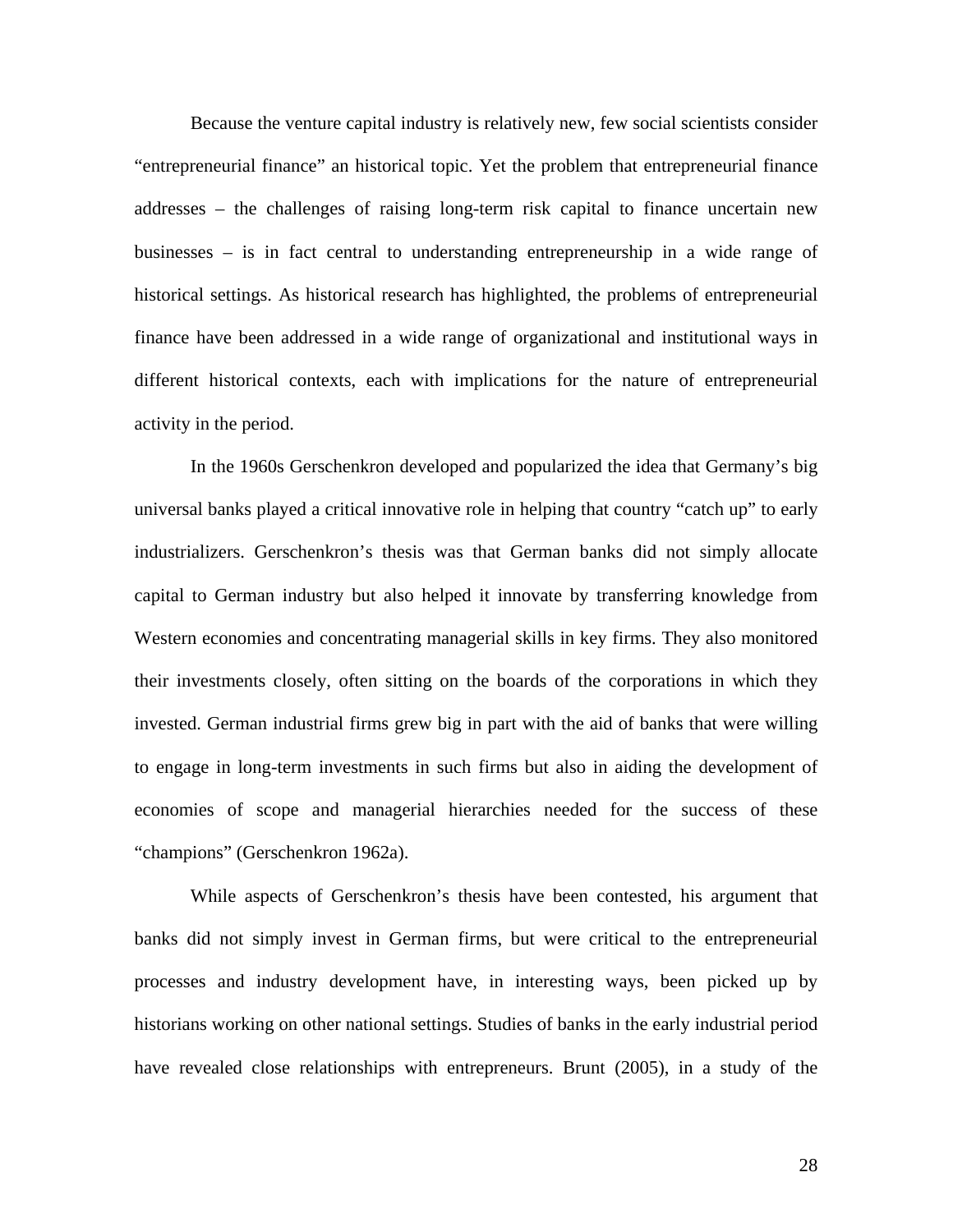financing of the adoption of the risky new technology represented by Watt steam engines by late eighteenth century Cornish copper mines, demonstrates that some English country banks resembled proto-venture capital firms.

A common theme of much recent research is that bank lending often favored "insiders," and that – contrary to modern beliefs – this was a sound business strategy when it was hard to find reliable information on prospective borrowers. Lamoreaux (1994) argues that this was the case in nineteenth century New England. Similar conclusions have been drawn about the promotional and developmental role of banks in recent research on the financial system in industrializing Britain (Collins 1991). Far from maintaining divisions between commercial banking, investment banking, and entrepreneurship, early banks in Great Britain and the United States seem to have provided range of services, including long-term risk capital, knowledge, and inter-firm linkages that were critical to innovation and the entrepreneurial process. In the United States and Great Britain, the separation of commercial and investment finance often associated with those financial systems did not develop until the early twentieth centuries.

 Even as commercial banks became increasingly divorced from new venture financing in the early twentieth century Anglo-American world, banks continued to play a significant role in entrepreneurial finance in other parts of the world. Japanese banks within larger Japanese business groups, for instance, played a critical role in coordinating capital and talent toward new venture development. Moreover, the role of banks was not limited to financing entrepreneurial innovation within large, established firms or groups. Through much of continental Europe, including France, Germany and Italy, banks played a crucial role in financing the development of small and medium sized enterprises that have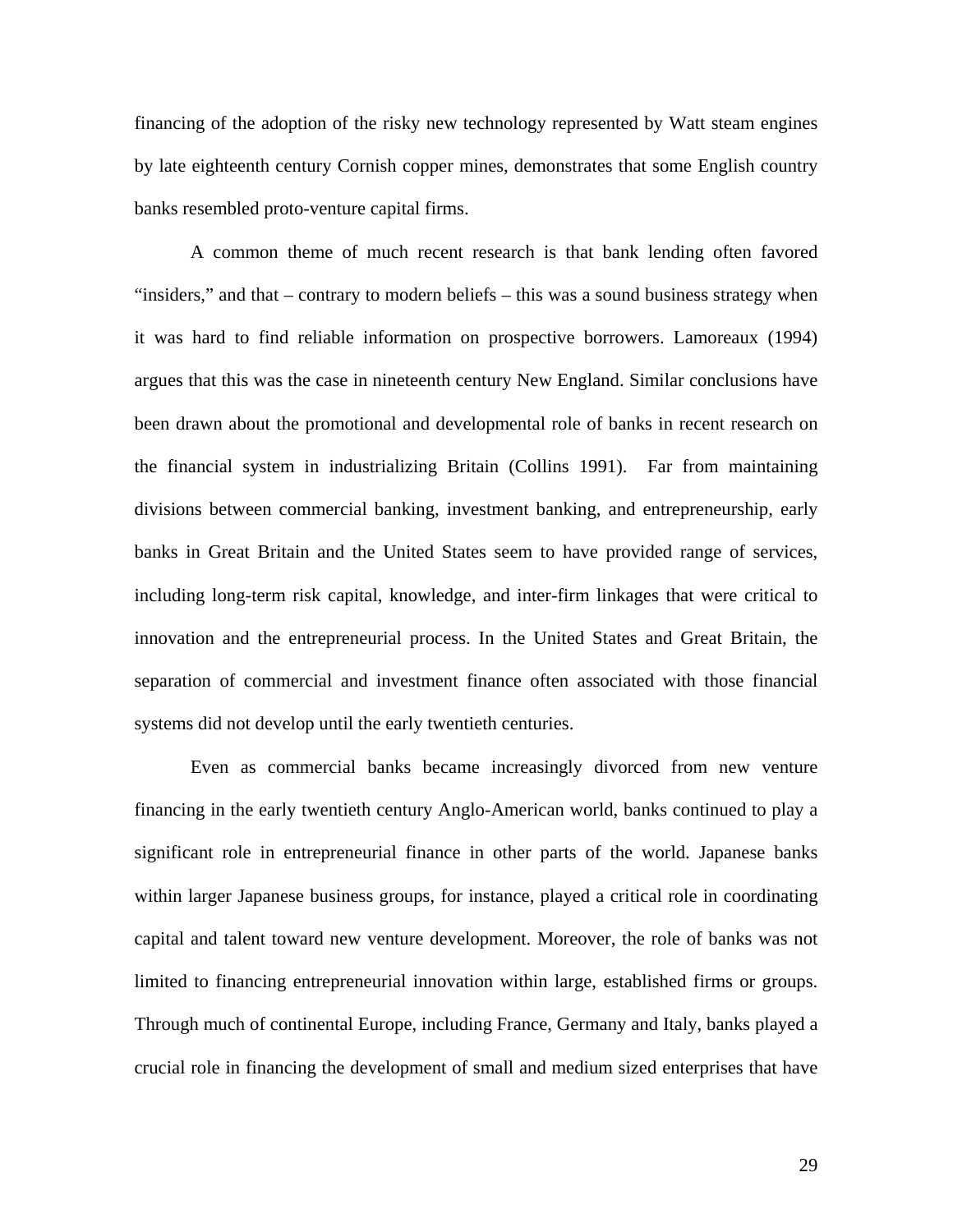proven to be a particularly dynamic and competitive segment of these economies (Carnevali 2005).

 Banks and other formal financial institutions, however, represented only one way of raising entrepreneurial finance in the past. A very large portion of early stage innovation and entrepreneurship was long been financed through the personal networks of the entrepreneur – that is, through angel investors. Social networks – particularly kinship and ethnic networks – seem to have played an important throughout much of the historical record, particularly in extending trade financing. Hamilton (1998) describes the importance of extensive family networks about Chinese entrepreneurs in pooling capital for new ventures. In the United States, immigrant Jews in the early twentieth century formed informal and formal credit organizations to finance small business and trade when access to bank credit was not a possibility. Likewise, Lamoreaux, Levinstein, and Sokoloff (2004) have shown that certain innovative firms and former entrepreneurs served as hubs in entrepreneurial financing networks in turn-of-the-century Cleveland. Such informal credit networks were also important in the pursuit of international entrepreneurial opportunities. Diaspora networks were often an important source of credit in the nineteenth century global economy, as were the personal contacts one developed over the course an international business career. Liu (1954), for instance, described how one nineteenthcentury American entrepreneur in China was able to pull together financing for a new steamship company largely through the Chinese and ex-pat associates he had met while working for his employer.

 In the United States and Great Britain, where banks did increasingly back away from entrepreneurial finance in the twentieth century, government policymakers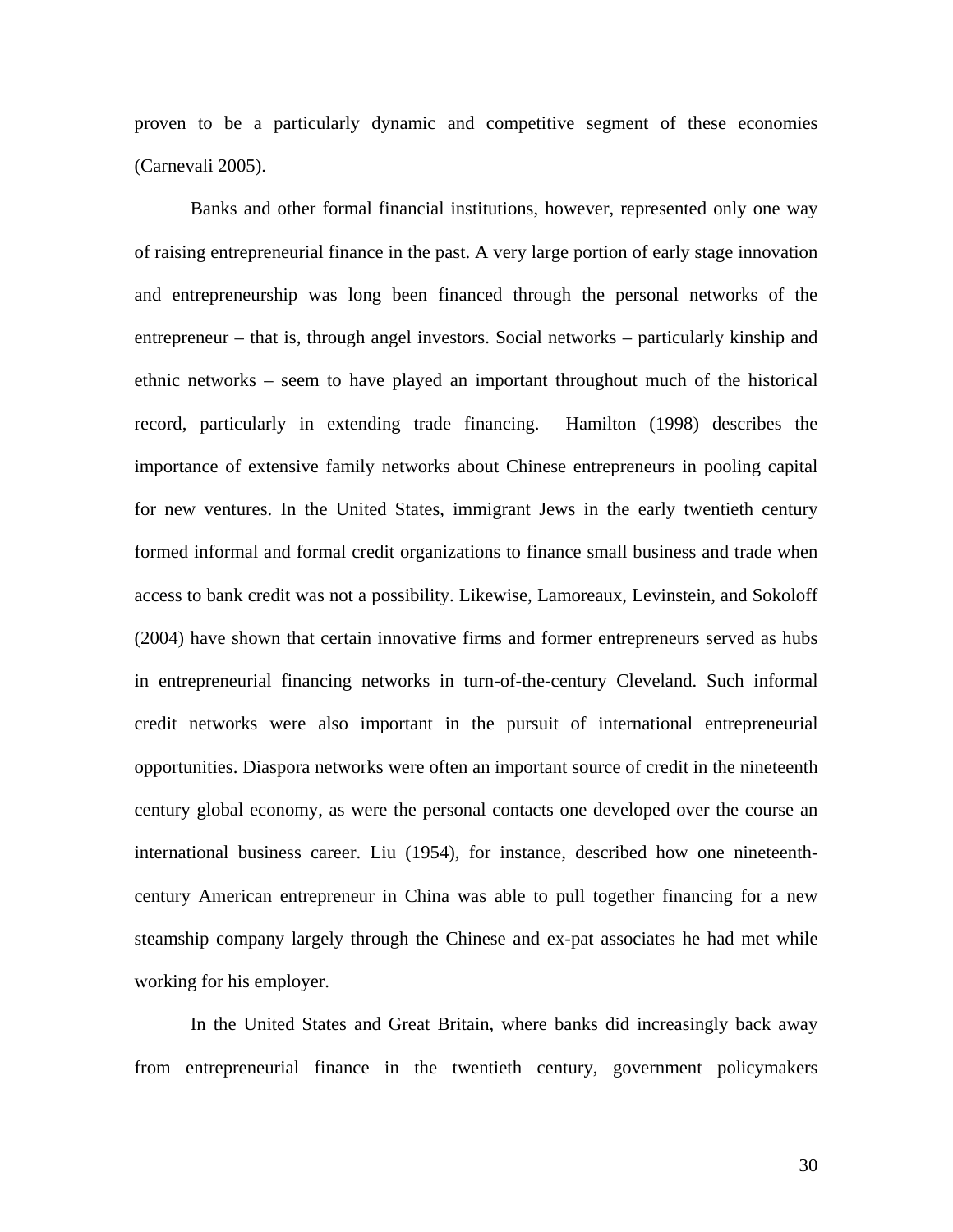increasingly stepped in to finance entrepreneurship through grants and subsidized loans. In the United States, much of the high-technology sector benefited from government research expenditures and the small business administration played a crucial role in extending lowcost lending to small and medium sized businesses. Similar developments took place in Great Britain as bank lending to small business dwindled and as the banking sector became more concentrated. In particular, concerns over the lack of finance for small business in the interwar years led to the formation in 1945 of the Industrial and Commercial Finance Corporation (ICFC) and the Finance Corporation for Industry (FCI). As Coopey has shown, though both firms "were capitalized and owned by private sector banks and financial institutions, [they] were seen to have a sense of public duty." ICFC laid the foundations for the emergence of the modern British VC industry (Coopey 2005; Coopey and Clarke 1995).

 Venture capital firms first emerged in the US within this milieu in no small part because the formal institutional intermediaries in the country had largely given up on entrepreneurial finance. In the decades after World War II, a handful of VC firms concentrated in the northeastern US and later in California developed in order to focus on new venture finance in a limited set of industries and regions. Until very recently, the rise of venture capital can only be described as having had a potentially important but narrow impact on entrepreneurship. To the extent that an historical record exists of VC's ability to spur entrepreneurship and innovation, this record is largely limited to the US (Gompers 1994).

 Nevertheless, the recent scholarship on venture capital by social scientists has a potential to reinvigorate the ways in which historians examine and consider the historical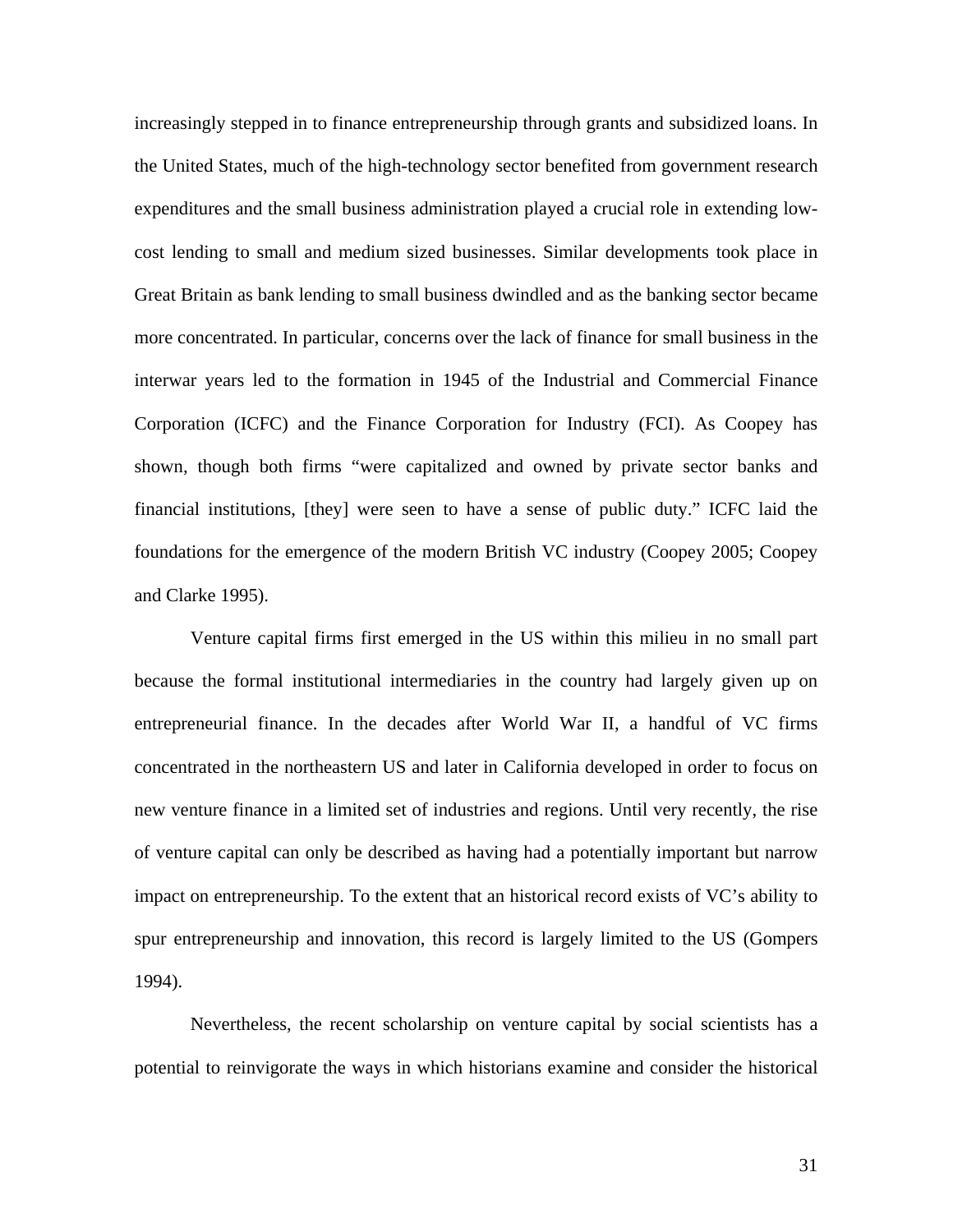development and contribution of entrepreneurial finance. Scholarship on the ways in which VC firms create contractual terms with entrepreneurs, for instance, suggests a model for similar studies of contracting and the relationships between the sources of entrepreneurial finance and its users across time. Similar potential lies in the opportunity to understand the extent to which financial intermediaries had played a role in shaping entrepreneurial firm strategy and the structure of emergent industries. The history of entrepreneurial finance hence remains an area in which research is likely to reveal important insights in the future.

## **7. Conclusions**

 After its initial vitality during the postwar decades, the study of entrepreneurship in business history ran into formidable methodological roadblocks. A number of lengthy debates, such as that of the role of entrepreneurship in the relative decline of late nineteenth-century Britain, became virtual symbols of the methodological challenges encountered in studying the topic. Decades of biographical studies of leading entrepreneurs failed to produce the "valid generalizations" which Schumpeter (1947) called for so long ago. The powerful stream of research including Schumpeter and Cole lost traction as attention focused on the corporation. This did not displace research on entrepreneurship, but it left it fragmented and usually marginal to mainstream research agendas.

Nevertheless business history has made important, and frequently overlooked, contributions to the study of entrepreneurship. By embedding entrepreneurship within the broader process of historical change in industries and economies, historical research provides insights for other social scientists into how contemporary entrepreneurial activity may be better contextualized in time and place. As Shane and Venkatarman (2000) have pointed out, it is precisely the lack of attention to the context for the existence of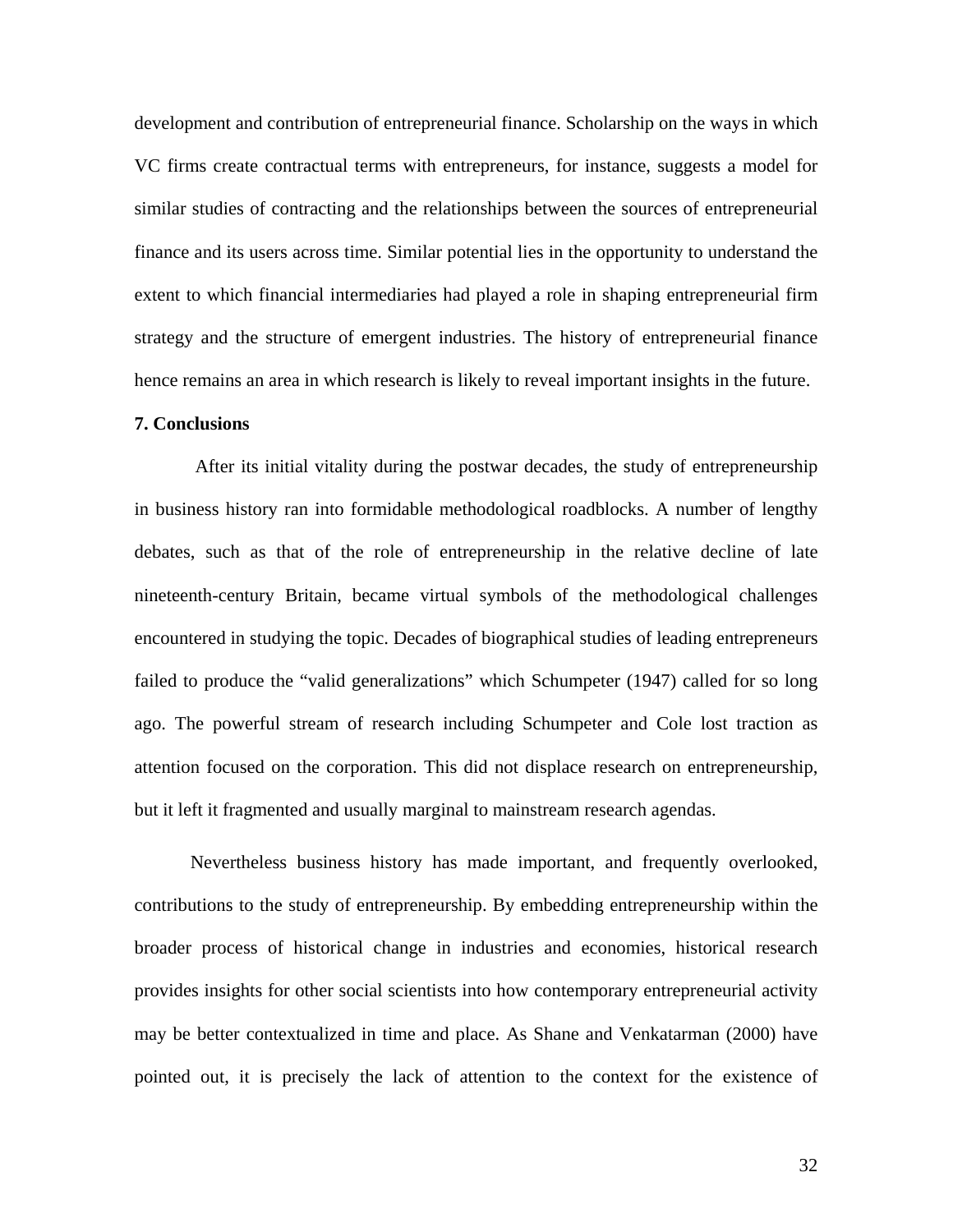entrepreneurial opportunities that can be regarded as a primary weakness of social scientific research today. Business historical research provides compelling evidence for how context – the economic, social, organizational, or institutional setting in and upon which entrepreneurs  $act - is$  ultimately as important to assessing and evaluating entrepreneurship as the characteristics and behavior of entrepreneurs themselves.

Business history has made important contributions to the study of entrepreneurship through its diverse coverage of countries, regions and industries, even if the literature has been heavily oriented towards large corporations. Where management research on entrepreneurship over the last two decades has been narrowly clustered in its empiricism, often drawing broad generalizations based on high-technology start-up firms in a few locations, historical research had sought to understand entrepreneurship in a much wider range of settings and, more importantly, to identify its role in shaping economic development.

Business historians, in turn, can learn much from the other social sciences about the study of entrepreneurial behavior and cognition. While historians have put considerable effort into understanding who became entrepreneurs and how context mattered, they have only occasionally focused on how entrepreneurs pursued opportunities (Stevenson and Jarillo 1990). Social scientific research provides significant insights into how to investigate such questions as how entrepreneurs perceive opportunities, how they assemble resources now on the promise of delivering uncertain future goods and services, and how they create governance and contracting relationships. These questions and approaches can be effectively adapted for historical research in ways that can offer historians a more finegrained understanding of how entrepreneurs in a particular setting operated. Such careful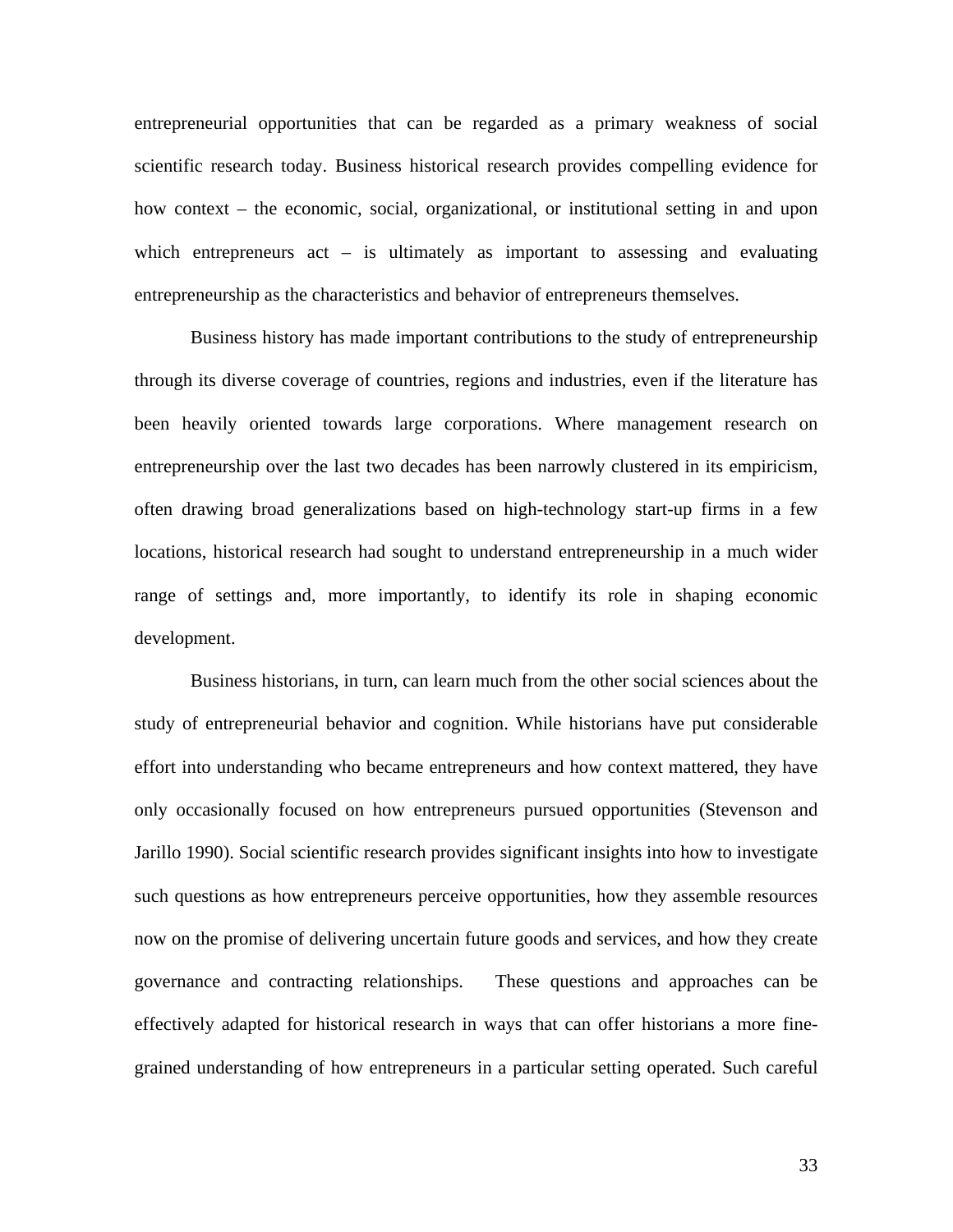behavioral studies can also help historians better understand the causal mechanisms by which particular institutions or events affected modes of entrepreneurial behavior over time.

Finally historians can also advance their research on entrepreneurship by reengaging central concepts and theories of entrepreneurship, and by drawing together the many different streams of research that now touch on the subject (Cassis and Minoglou 2005). Unlike in other disciplines (and unlike in the entrepreneurship research of the postwar era), entrepreneurship research in business history today is not a coherent field: no institutional mechanism exists to hold it together, few historians would consider themselves primarily entrepreneurship scholars, and little effort is made to tie together the various streams of work or to consider broader theoretical contentions about the nature of entrepreneurship in history.

This working paper has identified major opportunities to reassert entrepreneurship as a central research issue, and to build on the strong roots which are already in place. There is important work to be done on the historical role of culture and values on entrepreneurial behavior, using more careful methodologies than in the past, and seeking to specify more exactly how important culture is relative to other variables. There are major opportunities to complement existing research on the role of institutions in economic growth by exploring the relationship between institutions and entrepreneurs. Business historians are in a unique position to complement other social science contributions to enhance our understanding of what Baumol (1988) has described as the "inherently subtle and elusive character" of entrepreneurship.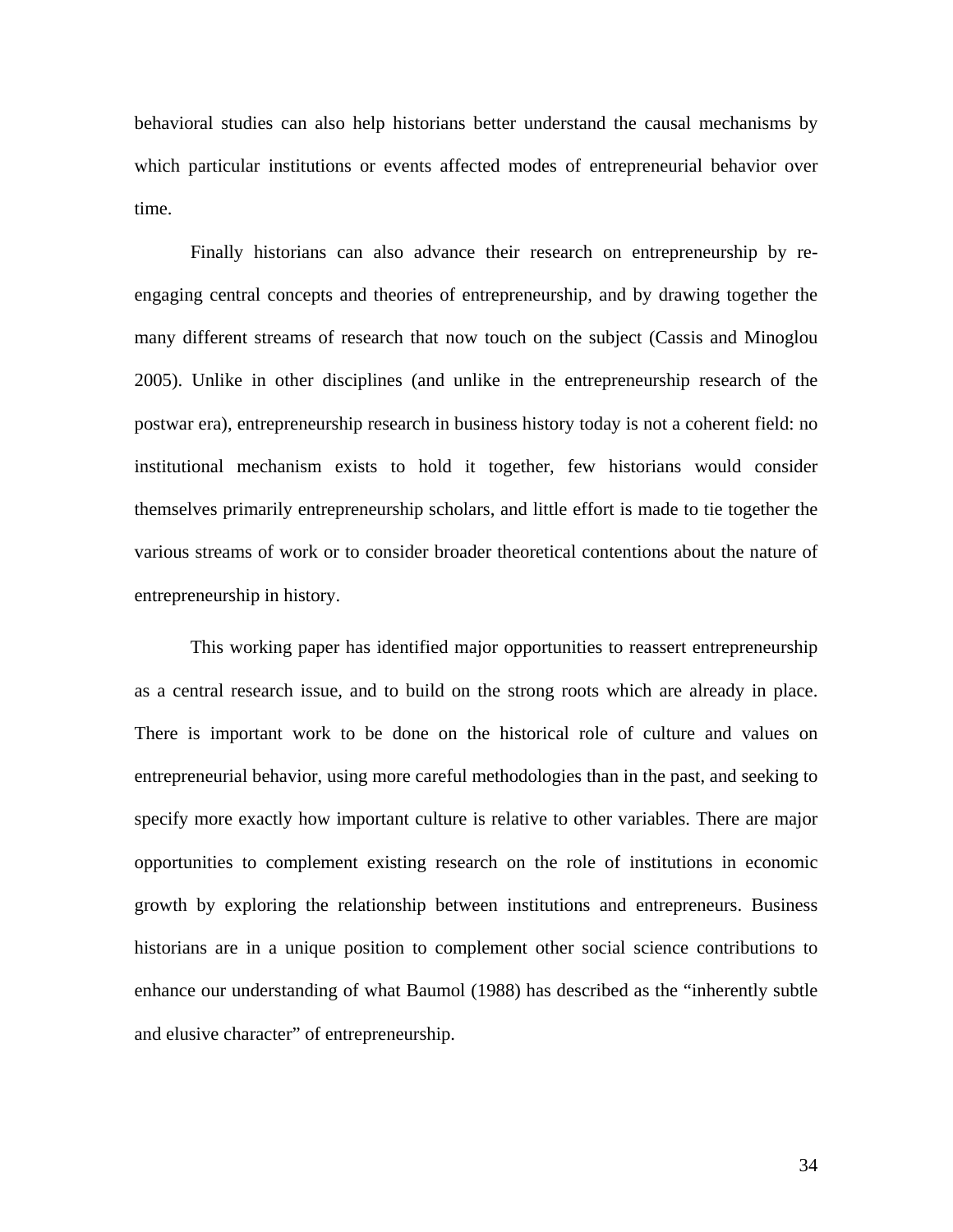The authors would like to thank Walter Friedman, Tom Nicholas, and Jonathan Zeitlin for their incisive comments on earlier drafts of this working paper.

## **References**

Acemoglu, Daron, Johnson, Simon, and Robinson, James (2001). "The Colonial Origins of Comparative Development: An Empirical Investigation." *American Economic Review*, 91: 1369-1401.

Acs, Zoltan J., and Audretsch, David B. (eds.) (2003). *Handbook of Entrepreneurship Research.* Boston: Kluwer.

Aldrich, Howard (1999). *Organizations Evolving*. New York: Sage.

----- (2005). "Entrepreneurship," in Neil Smelser and Richard Swedberg (eds.), *Handbook of Economic Sociology.* Princeton: Princeton University Press.

-----. and Waldinger, R. (1990) "Ethnicity and Entrepreneurship." *Annual Review of Sociology,* 16: 111-135.

Ashton, T.S. (1939). *An Eighteenth Century Industrialist: Peter Stubs of Warrington 1756- 1806*. Manchester: A.M. Kelley.

Banerjee, Abhijit, and Lakshmi Iyer. (2005). "History, Institutions and Economic Performance: the Legacy of Colonial Land Tenure Systems in India." *American Economic Review,* 95/4: 1190-1213.

Baumol, William J. (1988). *Entrepreneurship, Management, and the Structure of Payoffs*. Cambridge, MA: MIT Press.

----- (1990). "Entrepreneurship: Productive, Unproductive, and Destructive." *Journal of Political Economy*, 98/5: 893-921.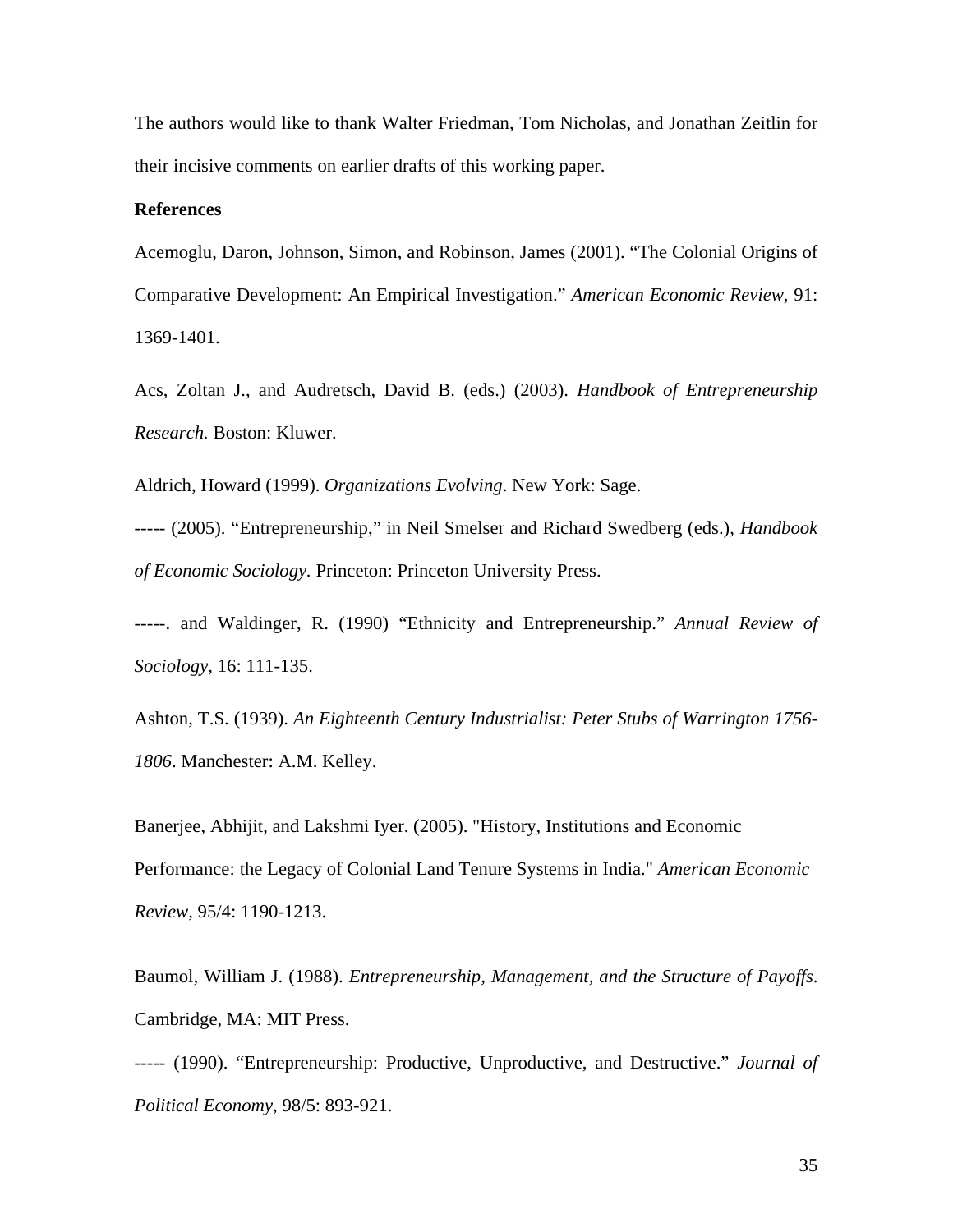Bergoff, H. (1995). "Regional variations in Provincial Business Biography: The case of Birmingham, Bristol and Manchester, 1870-1914." *Business History*, 37: 64-85.

----- and Möller, R. (1994). "Tired Pioneers and Dynamic Newcomers? A Comparative Essay on English and German Entrepreneurial History, 1870-1914." *Economic History Review,* 47: 262-287.

Berlin, Leslie (2005). *The Man behind the Microchip. Robert Noyce and the Invention of Silicon Valley*. Oxford: Oxford University Press.

Breznitz, Dan. (2006) *Innovation and the State: Political Choice and Strategies for Growth in Israel, Taiwan and Ireland*. New Haven: Yale.

Brown, Raj (2000).*Chinese Big Business and the Weath of Nations*. London: Palgrave.

----- (2006). "State Entrepreneurship in Singapore: prospects for regional economic power?" in Cassis, Youssef, and Minoglou, Ioanna Pepelasis (eds.), *Country Studies in Entrepreneurship: A Historical Perspective.* New York: Palgrave.

Brown, Shona L. and Eisenhardt, Kathleen M. (1995). "Product Development: Past Research, Present Findings, and Future Directions." *Academy of Management***,** 20/2, April: 343-78.

Brunt, Liam (2005). "Rediscovering Risk: Country Banks as Venture Capital Firms in the First Industrial Revolution." *Journal of Economic History*, 66/1: 74- 102.

Carnevali, Francesca. *Europe's Advantage: Banks and Small firms in Britain, France, Germany and Italy since 1918*. Oxford: Oxford University Press.

Cassis, Youssef, and Minoglou, Ioanna Pepelasis (eds.) (2005). *Entrepreneurship in Theory and History*. New York: Palgrave.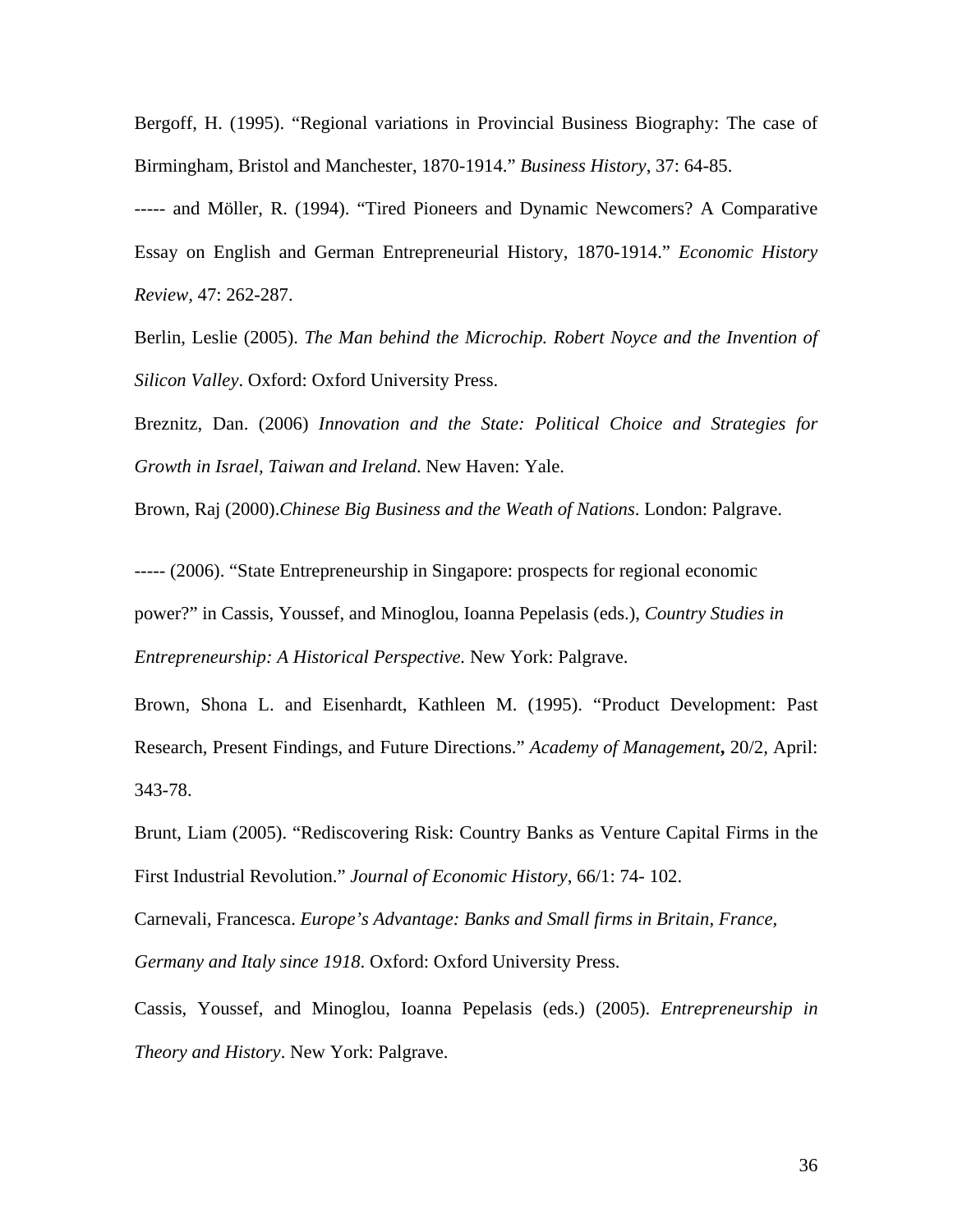Casson, Mark (1995). *Entrepreneurship and Business Culture*. *Studies in the Economics of Trust*, vol. 1. Aldershot, UK: Edward Elgar.

----- (1991). *The Economics of Business Culture*. Oxford: Clarendon Press.

Cerutti, Mario (1996). "Estudios regionales e historia empresarial en Mexico (1840-1920. Una revisión de lo producido desde 1975," in C. Dávila L. de Guevara (ed.), *Empresa e historia en América Latina*. Bogotá: Tercer Mundo Editores/Colciencias.

Chandler, Alfred D. Jr. (1962). *Strategy and Structure*. Cambridge, MA: Harvard University Press.

\_ \_ \_ \_ (1990). *Scale and Scope*. Cambridge, MA: Harvard University Press.

 Cochran, Thomas (1950). "Entrepreneurial Behavior and Motivation." *Explorations in Entrepreneurial History,* 2 (5): 304-307.

----- (1960)."Cultural Factors in Economic Growth." *Journal of Economic History,* 20: 515-530.

Cole, Arthur H. (1959). *Business Enterprise in Its Social Setting*. Cambridge, MA: Harvard University Press.

----- (1968). "Introductory Remarks." *The American Economic Review* 58/2: 60-63.

Coleman, D.C, and Macleod (1986). "Attitudes to New Techniques: British Businessmen 1800-1950." *Economic History Review*, 39/4: 588-611.

Colli, Andrea (2003). *The History of Family Business 1850-2000*. Cambridge: Cambridge University Press.

Collins, B., and Robbins, K. (eds.) (1990). *British Culture and Economic Decline*. London: Palgrave Macmillan.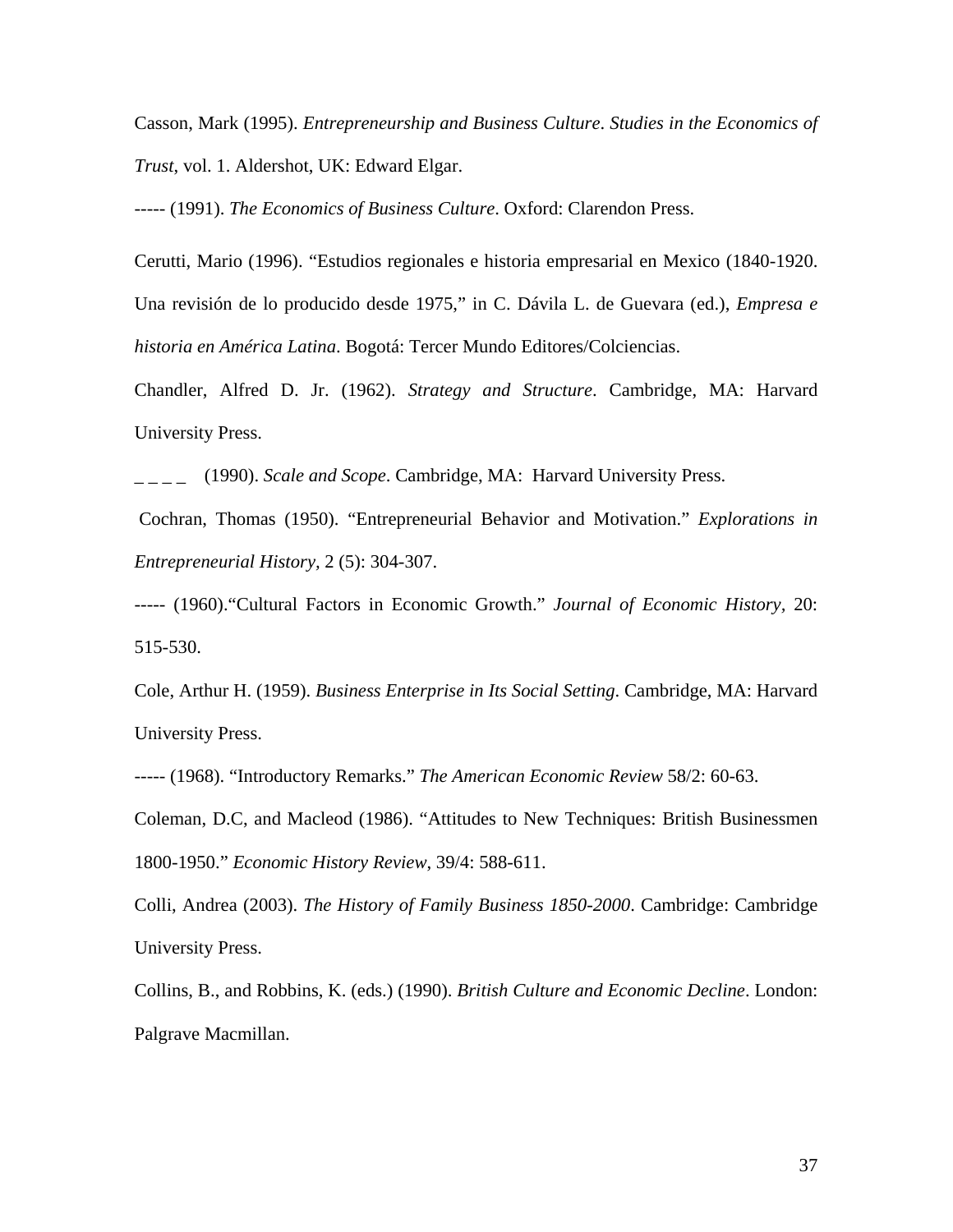Collins, Michael (1991). *Banks and Industrial Finance in Britain 1800-1939.* London: Macmillan.

Cooper, Arnold (2003). "Entrepreneurship: The Past, the Present, the Future," in Zoltan J. Acs and David Audretsch (eds.), *Handbook of Entrepreneurship Research.* Boston: Kluwer.

Coopey, Richard (2005). "Venture Capital and Enterprise," in Youssef Cassis and I.P. Minoglou (eds.), *Entrepreneurship in Theory and History*. London: Palgrave.

----- and Clarke, Donald (1995). *3i: Fifty Years Investing in Industry.* Oxford: Oxford University Press.

Cuff, Robert D. (2002). "Notes for a Panel on Entrepreneurship in Business History." *Business History Review,* 76: 123-132.

Davenport-Hines, Richard P.T. (1984). *Dudley Docker. The Life and Times of a Trade Warrior.* Cambridge: Cambridge University Press.

Dávila L. de Guevara, Carlos (ed.) (2003). *Empresas y empresarios en la historia de Colombia. Siglos XIX y XX*. Bogotá: Norma/Uniandes.

Davis, Lance, and North, Douglass (1971). *Institutional Change and American Economic Growth*. New York: Cambridge University Press.

Dobbin, Christine (1996). *Asian Entrepreneurial Minorities: Conjoint Communities in the Marking of the World-Economy 1570-1940.* Richmond: Curzon.

Engerman, Stanley L., and Sokoloff, Kenneth (2005). "Colonialism, Inequality and Long-Run Paths of Development." *NBER Working Paper Series* W11057.

Fast, Norman D. (1978). *The Rise and Fall of Corporate New Venture Divisions.* Ann Arbor: UMI Research Press.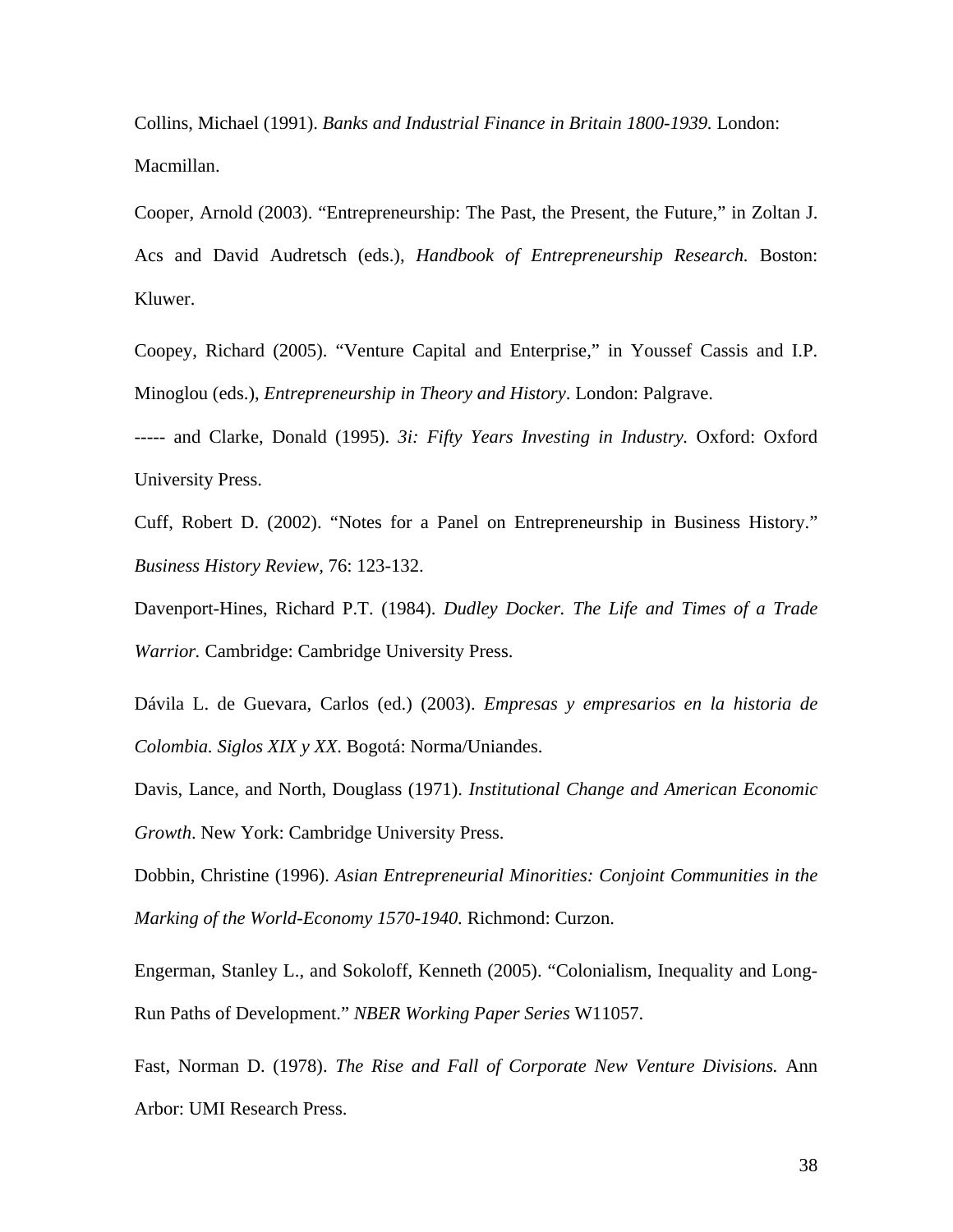Fear, Jeffrey (2005). *Organizing Control. August Thyssen and the Construction of German Corporate Management*. Cambridge, MA: Harvard University Press.

Feldenkirchen, Wilfried (1994). *Werner von Siemens*. Columbus: Ohio State University Press.

Foreman-Peck, James. (2006). "Measuring Historical Entrepreneurship," in Youssef Cassis and Ioanna Minoglou (eds.), *Entrepreneurship in Theory and History.* New York: Palgrave MacMillan.

----- and Boccaletti, E (2002). "French and British Businessmen in the Nineteenth Century," in P. Chassaigne and M. Dockrill (eds), *Anglo-French Relations 1898-1998*. Basingstoke: Palgrave Macmillan.

Freyer, Tony A. (forthcoming). "Legal Innovation & Market Capitalism, 1790-1920," in Christopher Tomlins and Michael Grossberg (eds.), *The Cambridge History of Law in America*. New York: Cambridge University Press.

Galambos, Louis (1970). "The Emerging Organizational Synthesis in Modern American History." *Business History Review,* 44/3: 279-290.

Gartner, William, and Carter, Nancy (2005). "Entrepreneurial Behavior and Firm Organizing Processes," in Zoltan Acs and David Audretsch (eds.), *Handbook of Entrepreneurship Research: An Interdisciplinary Survey and Introduction*. Boston: Kluwer Academic Publishers.

Gerschenkron, Alexander (1962a). *Economic Backwardness in Historical Perspective*. Cambridge, MA: Belknap Press.

----- (1962b). "Social Attitudes, Entrepreneurship, and Economic Development: A Comment." *Explorations in Entrepreneurial History,* 6: 245-72.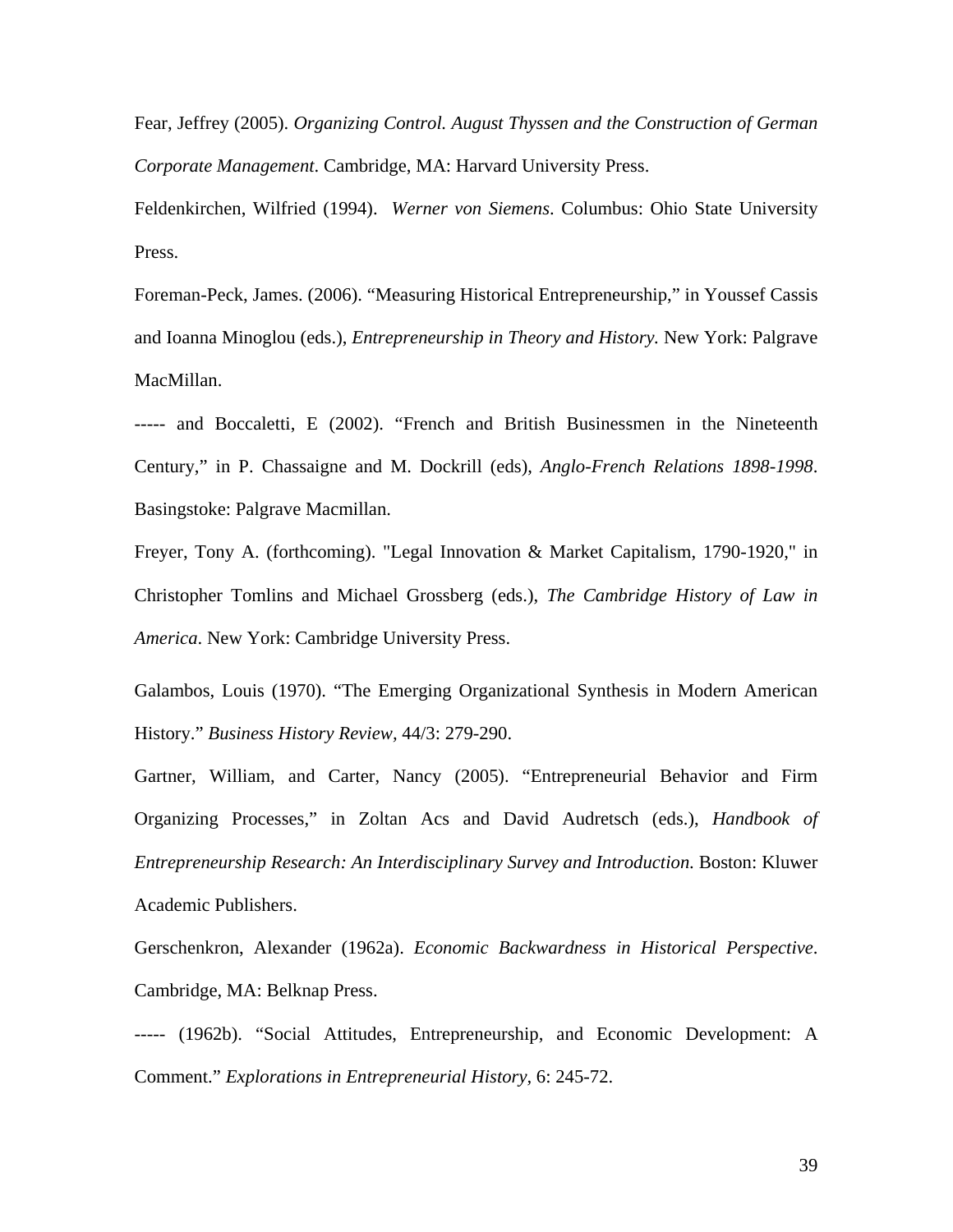----- (1966). "The Modernization of Entrepreneurship," in Myron Weiner (ed.), *Modernization: The Dynamics of Growth.* New York: Basic Books.

Gilbrar, Gad G. (2003). "The Muslim Big Merchant-Entrepreneurs of the Middle East, 1860-1914." *Die Welt des Islams,* 43/1:1-36.

Godley, Andrew (2001). *Jewish Immigrant Entrepreneurship in New York and London*. Basingstoke: Palgrave.

Goldin, Claudia (1990). *Understanding the Gender Gap* (New York: Oxford University Press.

Gompers, Paul (1994). "The Rise and Fall of Venture Capital," *Business and Economic History,* 3: 1-26.

----- and Lerner, Josh (1996). "The Use of Covenants: An Empirical Analysis of Venture Partnership Agreements." *Journal of Law and Economics,* 39: 463-449.

----- ----- (2000). *The Venture Capital Cycle*. Cambridge: MIT Press.

----- ----- (2005). "Equity Financing," in Zoltan Acs and David Audretsch (eds.), *Handbook of Entrepreneurship Research: An Interdisciplinary Survey and Introduction*. Boston: Kluwer Academic Publishers.

Goswami, Omkar (1985). "Then Came the Marwaris: Some Aspects of the Changes in the Pattern of Industrial Control in Eastern India." *The Indian Economic and Social History Review,* 22: 225-249.

Graham, Margaret B.W., and Shuldiner, Alec T. (2001). *Corning and the Craft of Innovation*. Oxford: Oxford University Press.

Hagen, Everett (1962). *On the Theory of Social Change*. Homewood, IL: Dorsey Press.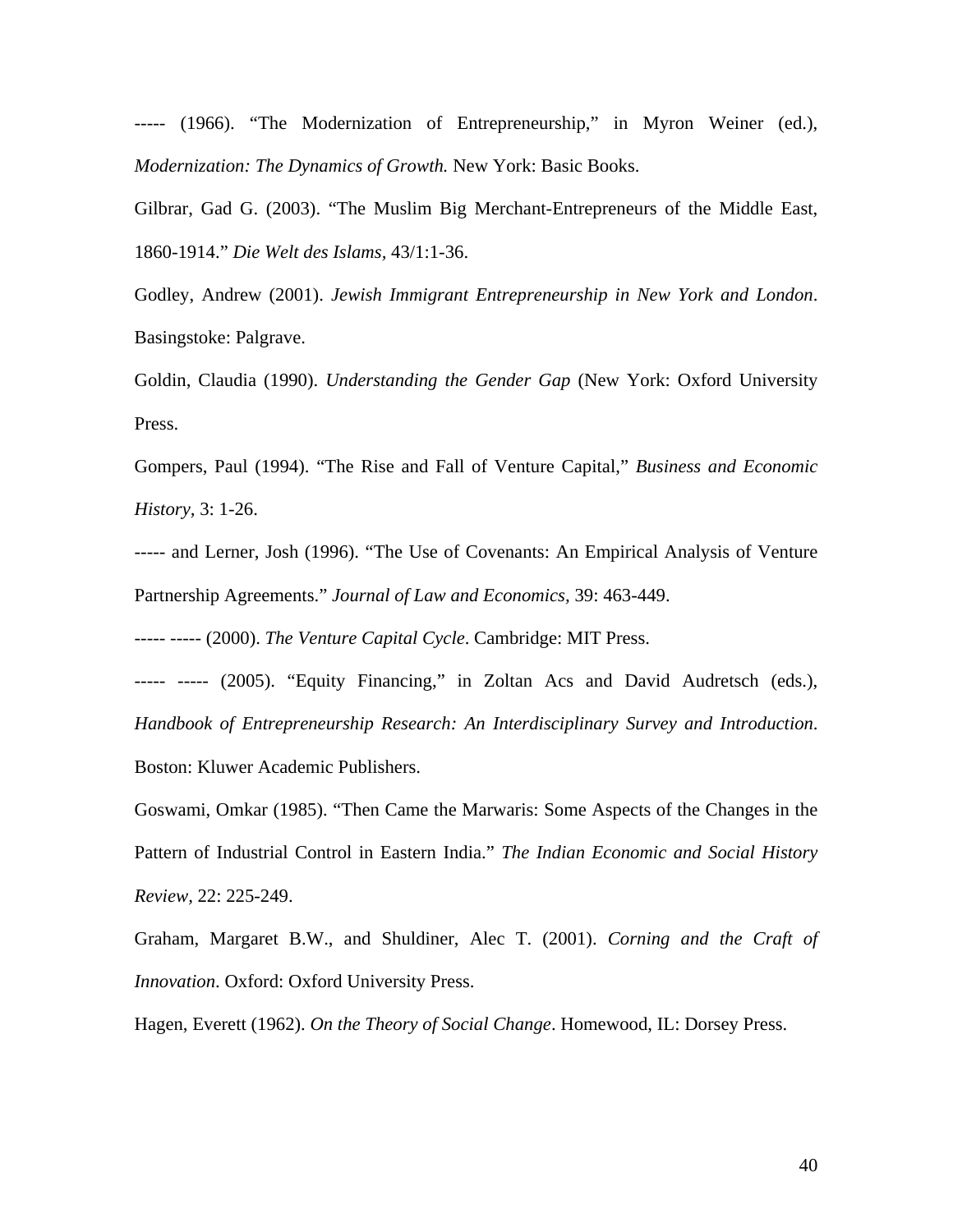Hamilton, Gary. (1998) "Culture and Organization in Taiwan's Market Economy," in Hefner, Robert (ed.), *Market an Cultures: Society and Morality in the New Asian Capitalisms.* Boulder: Westview.

Hannah, Leslie (1984). "Entrepreneurs and the Social Sciences." *Economica*, 51:219-34. Hirschmeier, Johannes (1964). *The Origins of Entrepreneurship in Meiji Japan*. Cambridge: Harvard University Press.

Hodgson, Geoffrey (2001). *How Economics Forgot History: The Problem of Historical Specificity in Social Science*. London: Routledge.

Hopkins, Anthony G. (1987). "Big Business in African Studies." *Journal of African History,* 28: 119-140.

Hounshell, David A., and Smith, John Kenly (1988). *Science and Corporate Strategy. Du Pont R & D, 1902-1980.* Cambridge: Cambridge University Press.

Hovenkamp, Herbert (1991). *Enterprise and American Law* 1836-1937. Cambridge: Harvard.

Howe, A.C. (1984). *Cotton Masters 1830-1860*. Oxford: Oxford University Press.

Hughes, Jonathan R. T. (1983). "Arthur Cole and Entrepreneurial History." *Business and Economic History,* 12: 133-44.

Hughes, Jonathan T. (1991). *The Government Habit Redux*: *Economic Controls from Colonial Times to the Present*. Princeton, NJ: Princeton University Press.

Hurst, James Willard (1967). *Law and the Conditions of Freedom in Nineteenth-Century America*. Madison: University of Wisconsin Press.

Jenks, Leland H. (1944). "Railroads as an Economic Force in American Development." *The Journal of Economic History,* 4: 18-20.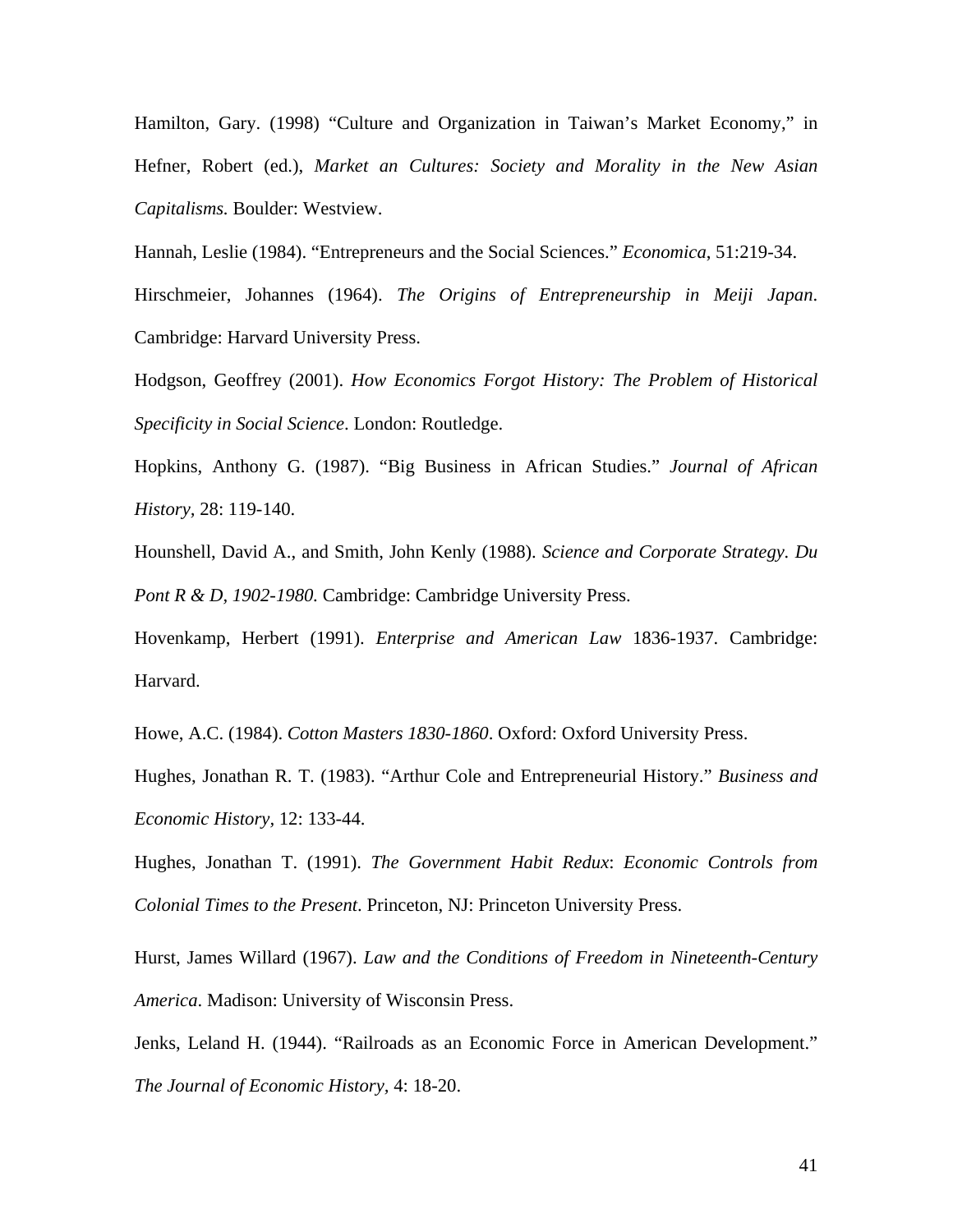----- (1949). "Role Structure of Entrepreneurial Personality," in *Change and the Entrepreneur: Postulates and the Patterns for Entrepreneurial History*. Harvard University Research Center in Entrepreneurial History. Cambridge: Harvard University Press.

Jeremy, David (ed.) (1988). *Business and Religion in Britain*. Gower: Aldershot.

----- (ed.) (1984-86). *Dictionary of Business Biography. A Biographical Dictionary of Business Leaders Active in Britain in the Period 1860-1980*, 5 vols. London: Butterworth.

----- (1998). *Religion, Business and Wealth in Modern Britain*. New York: Routledge.

Jones, Geoffrey (2005a). *Multinationals and Global Capitalism*. Oxford: Oxford University Press.

----- (2005b). *Renewing Unilever: Transformation and Tradition*. Oxford: Oxford University Press.

----- and Kraft, Alison (2004). "Corporate Venturing: The Origins of Unilever's Pregnancy Test." *Business History*, 46/1: 100-122.

Kenzer, Robert (1989). "The Black Businessman in the Postwar South: North Carolina, 1865- 1880." *Business History Review,* 63: 61-87.

Khan, Zorina (2005). *The Democratization of Invention: Patents and Copyrights in American Economic Development.* New York: Cambridge University Press.

Kilby, Peter (ed.) (1971). *Entrepreneurship and Economic Development*. New York: Free Press.

Kirby, M. (1993). "Quakerism, entrepreneurship and the family firm in North-east England, 1780-1860," in Jonathan Brown and Mary B. Rose (eds.), *Entrepreneurship, Networks and Modern Business*. Manchester: Manchester University Press.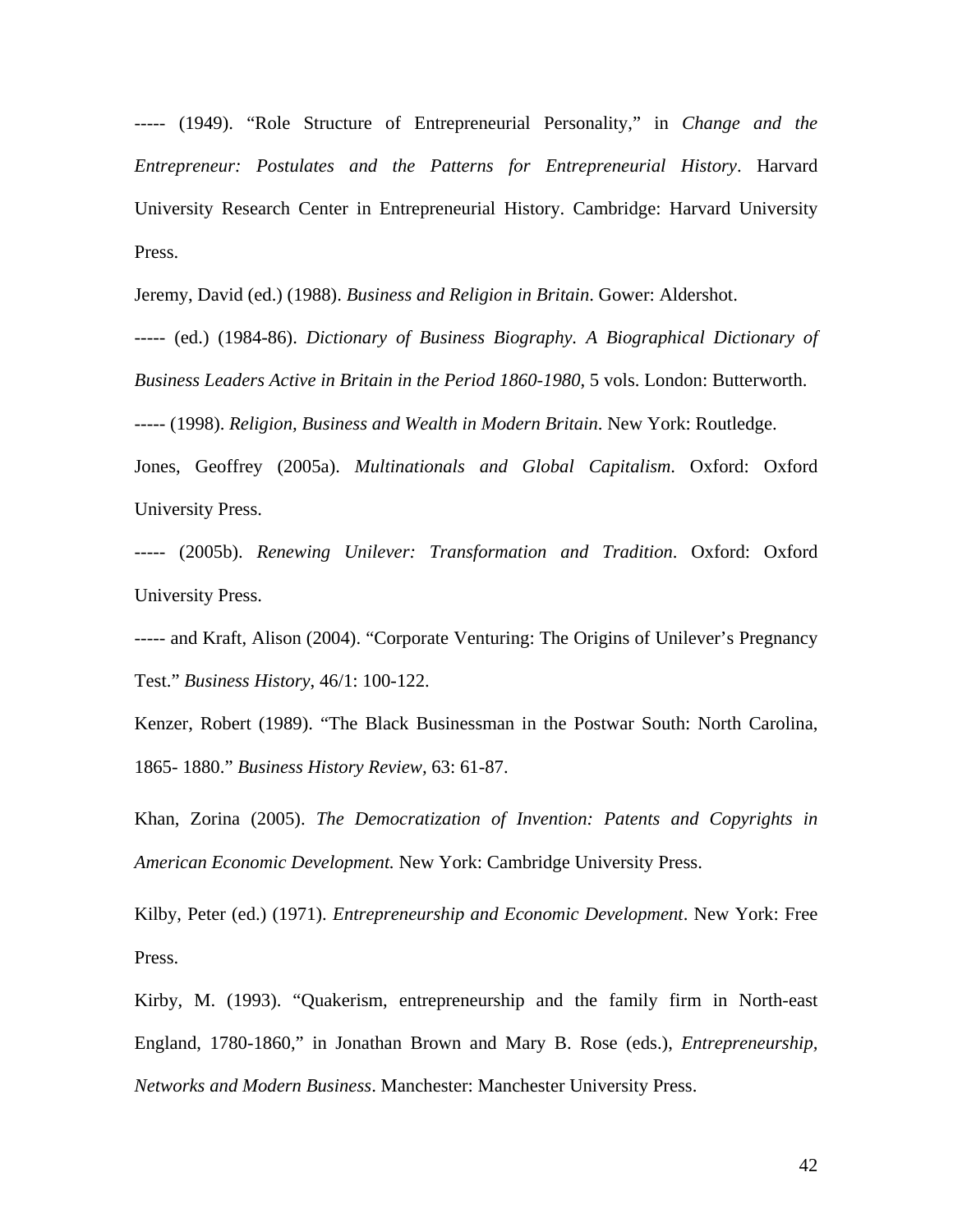Kwolek-Folland, Angel (1998). *Incorporating Women: A History of Woman and Business in the United States,* New York: Twayne.

Lamoreaux, Naomi (1994). *Insider Lending. Banks, Personal Connections, and Economic Development in Industrial New England*. New York: Cambridge University Press.

----- and Rosenthal, Jean-Laurent (2005). "Legal Regime and Contractual Flexibility: A Comparison of Business's Organizational Choices in France and the United States during the Era of Industrialization*." American Law and Economics Review,* 7: 28-61.

----- Levenstein, Margaret and Sokoloff, Kenneth (2004). "Financing Invention during the Second Industrial Revolution: Cleveland, Ohio 1870-1920." *NBER Working Paper Series*, No 10923.

Landes, David (1949). "French Entrepreneurship and Industrial Growth in the Nineteenth Century." *Journal of Economic History,* 9: 45-61.

----- (1953). "Social Attitudes, Entrepreneurship, and Economic Development: A Comment." *Explorations in Entrepreneurial History,* 6: 245-72.

----- (1969, 2003). *The Unbound Prometheus: Technological Change and Industrial Development in Western Europe from 1750 to the Present*. New York: Cambridge University Press.

----- (1998). *The Wealth and Poverty of Nations*. New York: W. W. Norton.

LaPorta, Rafael, Lopez-de-Silanes, Florencio, Schleifer, Andrei, and Vishny, Robert (1997). "Legal Determinants of External Finance." *Journal of Finance,* 52: 1131-50.

Lazonick, William (2003). "Understanding Innovative Enterprise: Toward the Integration of Economic Theory and Business History," in Franco Amatori and Geoffrey Jones (eds.), *Business History around the World*. Cambridge: Cambridge University Press.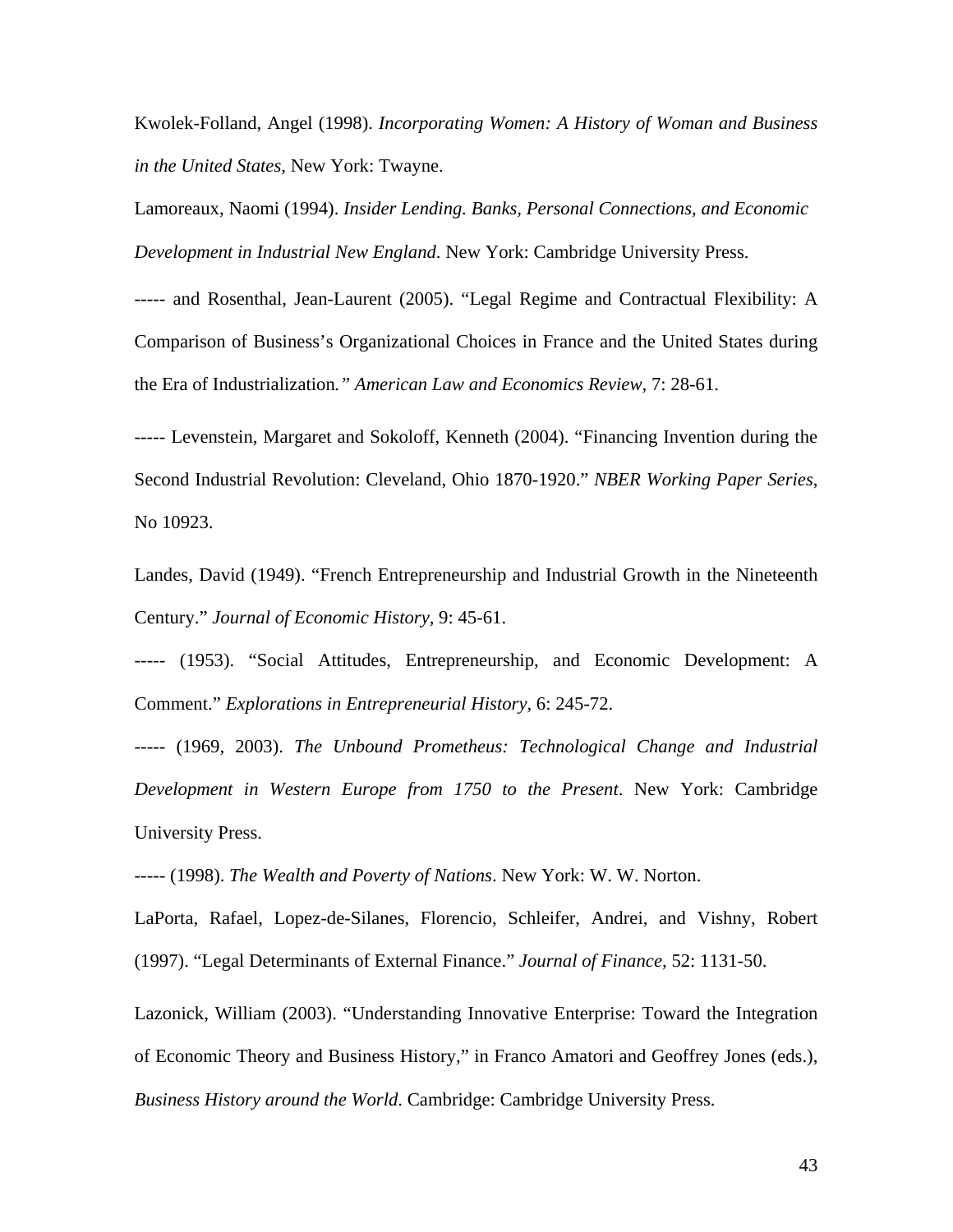Liu, Kwang-Ching Liu (1954 ). "Financing a Steam-Navigation Company in China, 1861- 62." *Business History Review,* 28: 154-181.

Livesay, Harold (1995). "Introduction," in Livesay (ed.), *Entrepreneurship and the Growth of Firms.* Aldershot: E. Elgar.

Maurer, Noel (2002). *The Power and the Money. The Mexican Financial System, 1876- 1932*. Stanford: Stanford University Press.

McCabe, Ina B., Harlaftis, Gelina, and Minoglou, Ioanna P. (2005). *Diaspora Entrepreneurial Networks: Four Centuries of History*. New York: Berg.

McClelland, David (1961). *The Achieving Society*. Princeton, NJ: Van Nostrand.

McCloskey, Donald N., and Sandberg, Lars G. (1971). "From Damnation to Redemption: Judgments on the Late Victorian Entrepreneur." *Explorations in Economic History,* 9: 89- 108.

McCraw, Thomas K. (2006). "Schumpeter's Business Cycles as Business History." *Business History Review,* 80, Summer: 231-261.

McKelvey, Maureen D. (2000). *Evolutionary Innovations: The Business of Biotechnology*. Oxford: Oxford University Press.

McKendrick, N. (1959). "Josiah Wedgwood: An Eighteenth-Century Entrepreneur in Salesmanship and Marketing Techniques." *Economic History Review,* 12: 408-33.

----- (1964). "Josiah Wedgwood and Thomas Bentley: An Inventor-Entrepreneur Partnership in the Industrial Revolution." *Transactions of the Royal Historical Society,* 14: Mitchell, Ronald K., Busenitz, Lowell, Lant, Theresa, McDougall, Patricia P., Morse, Eric A., and Smith, J. Brock (2002). "Towards a Theory of Entrepreneurial Cognition: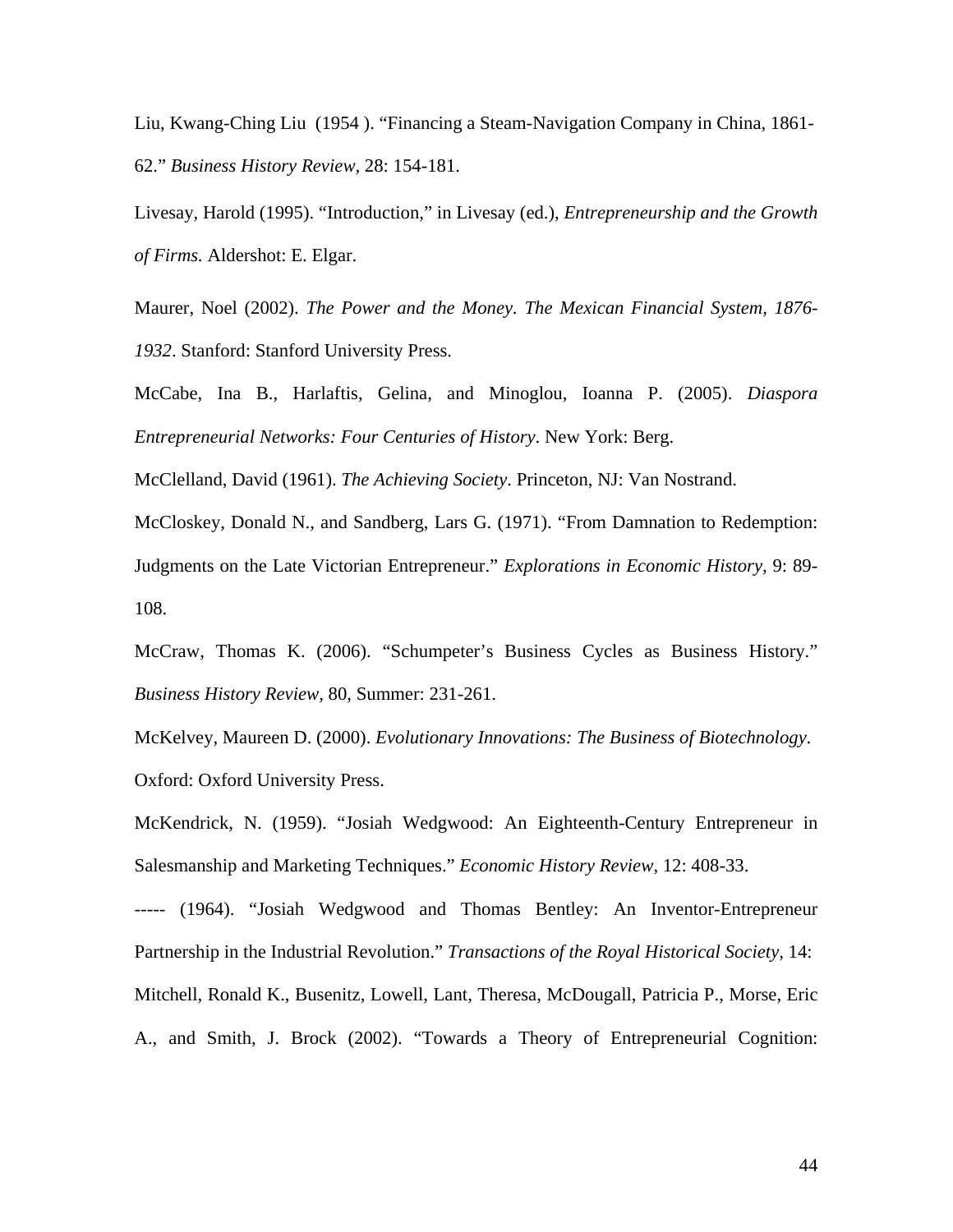Rethinking the people Side of Entrepreneurship Research." *Entrepreneurship Theory and Practice*, Winter: 93-104.

Morawska, Ewa (1996). *Insecure Prosperity: Jews in Small-town Industrial America, 1880-1940*. Princeton: Princeton University Press .

Morris, Morris David (1967). "Values as an Obstacle to Economic Growth in South Asia: An Historical Survey." *Journal of Economic History,* 27: 588-607.

Munro, J. Forbes (2003). *Maritime Enterprise and Empire. Sir William Mackinnon and his Business Network, 1823-1893*. Woodbridge, UK: Boydell Press.

Murmann, Johann Peter (2003). *Knowledge and Competitive Advantage: The Coevolution of Firms, Technology and National Institutions*. New York: Cambridge.

Nelson, Richard, and Winter, Sidney (1982). *An Evolutionary Theory of Economic Change*. Cambridge: Harvard University Press.

Nicholas, Tom (1999). "Wealth-Making in Nineteenth and Early Twentieth Century Britain: Industry v. Commerce and Finance." *Business History*, Jan., 41, 1: 16-36.

 ----- (2000). "Wealth Making in the Nineteenth-and Early Twentieth-Century: The Rubinstein Hypothesis Revisited." *Business History*, April, 42, 2:.155-68.

------ (2004). "Enterprise and Management." in Paul Johnson and Roderick Floud (ed.), *The Cambridge Economic History of Modern Britain*. Cambridge: Cambridge University Press.

North, Douglass (1990). *Institutions, Institutional Change, and Economic Performance*. Cambridge: Cambridge University Press.

----- and Davis, Lance (1971). *Institutional Change and American Economic Growth*. Cambridge: Cambridge University Press.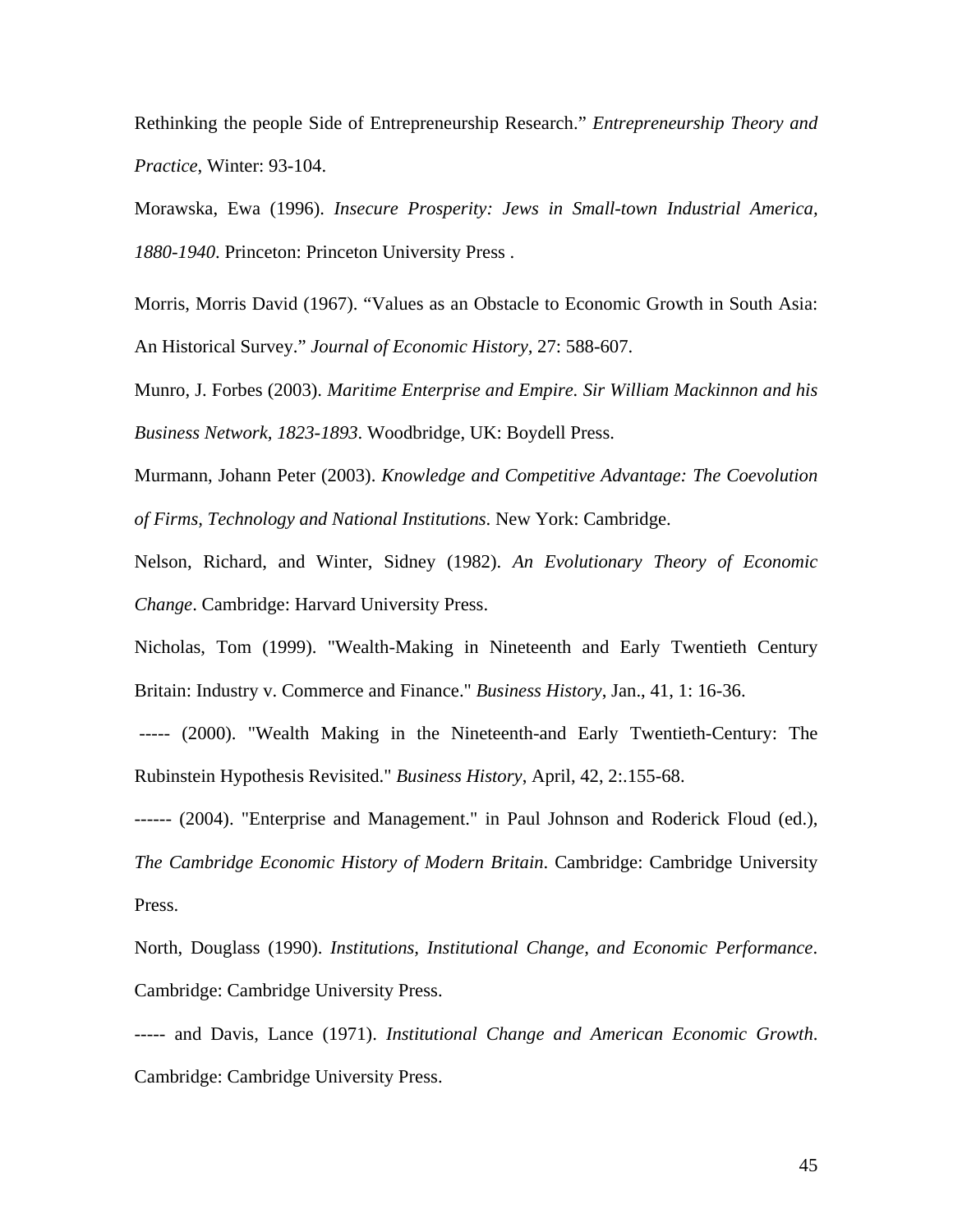----- and Weingast, Barry (1989). "Constitutions and Commitment: The Evolution of Institutions Governing Public Choice in Eighteenth-Century England." *Journal of Economic History,* 49, Dec.: 803-832.

Novak, William (1996). *The People's Welfare: Law and Regulation in Nineteenth Century America.* Chapel Hill: UNC Press.

----- (2001). "The American law of Association: The Legal-Political Construction of Civil Society," *Studies in American Political Development* 15: 163-88.

Olegario, Rowena (1999). "'The Mysterious People:' Jewish Merchants, Transparency, and Community in Mid-Nineteenth Century America," *Business History Review,* 73: 161- 189.

Olsson, Ulf (2001). *Furthering a Fortune. Marcus Wallenberg*. Stockholm: Ekerlids Forlag.

Oonk, G. (2006). "South Asians in East Africa (1880-1920) with a particular focus on Zanzibar: Toward a Historical Explanation of Economic Success of a Middleman Minority." *African and Asian Studies*, 5/1: 1-32.

Ranis,Gustav (1955). "The Community-Centered Entrepreneur in Japanese Development." *Explorations in Entrepreneurial History,* 7: 80-98.

Redlich, Fritz (1958). "Business Leadership: Diverse Origins and Variant Forms." *Economic Development and Cultural Change,* 6: 177-190.

Ruigrok, Winfried, and van Tulder, Rob (1995). *The Logic of Internationals Restructuring*. London: Routledge.

Sabel, Charles F. and Zeitlin, Jonathan (1997). *World of Possibilities: Flexibility and Mass Production in Western Industrialization*. Cambridge, Cambridge University Press.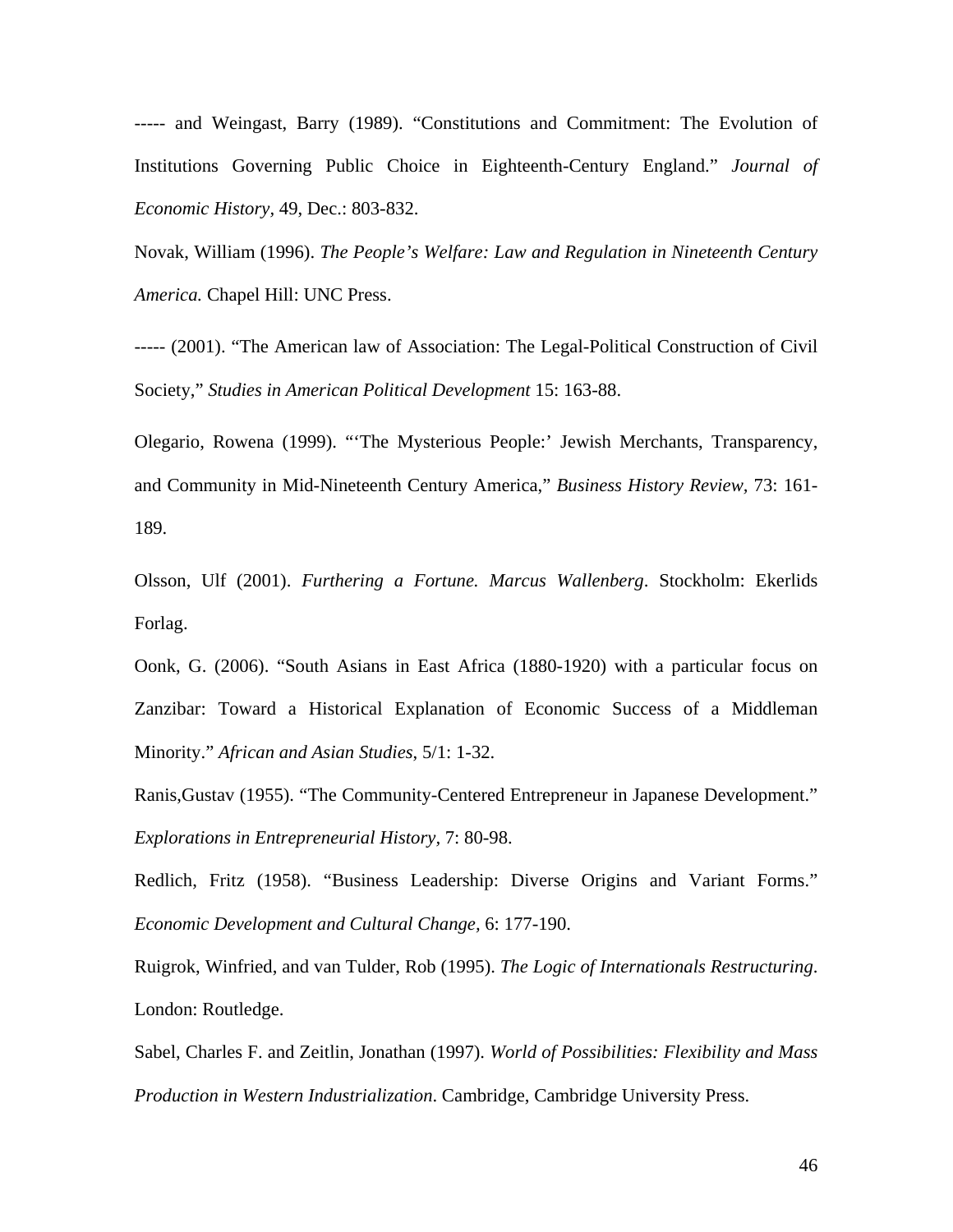Sass, Steven (1978). "Entrepreneurial Historians and History: An Essay in Organized Intellect." Ph.D. dissertation, Johns Hopkins University.

Sawyer, John (1954). "The Social Basis of the American System of Manufacturing." *Journal of Economic History,* 14: 361-79.

Scheiber, Harry N. (1997). "Private Rights and Public Power: American Law, Capitalism, and the Republican Polity in Nineteenth-Century America." *Yale Law Journal,* 107, December: 823-861.

---- (1973). "Property Law, Expropriation, and Resource Allocation by Government, 1789- 1910." *Journal of Economic History*, 33/1: 232-51.

Schumpeter, Joseph (1942). *Capitalism, Socialism, and Democracy*. New York: Harper and Brothers.

----- (1947). "The Creative Response in Economic History." *The Journal of Economic History,* 7: 149-159.

Scranton, Philip (1997). *Endless Novelty: Specialty Production and American Industrialization 1865-1925*. Princeton: Princeton University Press.

Shane, Scott, and Venkataraman, Sankaran (2000). "The Promise of Entrepreneurship as a Field of Research." *Academy of Management Review,* 25: 217-226.

Simmel, Georg (1908, English translation 1950). "The Stranger," in K.H. Wolff (ed.), *The Sociology of Georg Simmel.* New York: The Free Press.

Smith, Michael S. (2006). *The Emergence of Modern Business Enterprise in France, 1800- 1930.* Cambridge, MA: Harvard University Press.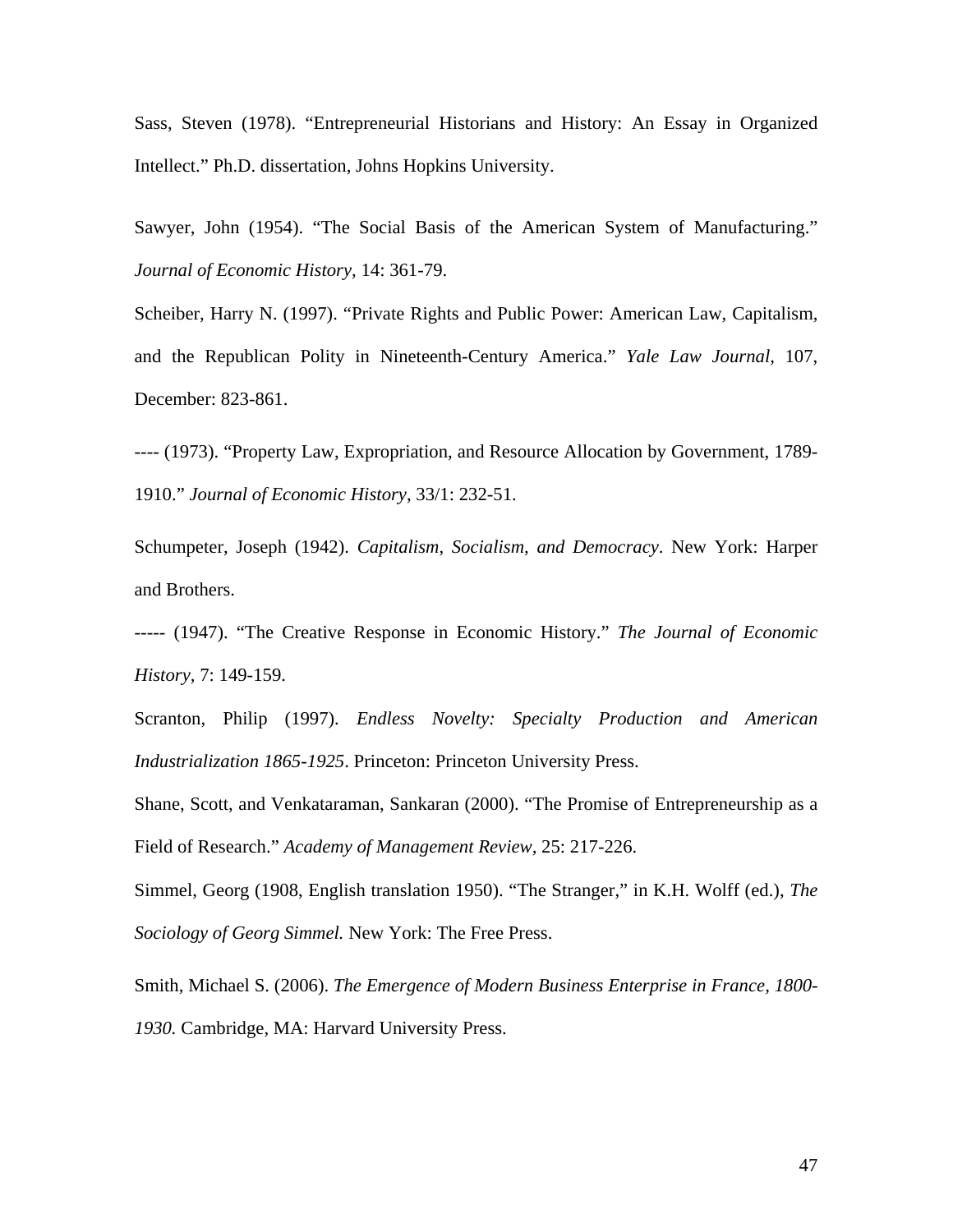Sombart, Werner (1911, English translation 1982). *The Jews and Modern Capitalism.* New Brunswick: Transaction Books.

Stevenson, Howard, and Jarillo, J.Carlos (1990). "A Paradigm of Entrepreneurship: Entrepreneurial Management." *Strategic Management Journal*, 11, Summer: 17-27.

Tawney, R.H. (1926). *Religion and the Rise of Capitalism*. New York: Harcourt, Brace.

Teece, David J. (1998). "Design Issues for Innovative Firms: Bureaucracy, Incentives and Industrial Structure," in Alfred. D. Chandler Jr. et al (eds.), *The Dynamic Firm*. Oxford: Oxford University Press.

Tenenbaum, Shelly (1993). *Credit to Their Community: Jewish Loan Societies in the United States, 1880-1945.* Detroit: Wayne State University Press.

Thompson, F.M.L. (2001). *Gentrification and the Enterprise Culture: Britain 1780 - 1980*. Oxford: Oxford University Press.

Thornton, Patricia (1999). "The Sociology of Entrepreneurship." *Annual Review of Sociology.* 25: 19-46.

Tignor, Robert (1980). "The Economic Activities of Foreigners in Egypt, 1920-1950: From Millet to Haute Bourgeoisie." *Comparative Studies in Society and History,* 22/3: 416-449.

Tripathi, Dwijendra (2004). *The Oxford History of Indian Business/Dwijendra Tripathi*. Reprint. New Delhi: Oxford University Press.

Tripsas, Mary, and Gavetti, Giovanni (2000). "Capabilities, Cognition and Inertia: Evidence from Digital Imaging." *Strategic Management Journal*, 21: 1147-1161.